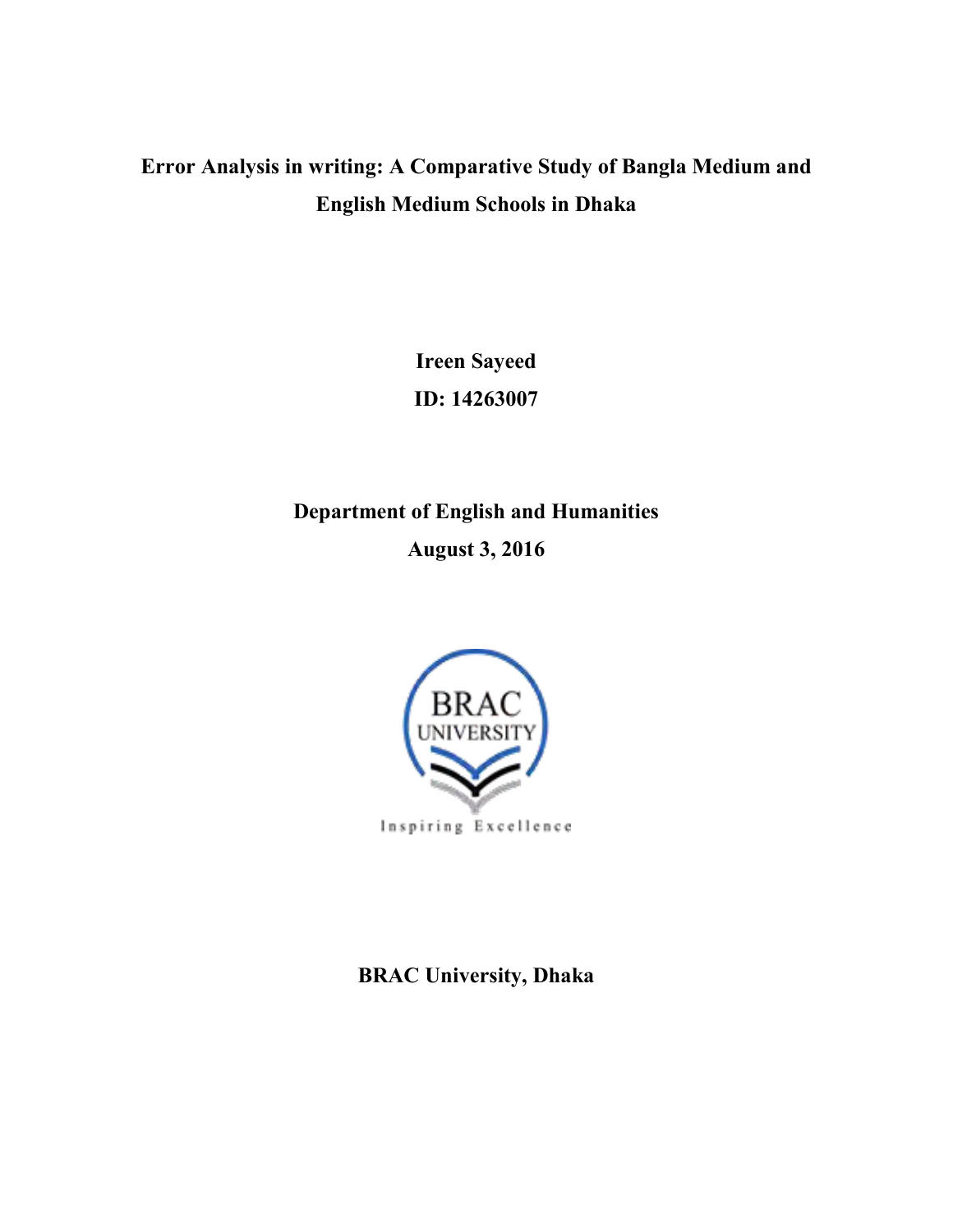**Error Analysis in writing: A Comparative Study of Bangla Medium and English Medium Schools in Dhaka** 

**A Thesis** 

**Submitted to the Department of English and Humanities** 

**of** 

**BRAC University** 

 **Submitted By Ireen Sayeed Student ID-14263007** 

**In partial fulfillment of the requirements for the degree of Master of Arts in Applied Linguistics and ELT** 



**BRAC University, Dhaka** 

**August 3, 2016**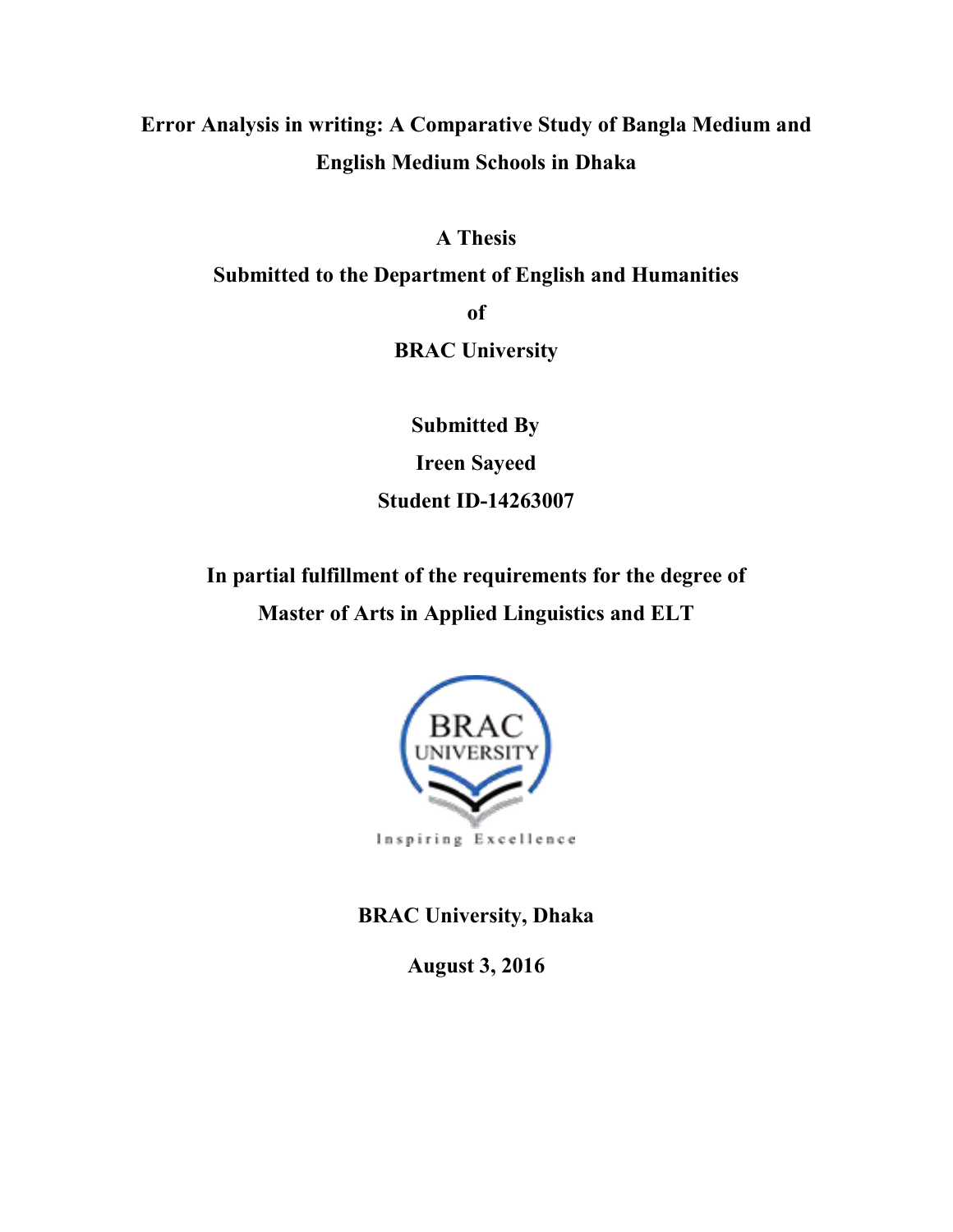# **DECLARATION**

I declare that this thesis is a result of my own work. The contribution of other sources and information have been acknowledged whenever they have been used. This paper has not been submitted anywhere or any other institution, for a degree or any award.

Signature:-------------------------------------------

Date :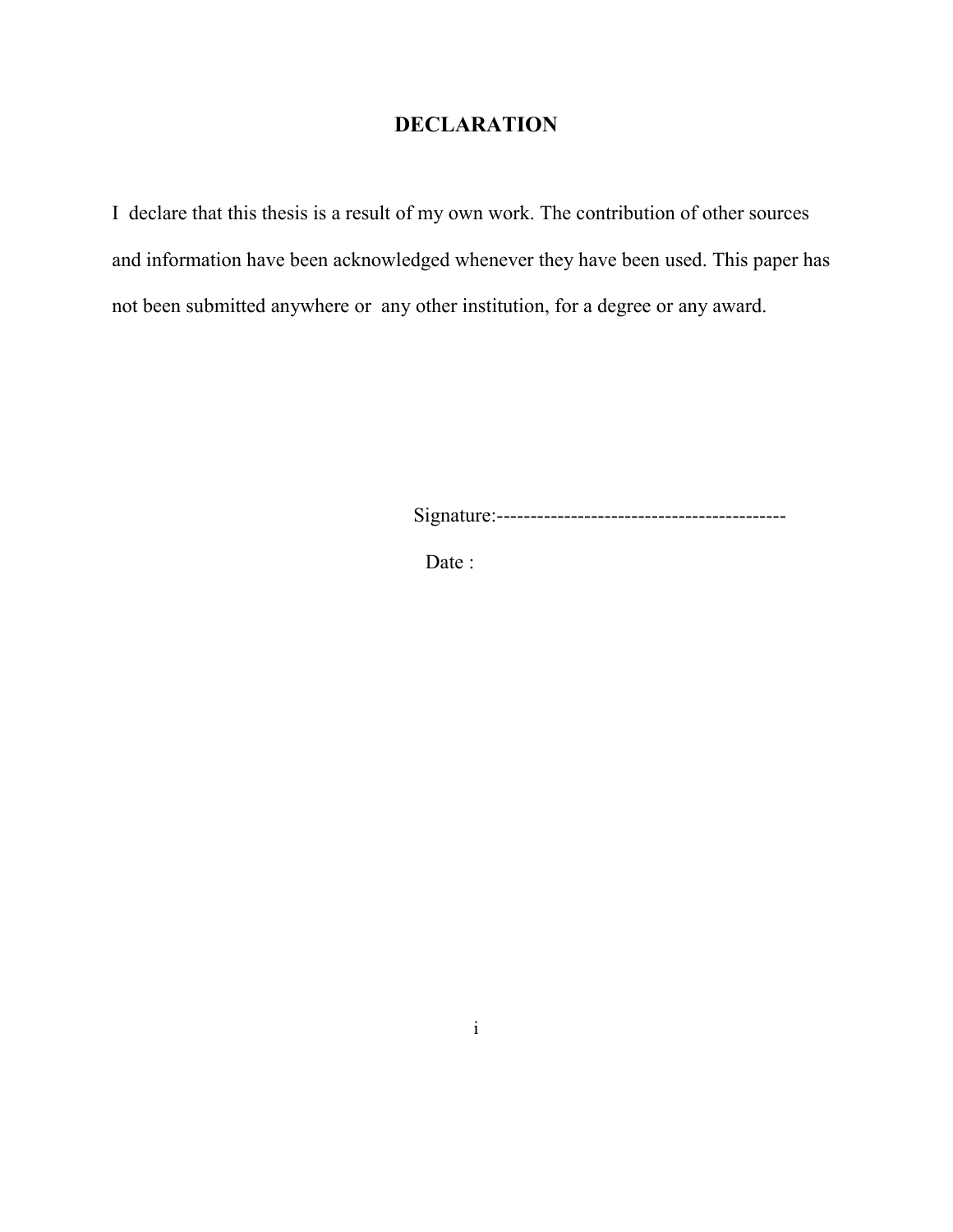# **DEDICATION**

This paper is dedicated to my father who always stands beside me and inspires me in every situation. I am always grateful to him for his support and love.He is my inspiration and I would like to say thanks to him for giving me support in every moment of my life.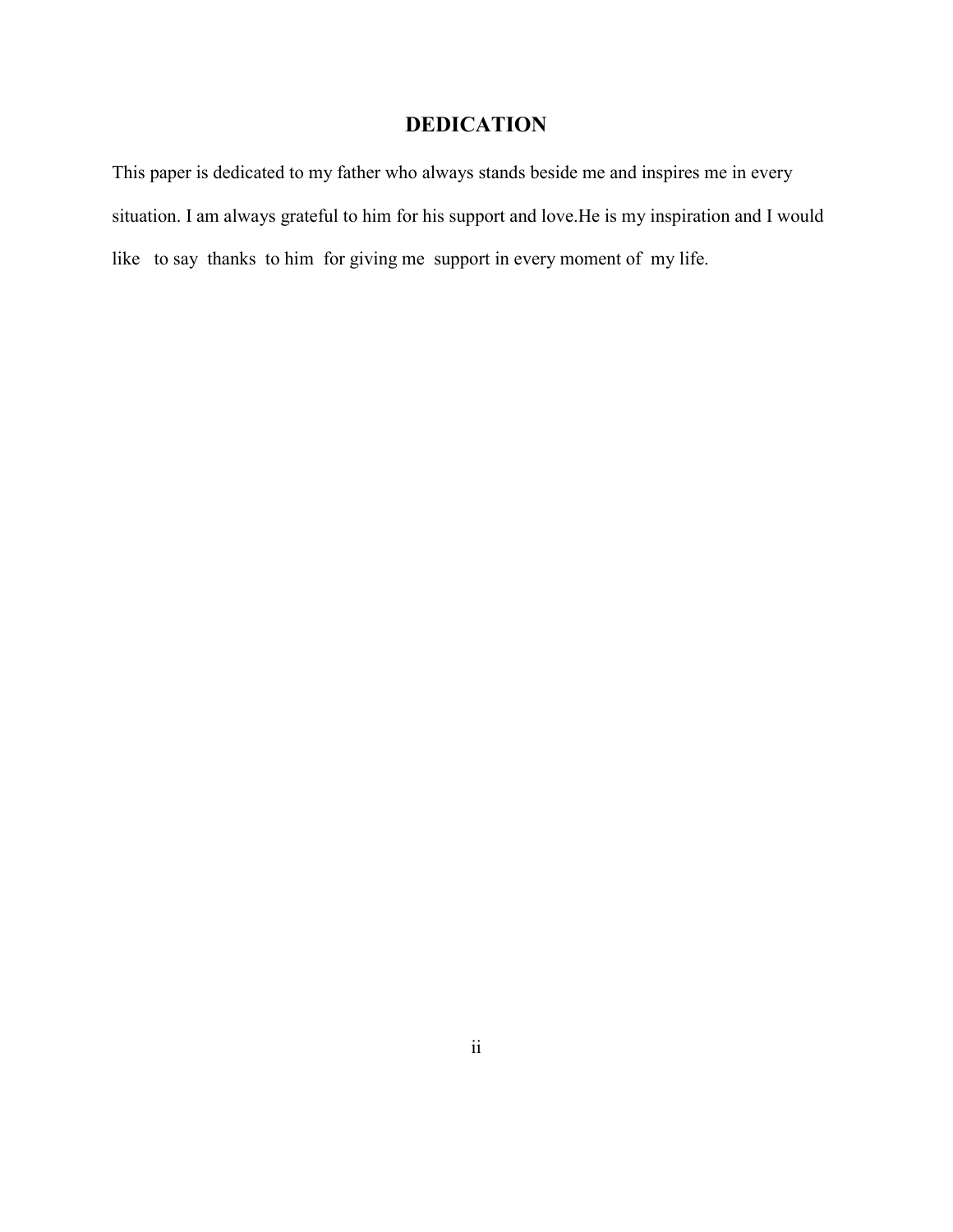## **ACKNOWLEDGEMENTS**

First of all, my thanks go to almighty Allah to enable me to complete this research .Then ,my sincerest gratitude goes to my supervisor Sabreena Ahmed from whom I have received guidance while writing this paper. She gives me her valuable suggestion and support throughout the preparation of this paper.She also provides me mental support during my thesis ,which is also proved that a supervisor or a teacher is not only an educator but also a counselor and a facilitator. I would also like to say thanks Shenin Ziauddin for her unconditional support. My heartfelt thanks go to the students and teachers specially Afsana ahmeed, Nizum bonik and Seraz sir (European Standard school)who have taken part in this study. I am grateful for their cooperation. Last of all I would like to say thanks to my family for giving me their love and support.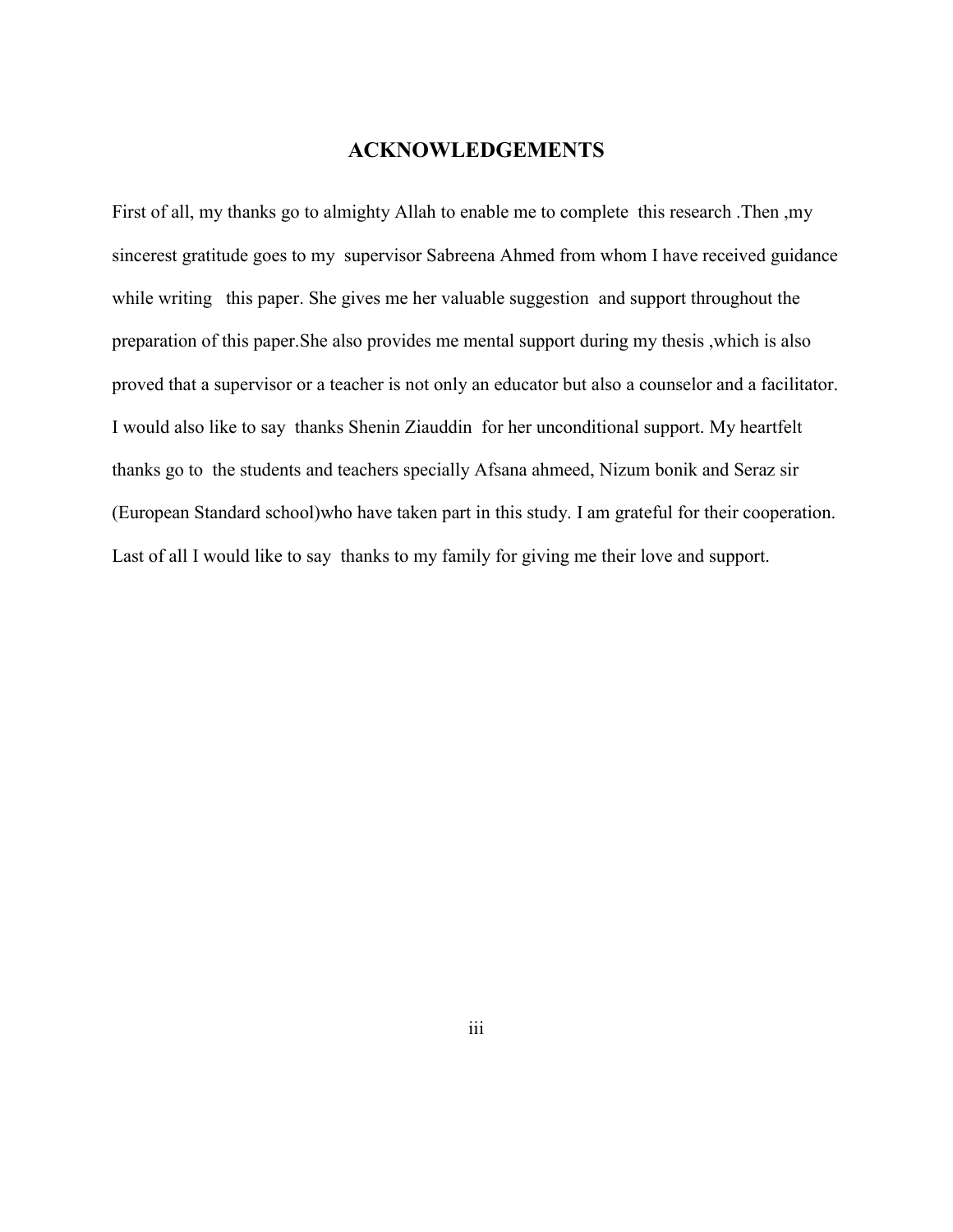#### **ABSTRACT**

This study attempts to find out Bangla and English medium students' and teacher perception on errors in English writing class and the reasons behind commiting those errors in writing.Around 120 Bangla medium students , 120 English medium students and 8 teachers were the participants in the survey.The researcher employed a mixed method of analyzing data consisting of qualitative and quantitative data analysing methods.Corders' (1974) error analysis model has been followed for error analysis in this study.The result suggests that L1 interference ,carelessness ,ignorance of rules ,lack of motivation all are sources of errors in writing. It is also suggested that Bangla medium students have more errors rather than English medium students. From the findings ,it was observed that many students had errors in sentence construction, subject Verb Agreement ,article, verb, preposition, tense ,spelling error and they use of capital letters instead of small letters. Basically,this research will help English teachers to know why the writing errors occur and also help them to improve their teaching material and design lesson plans according to the students' needs.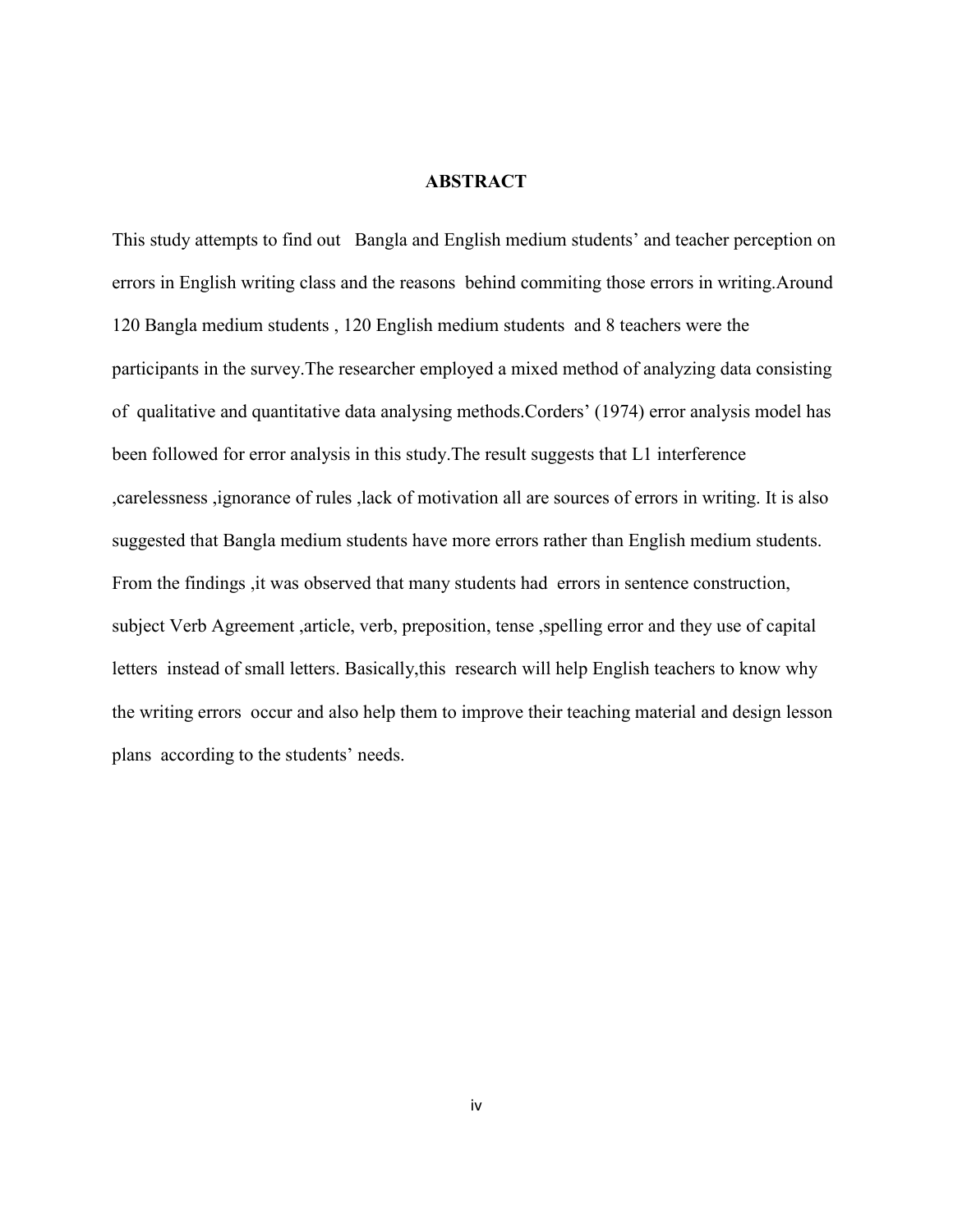# **Table of Contents**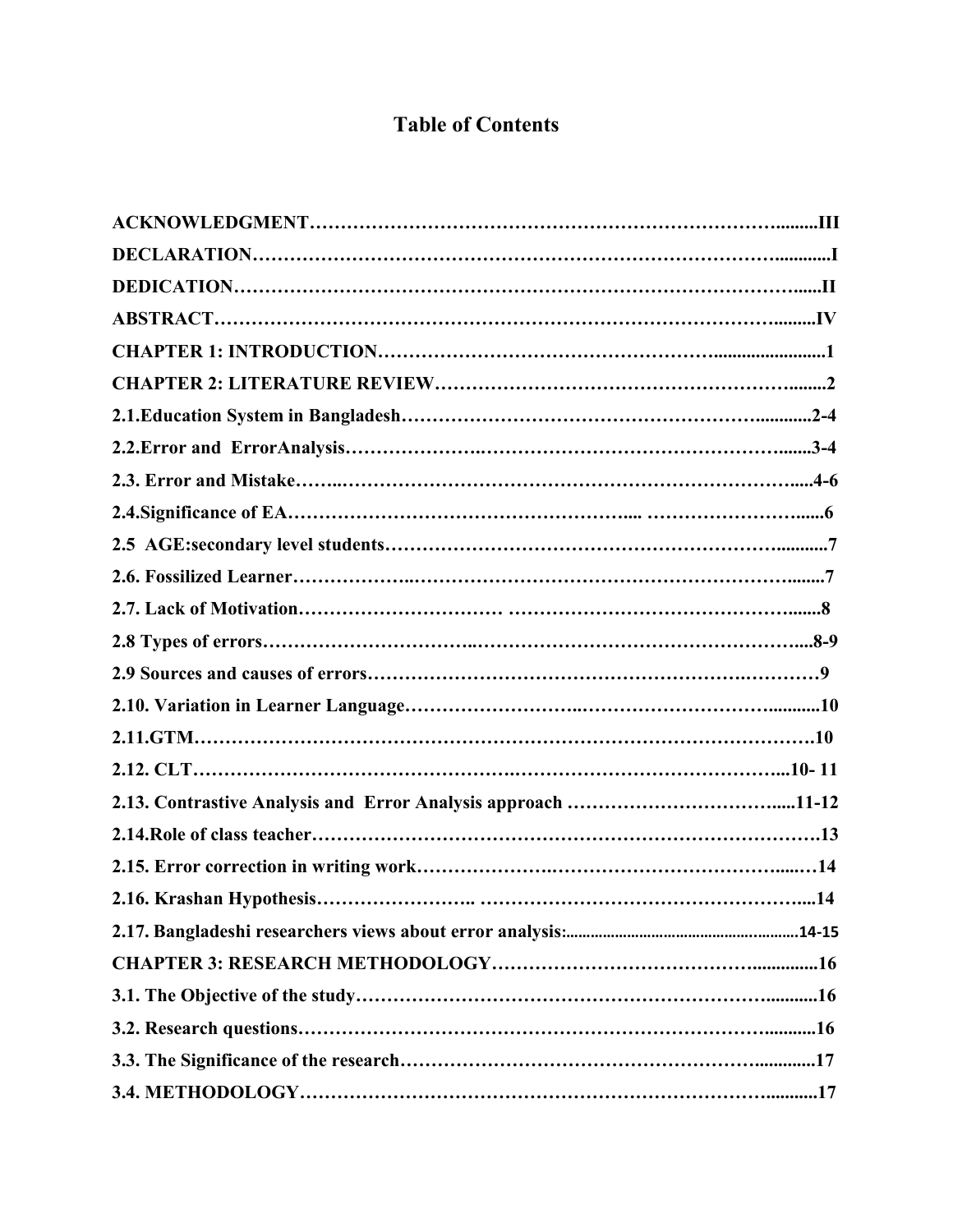| 4.3 Comparison between Bangla medium and English medium error in writing30   |  |
|------------------------------------------------------------------------------|--|
|                                                                              |  |
|                                                                              |  |
|                                                                              |  |
| 5.1 . Comparison between Bangla medium and English medium error in writing39 |  |
|                                                                              |  |
|                                                                              |  |
|                                                                              |  |
|                                                                              |  |
|                                                                              |  |
|                                                                              |  |
|                                                                              |  |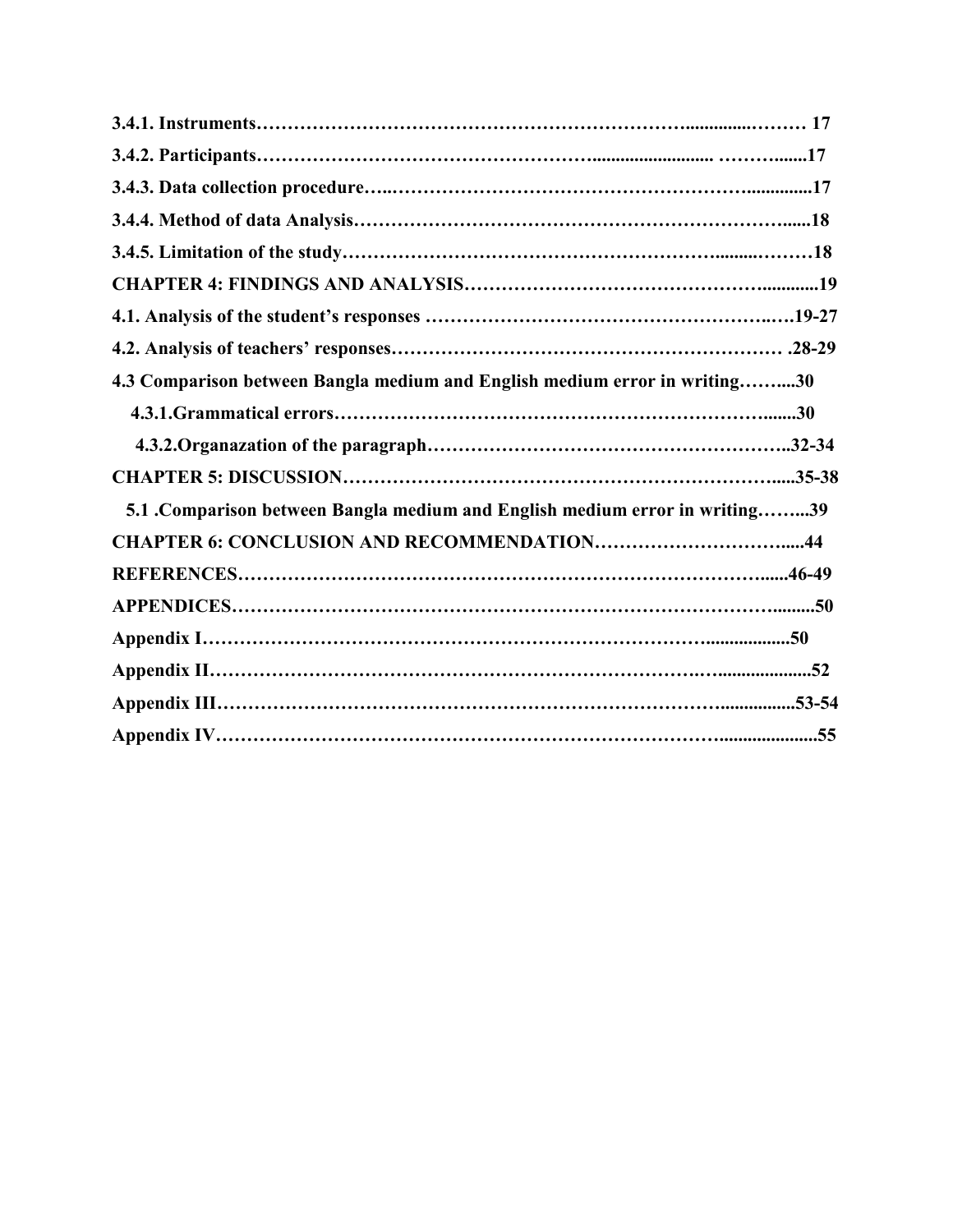#### **CHAPTER 1**

#### **INTRODUCTION**

As English has received the status of second language in Bangladesh, the government has to increase the use of English in every educational sector.In Asian countries,English is used as an academic purpose and they take it seriously. On the other hand, in Bangladesh English has been taught as a compulsory subject and students get 7 or 8 years for learning English ,but most of the students have problem in writing and speaking English because- they do not take it seriously,lack of practice ,proper guidance from the teacher and motivation. In this regard, L2 learners make errors in writing because of their shortage of ability and thoughts in the language they are learning (Stem ,1983,p.24).Though,English medium school students" have the opportunity to speak English in class ,but Bangla medium students are used to speak in Bangla in class .In contrast ,English medium students are always practicing to write in 5 or 6 sentences in English, but Bangla medium students do not get the opportunity to practice it. Likewise,students have also faced problem in writing English since it is totally opposite of their mother language.Therefore,English language is very important for the learner and they should take it seriously.At a time, learners" error is avoided by the teacher and learner do the same error again and again.Thus the researcher realized that the teacher must be analyzed the error carefully and check their script in front of them and give them the correction. To examine and find out the students" errors in writing, error analysis is necessary. Error analysis is a kind of linguistic analysis , which is made by the learner.This thesis paper will investigate to find out the pattern of errors made by Bangla medium and English medium students" writing in English and the reason committing behind those errors. The understanding of error in English and learning the forms is useful for L2 learners.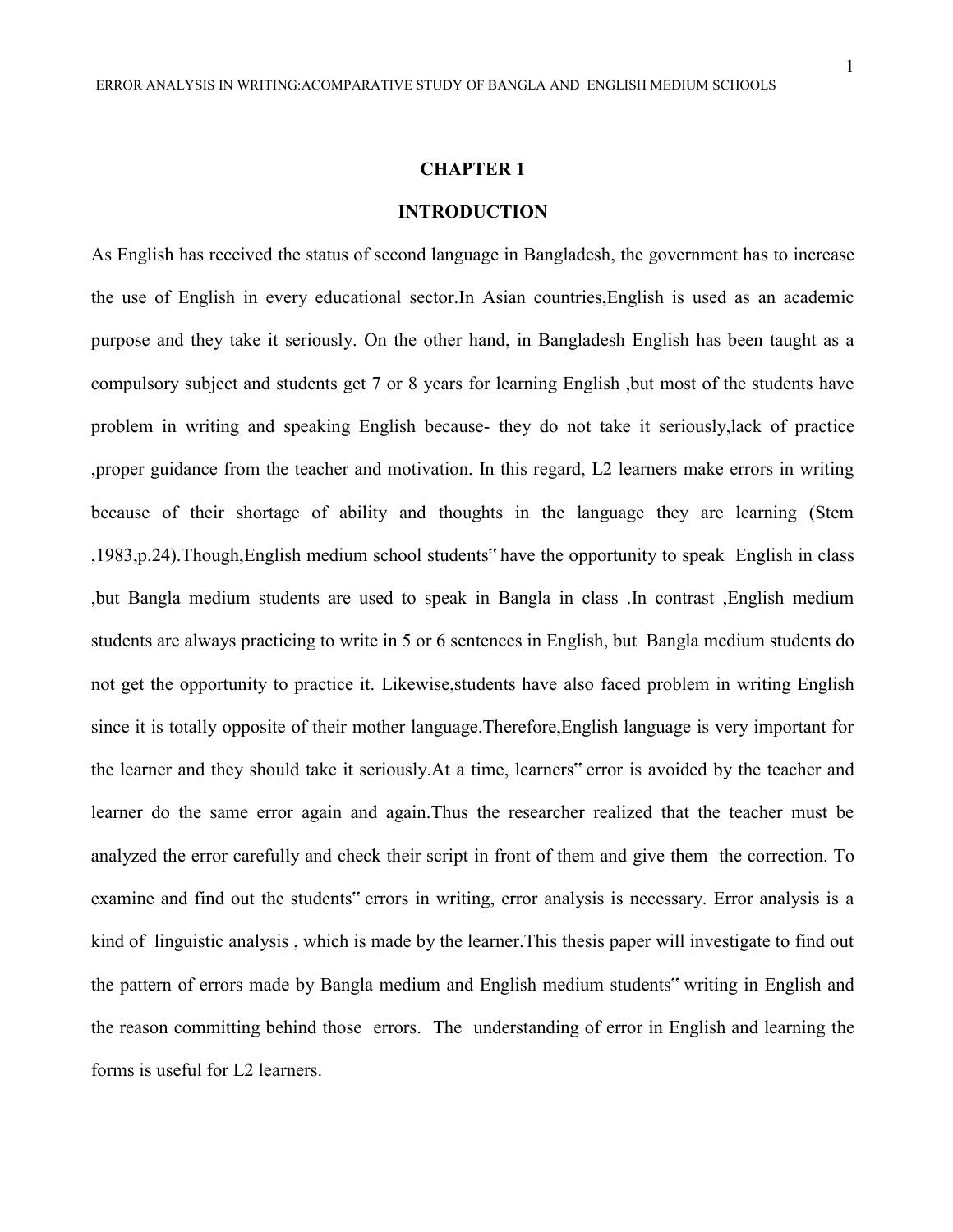#### **CHAPTER 2**

## **LITERATURE REVIEW**

## **2.1. Education System in Bangladesh:**

The education system of Bangladesh is divided into three different stages. These stages are: Primary, Secondary, and Tertiary education. Each of these three main systems is divided into Five levels:- Primary Level ( years 1 to 5), Junior Level (years 6 to 8) and Secondary Level ( years 9 to 10). Primary education is managed by the Ministry by primary and Mass education (MOPME) set up as a Ministry in 1992. Primary education covers some levels like junior secondary to higher education under the Ministry of education(MOE) ((BANBEIS, 2006).

According to the Ministry of Education the structure of education of BD is as follows:-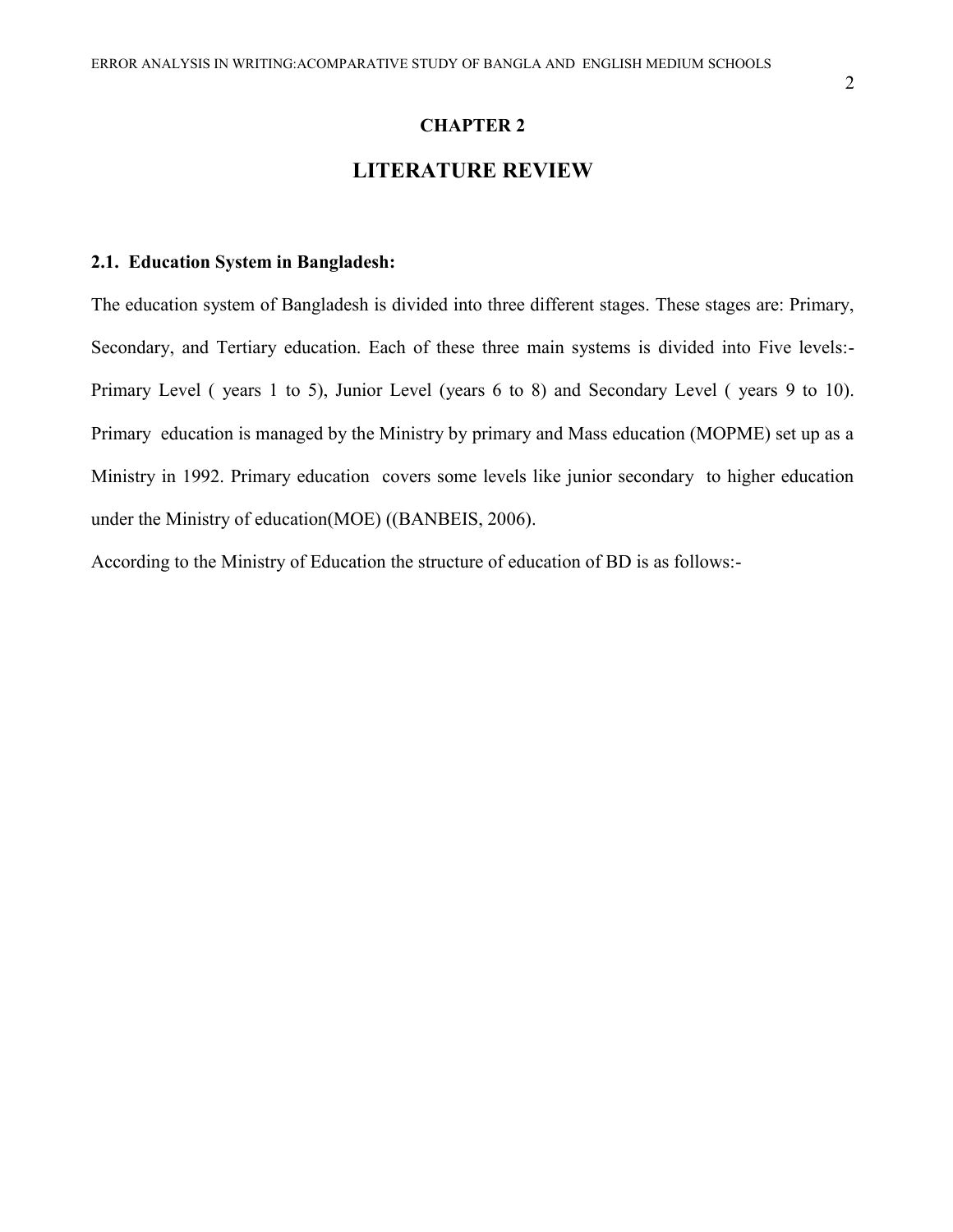| $25+$            | XX        |                           |                                                                       |     |                               |                           | PhD                        | PhD (Med.)           |               |                   |                          |                      |                |               |                   |       |
|------------------|-----------|---------------------------|-----------------------------------------------------------------------|-----|-------------------------------|---------------------------|----------------------------|----------------------|---------------|-------------------|--------------------------|----------------------|----------------|---------------|-------------------|-------|
| $24 +$           | XIX       |                           | Mphil                                                                 | PhC | Post MBBS                     |                           | (Engr.)                    |                      |               |                   |                          | PhD (Edu.)           |                |               |                   |       |
|                  |           |                           |                                                                       |     |                               |                           |                            |                      |               |                   |                          |                      |                |               |                   |       |
| $23+$            | XVIII     |                           |                                                                       |     | MPhil                         | (Med.)                    |                            |                      |               |                   |                          |                      |                |               |                   |       |
| $22+$            | XVII      | MA/MSc/Mcom/MSS           |                                                                       |     | LLM                           | <b>MBBS</b><br><b>BDS</b> | MSc (Engr.                 | MSc (Agri.)          |               |                   | <b>MBA</b>               | M.Ed &<br>MA (Ed)    |                |               | MA (LSC)          |       |
| $21+$            | XVI       | Masters<br>(Prel)         | Masters<br>(Prel)                                                     |     | LLB                           | (Hons)                    | BSC (Agri.)<br>BSC (Text.) | <b>BSC</b><br>(Enqr) |               | BSC<br>(Tech Edu) | <b>BBA</b>               | B.Ed<br>& Dip.Ed     |                | B.P. Ed       | Dip (LSc) Kamil   |       |
| $20+$            | XV        |                           | Bachelor                                                              |     |                               |                           | BSC (Leat.)                |                      |               |                   |                          |                      |                |               |                   |       |
| $19+$            | XIV       |                           | (Pass)                                                                |     |                               |                           |                            | Diploma              | (Engineering) |                   |                          |                      |                |               | Diploma           | Fazil |
| $18 +$           | XIII      |                           |                                                                       |     |                               |                           |                            |                      |               |                   |                          |                      |                |               | $in^-$<br>Nursing | Alim  |
| $17+$            | XII       | Secondary<br>Educatioon   |                                                                       |     | Higher Secondary<br>Education |                           |                            |                      |               |                   | <b>HSC</b><br>Vocational | $\frac{C}{2}$ in Edu | $\frac{C}{10}$ | Diploma<br>in |                   |       |
| $16+$            | XI        |                           |                                                                       |     |                               |                           |                            |                      |               |                   |                          |                      | Agri           | Comm          |                   |       |
| $15+$            | X.        |                           | Artisan<br>Secondary<br>Education<br>Trade<br>Certificate/<br>Courses |     |                               |                           |                            | Dakhil               |               |                   |                          |                      |                |               |                   |       |
| $14 +$           | <b>TX</b> |                           | Vocational                                                            |     |                               |                           |                            |                      |               |                   |                          |                      |                |               |                   |       |
| $13+$            | VIII      | Junior Secondary          |                                                                       |     |                               |                           |                            |                      |               |                   |                          |                      |                |               |                   |       |
| $12+$            | VII       |                           |                                                                       |     | Education                     |                           |                            |                      |               |                   |                          |                      |                |               |                   |       |
| $11+$            | VI        |                           |                                                                       |     |                               |                           |                            |                      |               |                   |                          |                      |                |               |                   |       |
| $10+$            | V         | Primary<br>Educatioon     |                                                                       |     |                               |                           |                            | Ebtedayee            |               |                   |                          |                      |                |               |                   |       |
| $09 +$           | IV        |                           |                                                                       |     |                               |                           |                            |                      |               |                   |                          |                      |                |               |                   |       |
| $08 +$<br>$07 +$ | III       |                           |                                                                       |     |                               |                           |                            |                      |               |                   |                          |                      |                |               |                   |       |
| $06+$            | II<br>T.  |                           |                                                                       |     |                               |                           |                            |                      |               |                   |                          |                      |                |               |                   |       |
| $05+$            |           |                           |                                                                       |     |                               |                           |                            |                      |               |                   |                          |                      |                |               |                   |       |
| $04 +$           |           | Pre-Primary<br>Educatioon |                                                                       |     |                               |                           |                            |                      |               |                   |                          |                      |                |               |                   |       |
| $03+$            |           |                           |                                                                       |     |                               |                           |                            |                      |               |                   |                          |                      |                |               |                   |       |

Figure 1 :-1 –Education of structure Bangladesh ( Source : Ministry of Education)

The Description of the stages is given below:

- 1. Primary Education :- Primary education system helps students to develop their learning skills. It is given in primary schools.The primary education system covers 5 years of formal schooling. At this stage, education begins at 6 years to 11 years. There are different types of institutions like Nursery ,kindergarten etc.
- 2. Secondary Education:- Secondary level covers of seven years of formal schooling. There are offered some compulsory subject, such as Bangla, English, Bangladesh studied, General Mathematic for knowledge of education. Secondary education is divided into two levels like junior secondary and higher secondary. Bangla medium students need to give the SSC and HSC exam are arranged through the broads at different place in Bangladesh. Boards are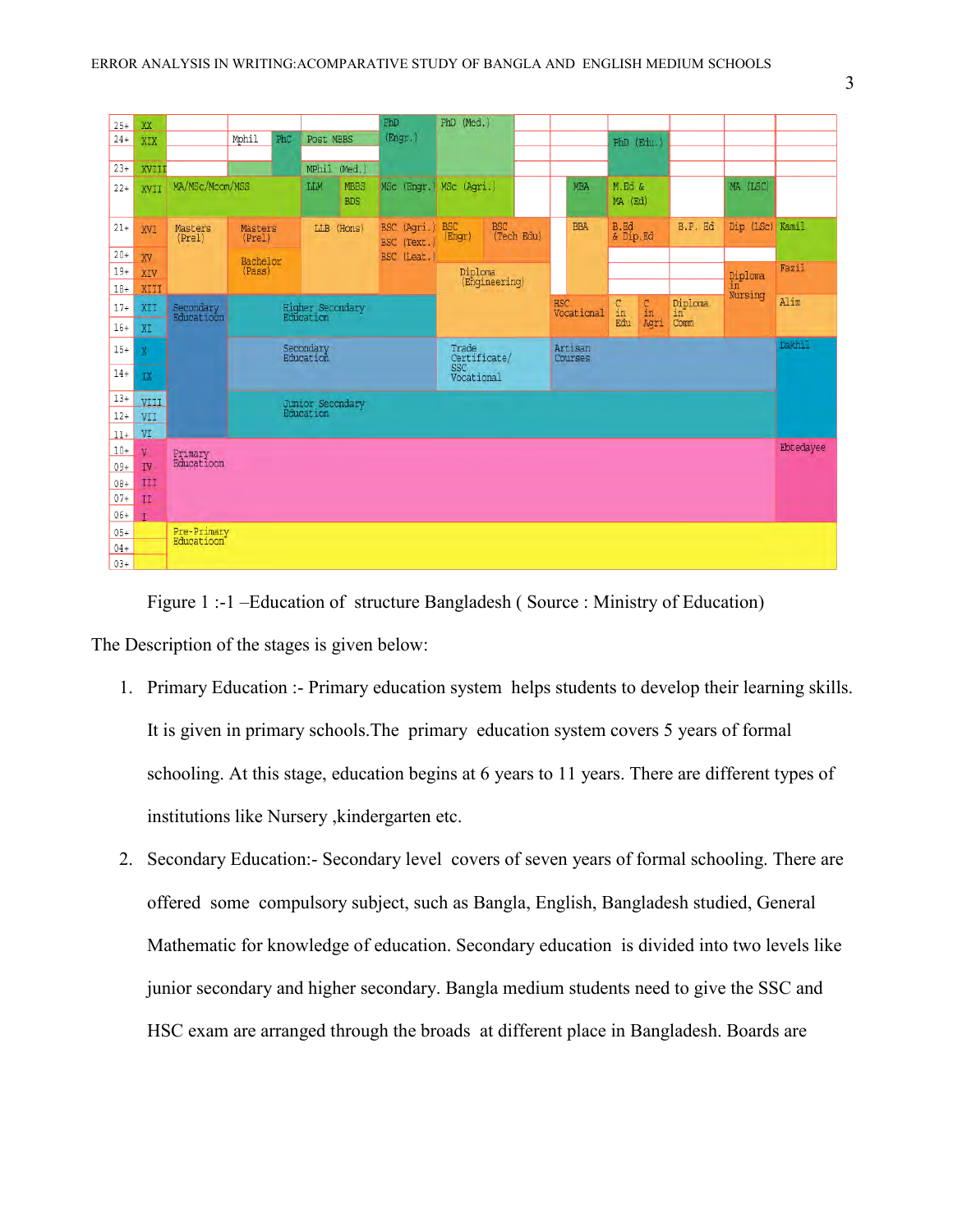4

publishing certificate for successful students.On the other hand ,English medium schools are mainly private class. English medium students have to give  $, O^{\prime}$  level and  $, A^{\prime}$  exams are arranged through the British Council in Dhaka.

3. Tertiary Education: At this stage, the education covers of two-six years of formal schooling. The students have passed the HSC exam after that they need to join a university for completing their bachelor degree. The masters degree course consists of 1 to 2 years for graduate students.Students can also do M.Phil and Ph.D which is offered by public universities and its consists 1 or 3 years for masters holders (Hoque ,2008,p .46-49).

#### **2.2. Error and Error Analysis:**

In ELT, , error<sup>\*\*</sup> made by a learner when writing and which results from incomplete knowledge.According to Corder (1967) error as a way of considering learning process.

Error analysis is a very important area of the second and foreign language learning.Error Analysis was an alternative approach by behaviorism.Error analysis is systematic and mistakes are not.The field of error analysis in second language acquisition was established in the 1970s by Corder and his colleagues. Corder talks about Error Analysis procedures used by teachers and researchers for practice in the language. Researchers observed that the most of the errors made by the l2 learners were in their writing. According to Corder(1967) errors and mistakes both are different phenomena such as:errors cannot be self-corrected and they represent the result of incomplete learning and a lack of competence .On the other hand mistakes can be self corrected and it takes place when the learner fails to perform to their ability. Corder thinks that learners" carelessness and a performance error are the causes of mistakes in language use.

While dealing with Error Analysis , Corder (1974), suggested several steps about error judgment in error analysis research which is given below:-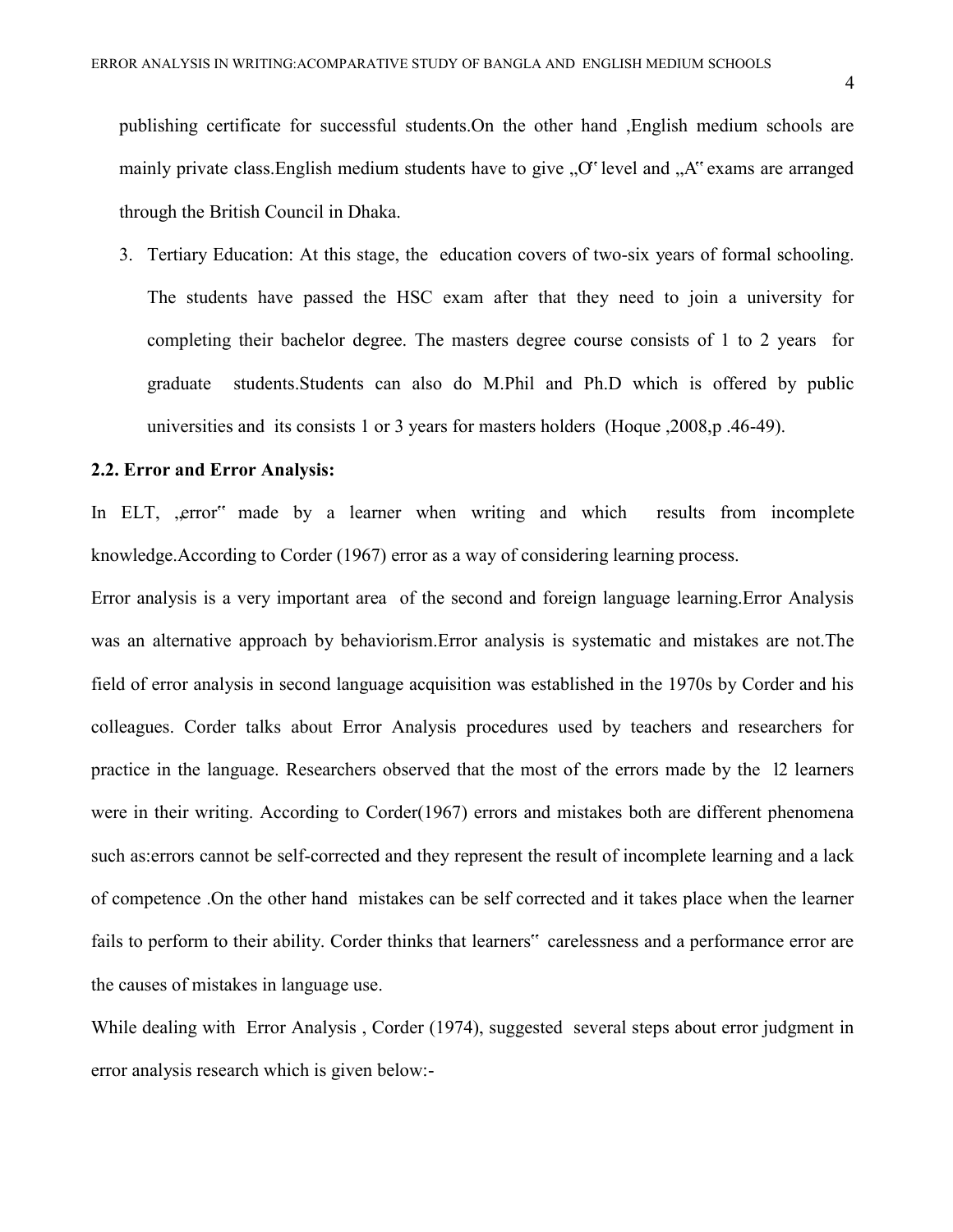- 1. Collection of a sample of learner language
- 2. Identification of errors
- 3. Description of errors
- 4. Explanation of errors
- 5. Evaluation of errors.

The behaviorist believed that the errors should be identified properly and corrected immediately. If it is not taken seriously, it would become a habit and get fossilized in their minds.Therefore,Jabeen ,Kazemian and Mustafai(2015) investigated errors made by L2 learners and tried understand the techniques used in acquisition.The researcher has collected data in the form of answer copies of the stuents in two universities which are situated in Tabriz ,Iran.They have collected some data and found that the errors.The errors are divided into 4 catagories of addition ,omission ,selection and ordering.The researchers have observed that students have made a lot of mistakes in different areas of grammer and also noticed that they have problems in creative writing.The impact of SMS writing is also seen in their academic writing. Most of the errors are found in incorrect forms of the verbs.They have lack of idea in Subject-Verb-Agreement( SVA).By checking all the scripts researchers found that students faced lots of problem while writing English.This is also affecting their learning.The researchers say that error analysis along with constructive analysis is the major field of Applied linguistics and of the L2 acquisition.They also say that teachers should help learners in overcoming the difficulties and improve learners" writing skills.

#### 2.3. **Errors and Mistakes**

Error and mistake are considered to be synonymous.Corder(1967) defined,Error Analysis is very helpful for the teachers in identifying the error,describing the errors,causes of errors and evaluating the errors. There are some distinction between "error" and "mistake"which is helping to analyze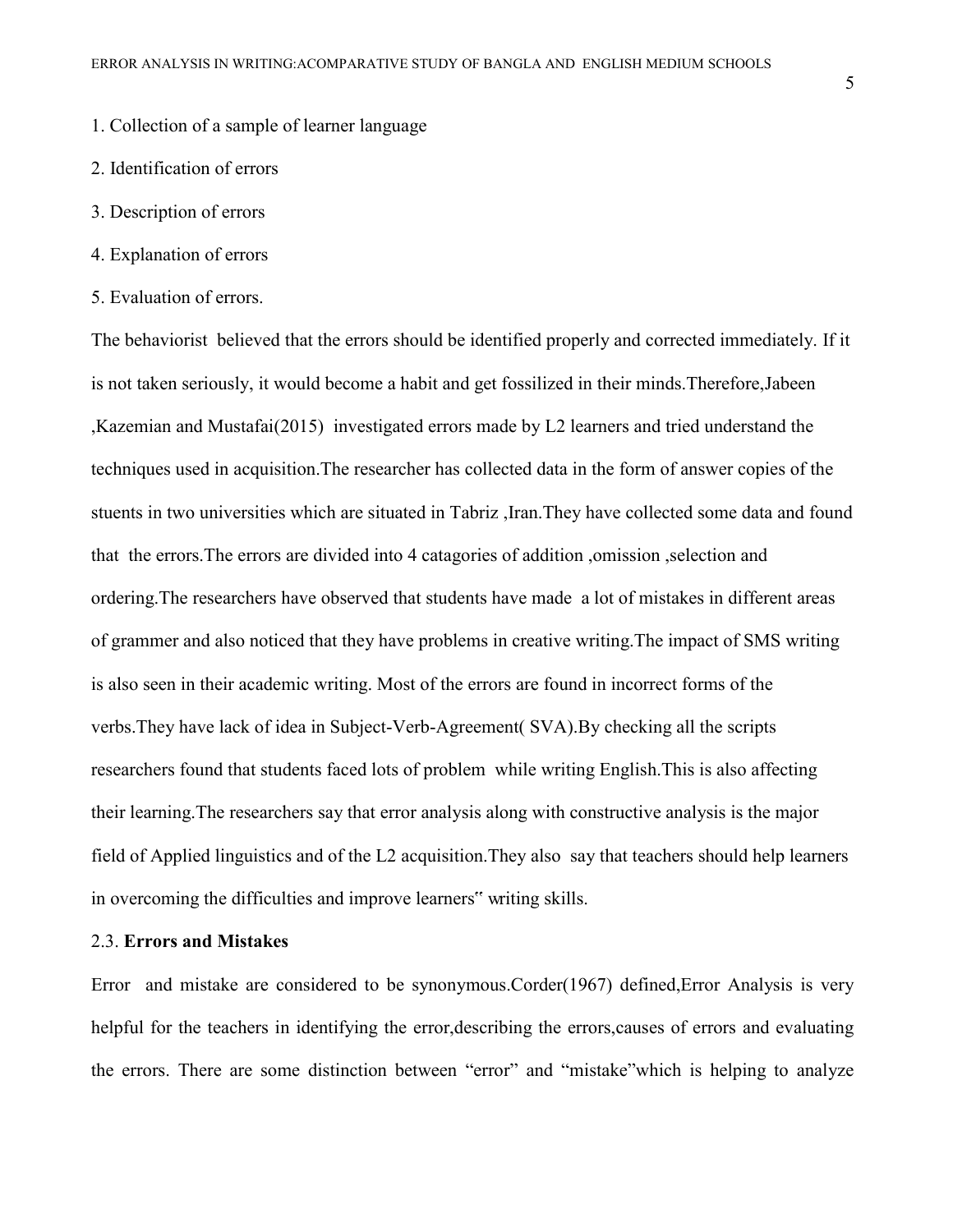students" language in an appropriate angle. In contrast,Corder (1967) thinks such "performance slip"as "mistake" and he used the term "error(competence)" for the "semantic ones"for the l2 learning.He also added that errors of performance are the result of mistakes in language use. Many errors occur, in which the learner uses L1 when they are talking in L2. Besides,He also claims that errors are the one kind of learning strategies.According to brown (1941),"A mistake refers to a performance error that is either a random guess or a "slip," in that it is a failure to utilize a known system correctly .He thinks that an error ,a noticeable deviation from the adult grammar of a native speaker, reflects the competence of the learner.He also added that mistake can be self corrected by a native speaker, but errors cannot be done so (p.257-258).

#### **2.4. Significance of Error analysis**

Corder(1967) introduced the importance of errors in the language learning process. He says that learners should be determining what the input is. When teachers plan their syllabuses for the learners ,they should be focused on learner needs previously. Learner language is almost similar to a "built-in syllabus"(Corder, 1967, p.166). Corder(1967) believes that errors are significant in three ways:

- To the teacher: they show a student"s improvement.

- To the researcher:They show learning strategies which are used by the learner to learn the language.

- To the learner: they can learn from the errors.

Researchers are working on these three different areas mentioned above and identified the importance of error and understand the errors to improve language competence.

Shekhzadeh and Gheichi (2011) refer to errors as a the part of development process involved in language learning.They also say the error is considered as signs of learners" minds which is involved in the learning process and also learning development.To understand the nature of errors teachers can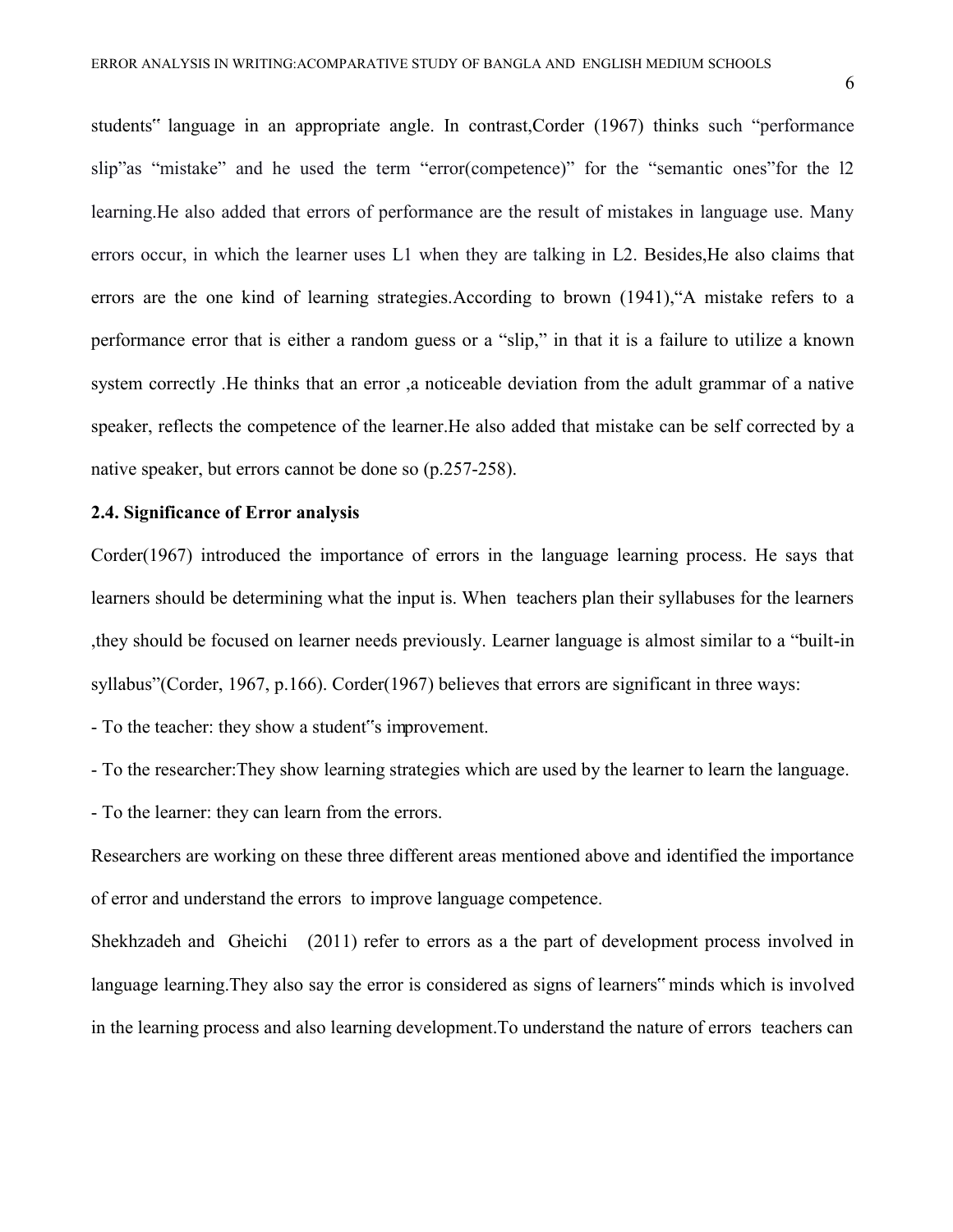easily identify the learners" errors and correct it .In the literature learners" errors of language learning and teaching has been repeated frequently (as cited in Corder, 1967,p.161-166).

#### **2.5. AGE: secondary level students**

According to Spada (2006),the relation between age and success in 2nd language learning is less complex.Older learners are better rather than young learner.On the other hand some researchs suggest that children are better language learners than adults.The conditions for language learning are very different for young learners and adults.Informal language learning environment usually has more time to learn the language .Considering the age issue, there are a hypothesis khown as critical priod hypothesis (CPH). There must be a critical period for  $2<sup>nd</sup>$  language acquisition too. But it has been argued that learning language after critical period is may not be based on the innate biological structure to contribute to  $1<sup>st</sup>$  to  $2<sup>nd</sup>$  language acquisition in theory of childhood. In this period language occurred naturally (p.69). Ellis (1985) observed that the success of SLA is totally influenced by the age of the learner.

#### **2.6. Fossilized Learner**:

According to Brown (1941) , Fossilization as "permanent incorporation of incorrect linguistic forms into a person"s second language competence"(p.270).Fossilization as a factor of positive and negative affective and cognitive feedback.Learner has learned through the positive feedback which is helping them to acquire the correct items (Brown, 194, p. 271). So we can say that fossilization happens because of input, feedback and interaction gap (teacher and student) in class.

#### **2.7. Lack of motivation :**

Motivation is a complex phenomenon Learners" motivation may be intrinsic or extrinsic. In learning something new motivation is important.Learner should have an inner motivation to learn the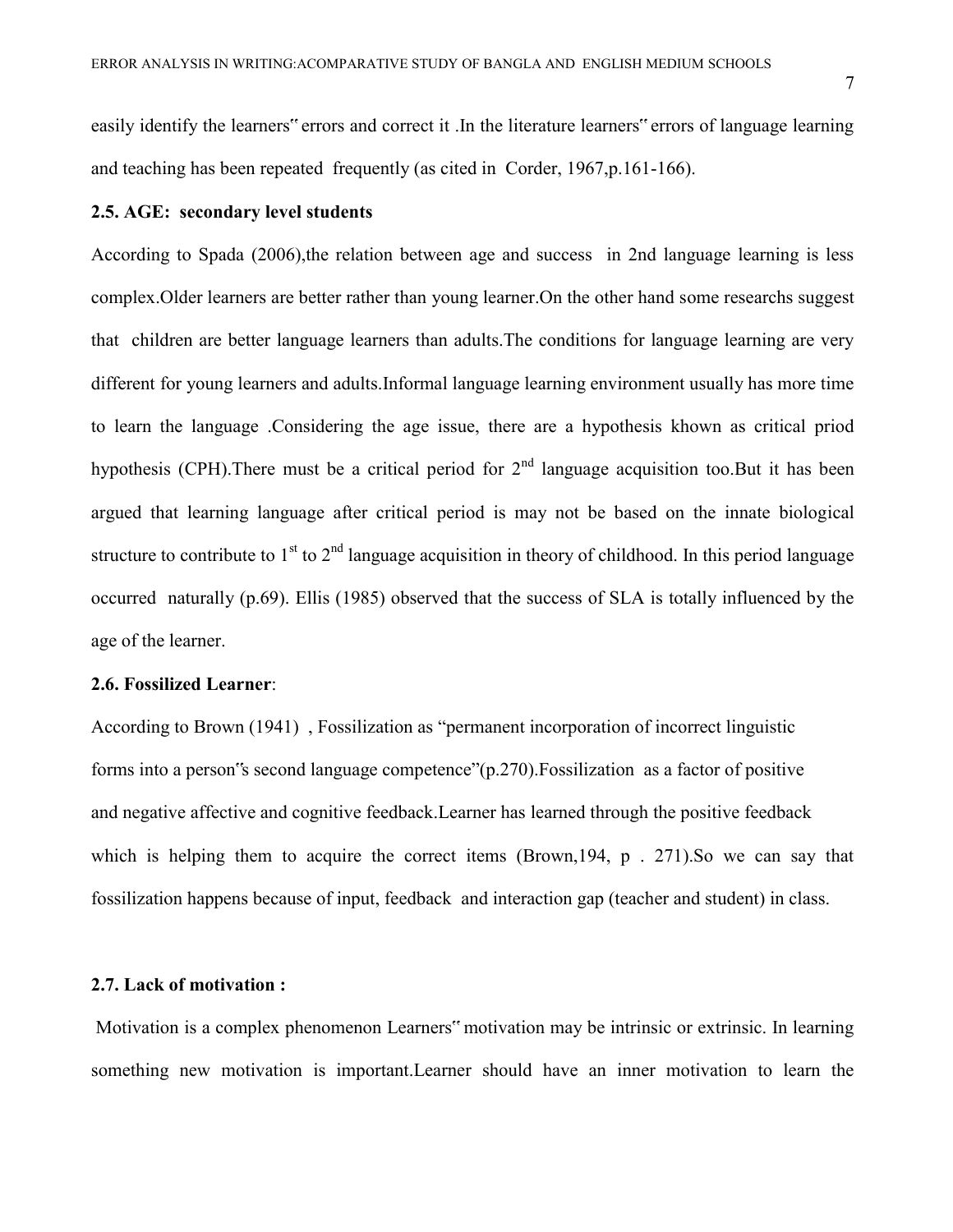language.Teachers can give different types of activities, tasks, a material to increase students" interest levels. Students are not used to practicing the writing in the classroom Spada (2006) says that "By providing appropriate material teacher should motivate students into the lesson and content needs to be relevant to their age and level of ability ,and the learning goals need to be challenging yet manageable and clear".Cooperative rather than competitive goals use to increase students" self confidence (p.65).

#### **2.8. Types of errors:**

The most important research conducted in the field of error analysis was conducted by Richards (1971). Richards (1971) distinguished three sources of errors –Interference errors, Intralingual and Developmental errors.On the other hand,Touchier (1986) talks about two types of errors: performance errors and competence errors. Performance errors are made by learner when they are speaking fast. Competence errors are reflected in a learner"s competence. Other researchers such as -Burt and Kiparsky (1972) talk about local and global errors. Global errors prevent the hearer from comprehending some aspect of the message. Local errors do not prevent the message from being heard and understood the meaning of an utterance (p.263) .Likewise,Lennon (1991) suggests that there are two related scopes of error ,one is a domain and another one is extent should be considered in an error analysis (p.263 ).Moreover,Cored (1974) talks about three types of errors such as : .Pre systematic error( learner does not know a rule of the target language) ,Systematic error (learner applies the incorrect rule) and Post-Systematic error( similar to the mistake). Finally, language learning errors involves all language components: the phonological, the morphological, the lexicon, and the syntactic (p.170).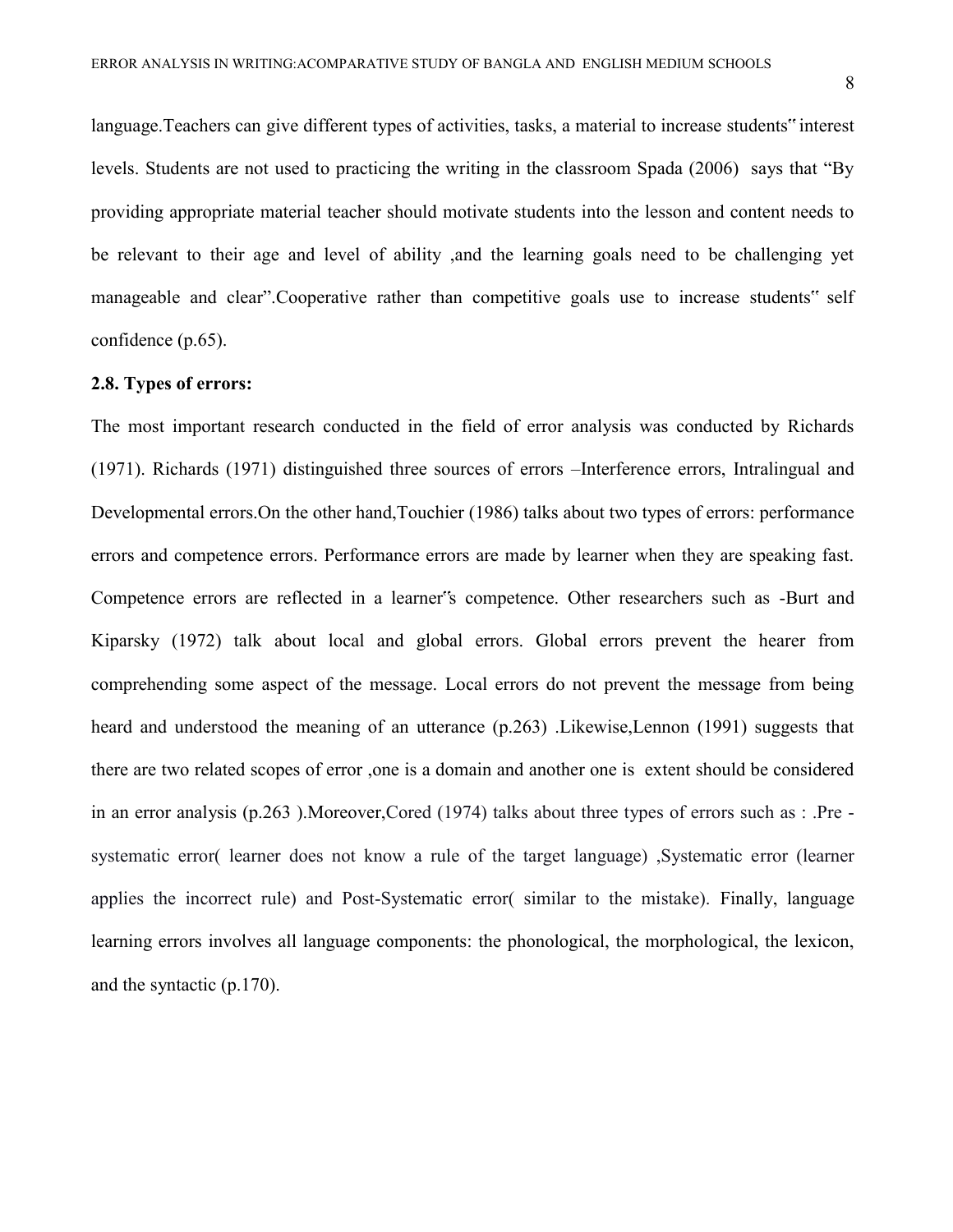#### **2.9. Sources and Causes of Errors:**

The native language plays a vital role in learning second language fluently. According to Touchier (1986) Intralingual and developmental errors are due to the difficulty of the second/target language. Intralingual and developmental errors include the following area such as: Simplification,Overgenaralization,Hypercorrection,Faultyteaching,fossilization,avoidance,Inadequate learning and false concept hypothesized.

Learner focus on simple from instead of complex one is called simplification.Like wise, overgeneralization involves the creation of one deviant structure in place of two target language structures Another very important thing is that teacher have corrected the learners" errors through some instruction is called hypercorrection. Hypercorrection is closely related to faulty teaching.Sometimes we see that students do the pronunciation errors is called fossilization.On the other hand ,sometimes a few of the student avoids the structures and use instead of simpler structures is called avoidance. Inadequate learning happens because of ignorance of rules, restrictions and learner make errors because of wrong hypotheses is called false concepts hypothesized (pp.78-79). In addition,Brown (1980) categorized two sources of errors and the source of L2 errors can be interlingual Transfer and intralingual Transfer (p.264).Like wise,Corder (1967) says that errors occur

because of learners' uses of structures from his native language. In contrast,Shekhzadeh and Gheichi (2011) said that overgeneralization is the main source of learners" errors in writing (p.160).

#### **2.10. Variation in Learner language :**

A great deal of attention has been given to the variation that learners manifest in their interlanguage development( James ,1990,p.45). Learners exhibit variation, sometimes is acceptable norms and sometimes is not. Learners" language has focused on the variation that arises from the classroom contexts and natural situations outside language classes .It is also examined that SLA has become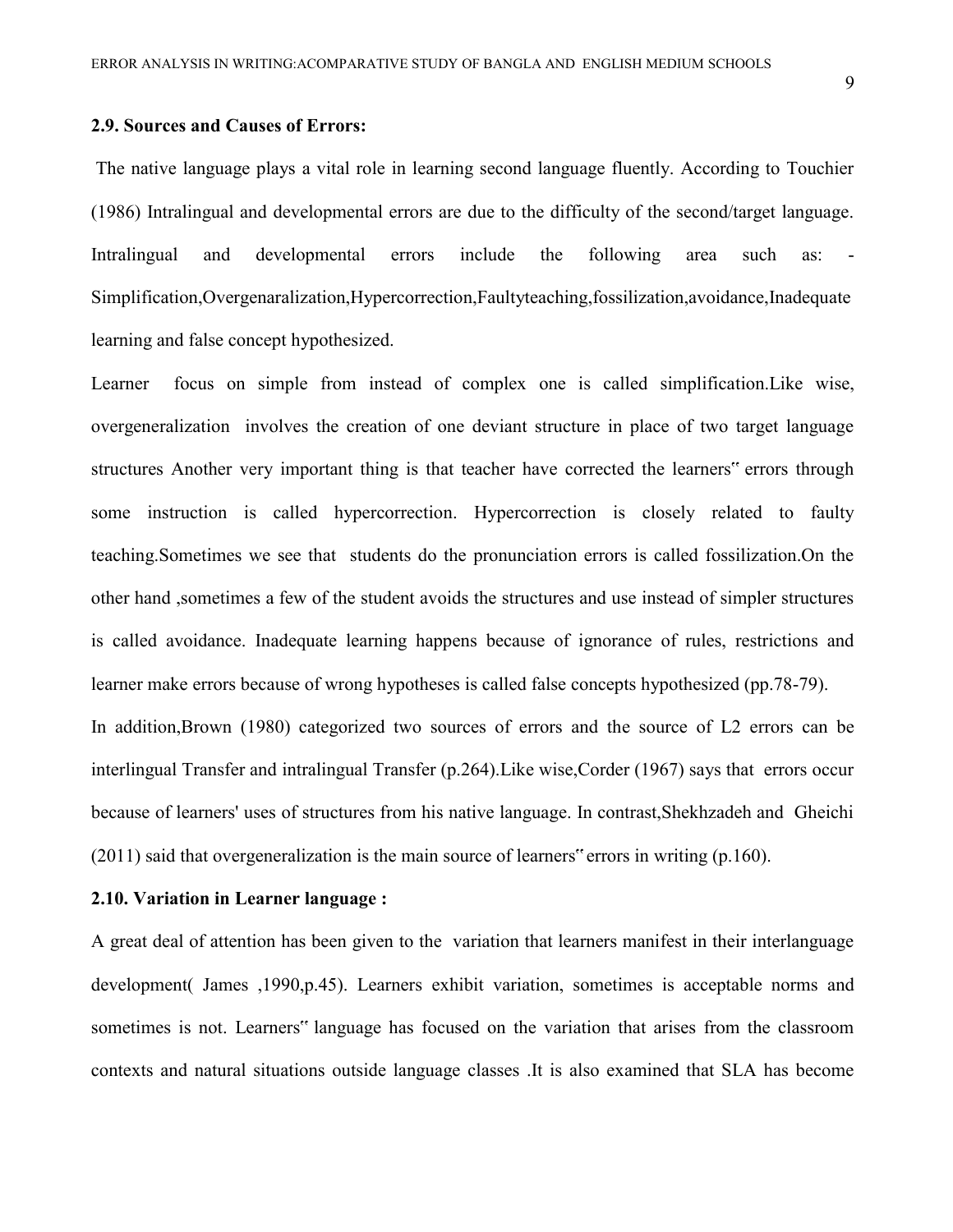apparent not only that instruction create a difference in learner success rates, but also focus explain a great deal of variability in learners" output. Ellis (1985) talks about storehouse of "variable interlanguage rules"which is depends on how analyzed and automatic the rules are (pp. 76-80).

#### **2.11.Grammar Translitation method:**

From the very beginning, GT method is used in every schools and colleges to teach English language. According to Hoque(1999) ,GT method is used in SLA and it is very easy to teach textbook and grammar rules in class.It is a product oriented method.As a result,the maximum number of teachers has followed GT method in class. For this reason, they are unable to write English properly. In GT method students are bound to memorize the rules and they do not have any option to practice it. Though they learn a grammar rule, they cannot use them in a proper way.Students feel boring to follow GT method that"s why they make mistakes again and again.Another things is that in GT method teachers need to explain the meaning in Bangla which effects on their writing in English.

## **2.12. Communicative Language Teaching (CLT)**

The communicative learning , Teaching is an approach to the teaching which is emphasized that the goal of language learning is communicative competence. CLT sets the goal of creating , communicative competence" in the learners. Language communication is the theory of CLT. The aim of the method is to develop learners 4 skills in English and apply theoretical perspective of the communicative approach by language and communication.(Larsen and Freeman 1987,p121).CLT sets the goal of students communicate in the target language.Its help to develop their thinking ability and they can easily understand different from ,meaning an function of language.They must able to manage the process of negotiating meaning with their interlocutors.They are also able to learning the language itself.According to Richards and Rodgers (2001) ,There are four characteristic of the communicative view of language which is given below: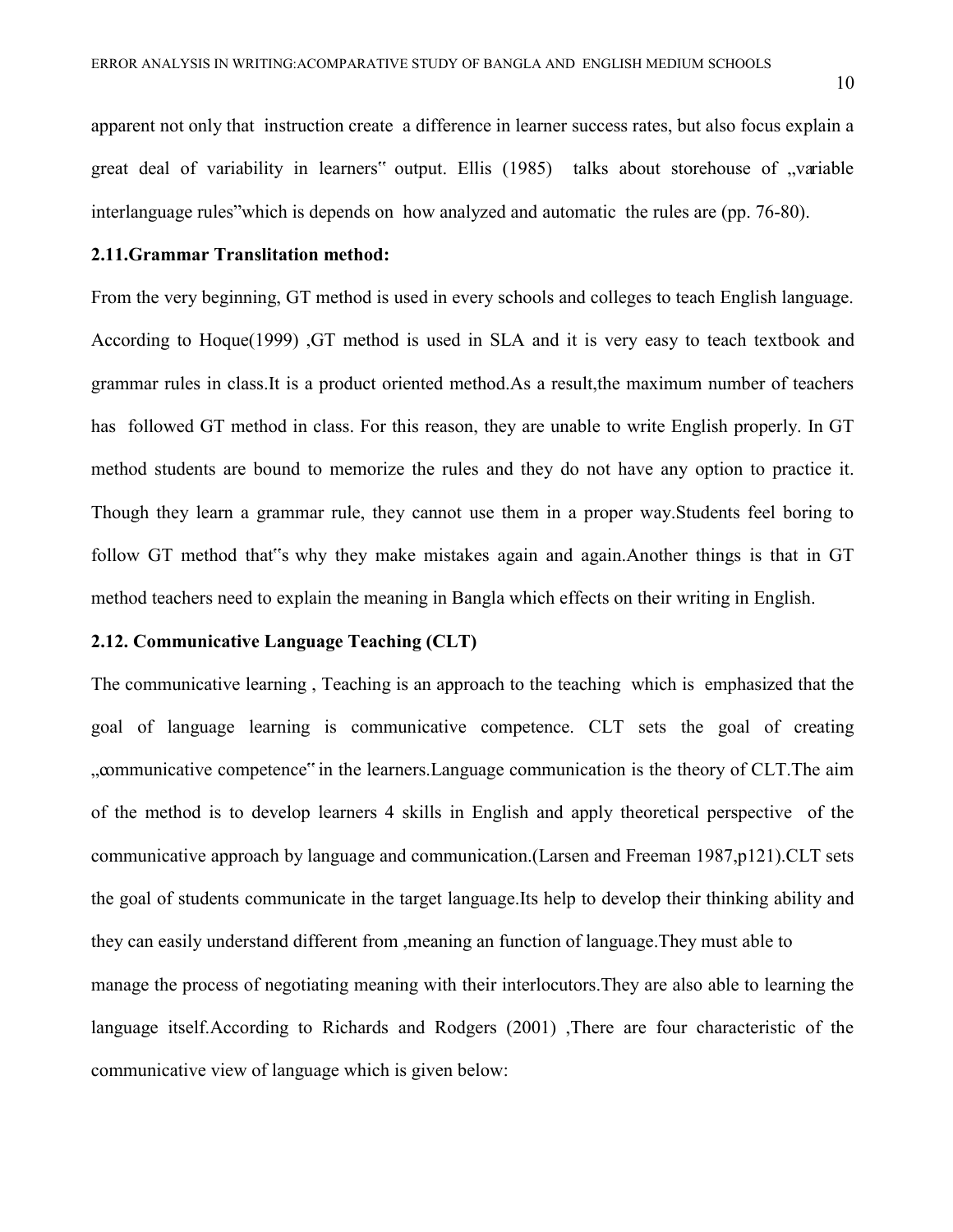1.Language is based on expression of meaning.

2.The primary function of language is interaction and communication.

3.The structure of language affects on fundamental and communicative uses.

4.The primary units of language are functional and notional categories,rather than structural ones (p.155). Though CLT have played a vital role in improving English, but in real life situation the teacher failed to follow it.on the other hand English medium school have start to follow CLT method in class because their students are less then Bangla medium school.Therefore,Larsen and freeman (1986) identify the roles of teacher that is –Facilitator, classroom manager,adviser and cocommunicator.Student"s role as a communicator and negotiator between the self and learning process..They have to understand themselves and help to understand others (p.128).

#### **2.13. Constructive Analysis and Error Analysis approach :**

The study of two difference language is called contrastive analysis. According to Ellis (1985), contrastive analysis plays an important role to developed the language learning and teaching.In the 1970s ,Error Analysis is used instead of Contrastive analysis.Contrastive analysis was developed by Charles Fries ( 1945) and clarified by Robert Lado (1957). Lado (1957) compared two languages in his study systematically.

 Contrastive Analysis is not only a way of comparing language, but also a way to focus on errors for the purpose of knowing what needs to be learned and what do is not need to be learned in a second language learning situation. (Lado, 1957,p.241-247). In Contrastive Analysis, when students of L1 learn L2, two kinds of transfer happen, such as : Negative Transfer and Positive Transfer.According to the Brown (1941) a learner can simply transfer lexical items from native language to the target language (p.250). There are two positions that develop with regard to Contrastive Analysis- Strong and Weak version. Strong version is important for L2 language learning. Strong version offered by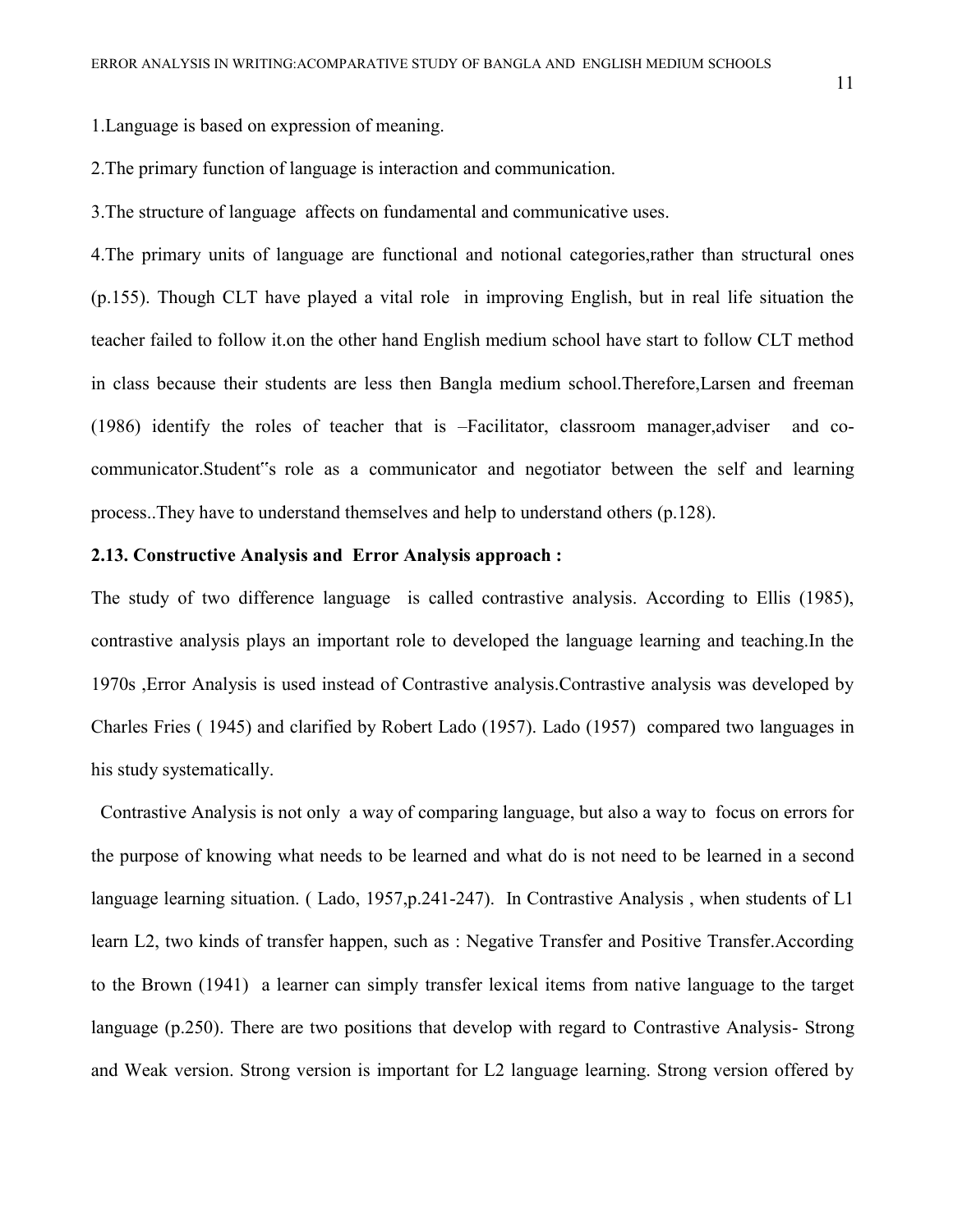Whitman and Jackson in 1972.Strong version is important for L2 language learning.Strong version focus on meaning,help to grow up vocabulary knowledge and to develop communicative confidence.Weak version start with an analysis of learners" recurring errors .It has explanatory power,helping the teacher of foreign language understand their students" source of error.Weak version has been advocated by Wardhaugh in 1970s. This version has later been developed into Error Analysis (EA). CA follows deductive approach on the other hand EA adopts an inductive one. Whitman and Jackson (1972) pointed out that number of errors related to L1 interference (p.253). According to Lightbown and Spada (2006),all L2 errors are not reasoned from L1 interference. Contrastive analysis was occurring because of the first language of interference using the habit into the L2.(Shrestha, 1979 ,p. 4). Contrastive Analysis is more acceptable rather than Error Analysis because Error Analysis only deals with learner performance.We see that learners commit different types of error which is reflected in their writing. Contrastive analysis borrowed imitation ,habit , positive and negative transfer on the other hand error analysis is directly concerned with students" performance.Maximum number of errors made by second language learners. Lots of common errors made by students with different mother tongues ( Shrestha ,1979 ,p. 6). Contrastive analysis was useful in providing a framework for the development of pedagogical grammars.Error analysis shows the systematic errors which are useful to get evidence of the learning process and learner

performance (Spolsky, 1979,p.252).

#### **2.14.Role of Class Teacher/English teacher:-**

A teacher should be a good listener and open minded.He/she needs to follow some methods while teach in class. In 1970s ,educators observed that students can communicate in class , but they cannot communicate in English outside the class.This is happening because teachers are not encouraging them to speak in English outside the class and they only focused in grade on the other hand ,students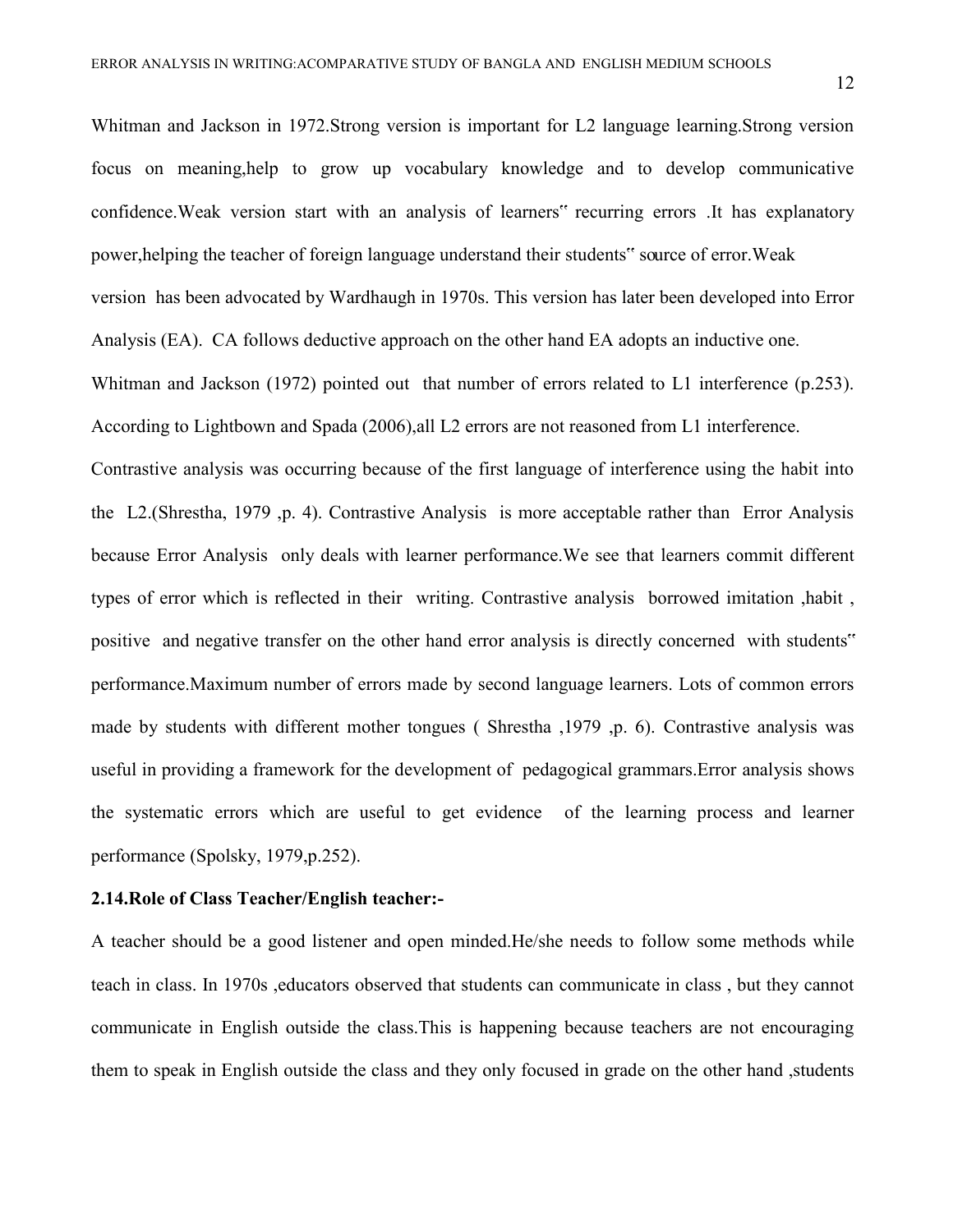are exam oriented and memorize the eassay,paragraph and grammar rules for this reason they cannot able to communicate in English (Briggs,2014).

#### **2.15 .Error Correction in writing work:**

Teacher has to know how to correct the errors in writing. Some learners want to self correction or peer correction to improve errors in writing. Some of them preferred teachers correction in writing.According to Omaggio(1986) some steps for error correction which is given below:

- **(a) Peer correction**: At first ,the teacher said to correct it after that teacher gives them the coreection. It is very effective for the learners because it takes some of the focus of the teacher.Teachers play a vital role and also can encourage the students to give feedback.
- **(b) Self correction** : Self correction is the best way to address the errors.Students get lots of ideas to come up with his own response which is allowed by the self correction.
- **(c ) Teachers correction**: It is not too much effective way to correct the learners" errors in writing.Here, teacher have to give the correct answer to the learner and that technique is not effective for them (p.341).

#### **2.16. Stephen Krashen hypothesis :**

*"*Language acquisition does not require extensive use of conscious grammatical rules, and does not require tedious drill*." -*Stephen Krashen*.* 

He is widely known for his theory of SLA which is effective in language teaching. Krashen's (1980) theory of second language acquisition consists of five main hypotheses:

- (a) The Acquisition-Learning hypothesis,
- (b) The Monitor hypothesis,
- (c) The Input hypothesis,
- (d) The Natural Order hypothesis,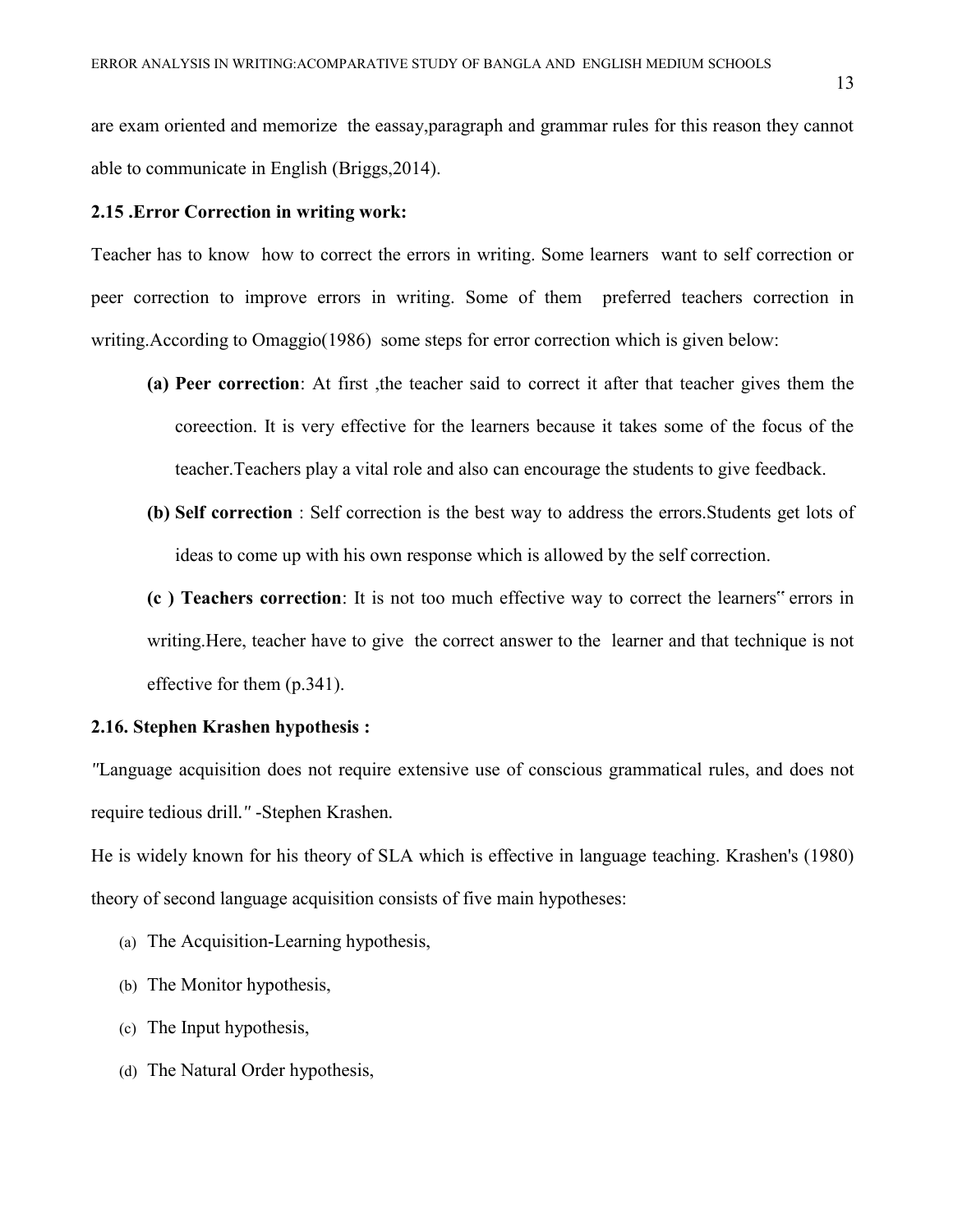(e) And the Affective Filter hypothesis.

Acquisition –Learning hypothesis :-This hypothesis help to develop both acquistion and learning process.It is affected by language teaching.

Monitor hypothesis **:** The monitor hypothesis is the practical result of the learned grammar.

Input hypothesis**:** This hypothesis suggests that language acquisition occurs when learners can understand language , a concept also known as comprehensible input. This hypothesis highlights the importance of using the Target Language in the classroom.The aim of this hypothesis is to make learners to communicate effectively. Here students need to acquire the meaning and then acquire the structure of the rule.Teacher helps the learner to develop their language acquisition.

Natural Order hypothesis **:** Learner achieves knowledge of language by following a natural order which is predictable .

Affective Filter hypothesis**:** This variable includes motivation,self confidence and anxiety .It is emotional side of human behavior (p.286-287).

In contrast,According to Wang (2005) Learner Autonomy is a one kids of learning ability ,self monitoring and self evaluation.Here learner can easily understand teaching method and objective and able to apply his/her own strategies after that present it.

#### **2.18 Bangladeshi researchers views about error analysis:**

From Bangladeshi perspective errors are the mistakes by students while writing English fluently. An analysis of students" mistakes and errors in English Writing"Akhter and Khan (2011) talk about the condition of English writing ability of Bangladeshi tertiary level students. Although they get twelve years education and learn English as compulsory subject still they could not write confident, competent and error free writings.They also found out that teachers hardly provide any constructive comments for accurate writing (p.6).According to Akhter and Khan (2010), Bangladesh education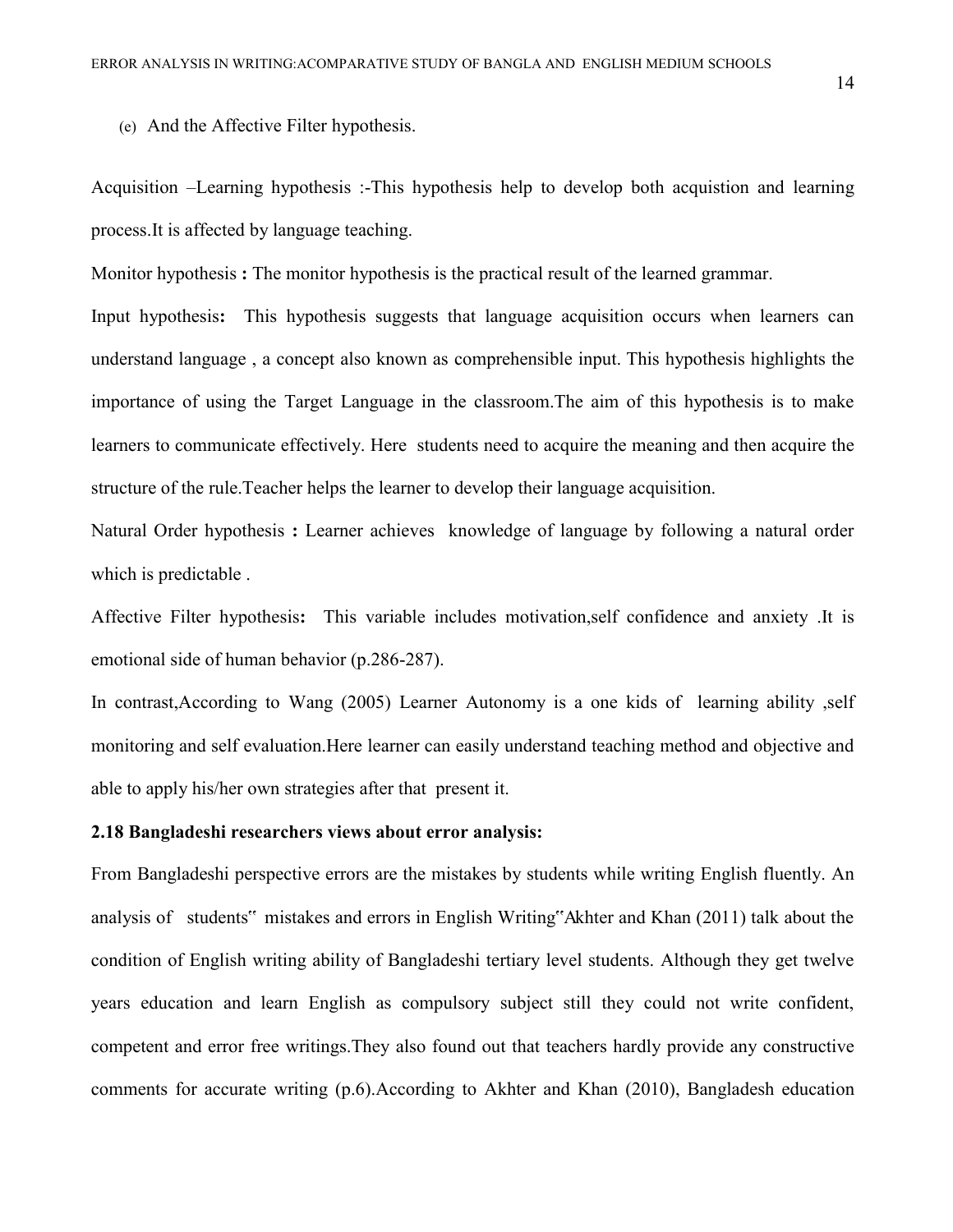system mainly has 3stages which are primary, secondary and higher education that is undergraduate and graduate program. English is introduced as a mandatory subject (from class 1 to higher secondary level) but they cannot write properly and their standard of English is not satisfactory. In this study 300 tertiary level students took part in the errors analysis experiment. The researchers found that the students who already had 12years of learning experience of English as a compulsory subject; make several mistakes and errors in the following fields: selection of words, tense, preposition, redundancy, capitalization, subject verb agreement, article, spelling, coherence, punctuation, and syntax .They also highlighted that writing is a process that develops gradually through pre-writing, writing and rewriting. If students can realize this fact and learn from their errors ,then they can overcome their problem in English writing. However, Heydari and Begheri (2012) found that maximum number of errors in writing made by adult while learning the L2.For instance, he said learners have difficulties to write English if they do not get enough facilities to free handwriting practice in class.Moreover,Ying (1987) examined 120 Taiwanese EFL students" errors on the basis of three criteria of overgeneralization, simplification, and language transfer. A total of 1250 errors was detected in the 120 compositions, among which 78.9% of the errors were a result of language transfer, 13.6% of the errors were overgeneralization of the target language, and 7.5% were forms of simplification.By doing this investigation the researcher found that L1 interference is the source of error.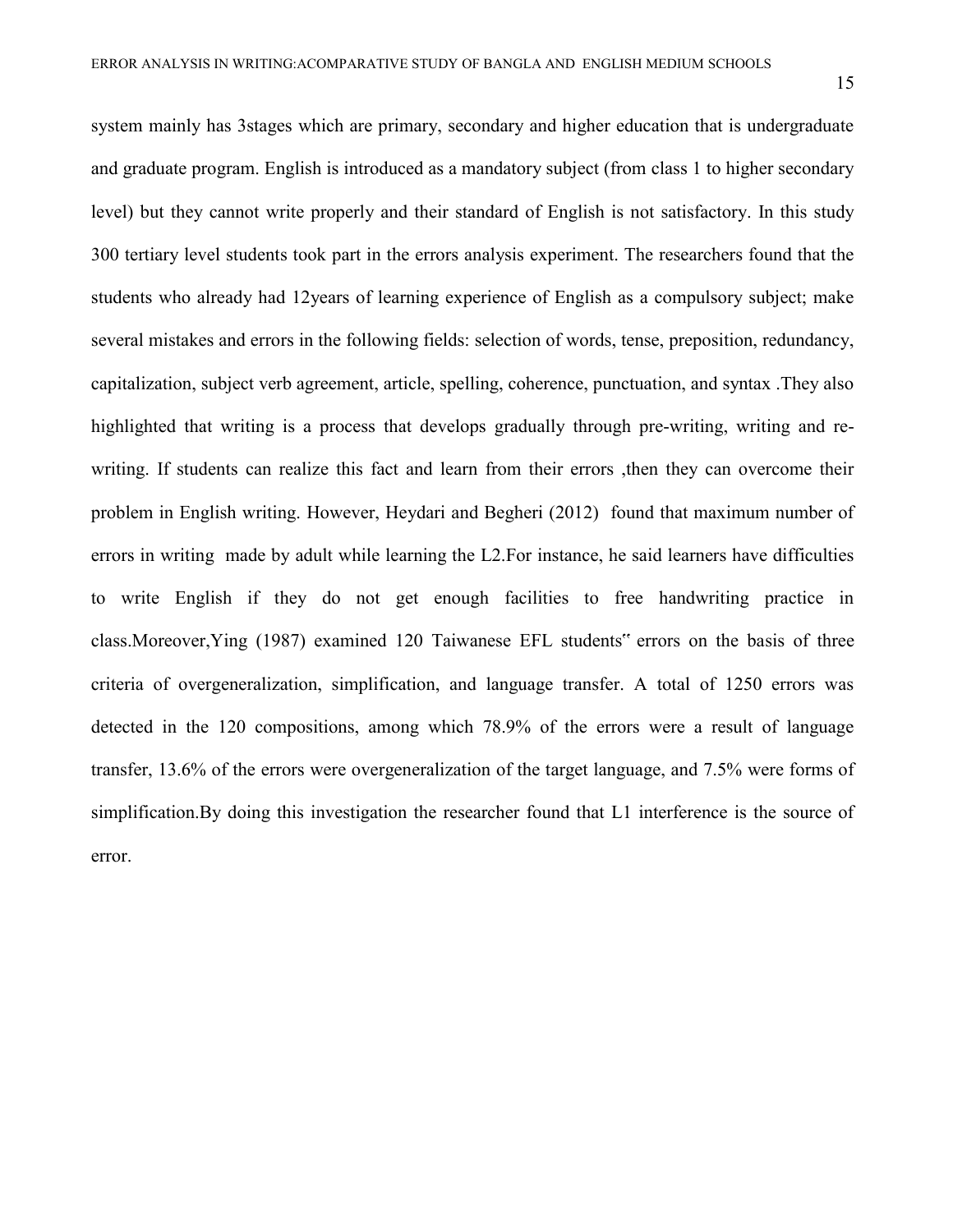#### **CHAPTER 3**

#### **RESEARCH METHODOLOGY**

**3.1. Objective: -**The study aims to find out the pattern of errors in Bangla medium and English medium students" writing in English.At the same time , this study also tries to analyze the errors in Bangla medium and English medium students while writing in English.

#### **3.2. Research questions:**

- 1.Which errors are prominent in Bangla speaking learners" L2 writing course?
- 2.What do teachers think about their students" errors in writing?

3.What do the students feel about their errors in writing?

#### **3.3. Significance of the research:**

The current study will be helpful for the teachers to know why the errors are occurring and also help them to improve their teaching material and design syllabus according to the students" needs.

#### **3.4 Methodology:**

- i. **Instruments :**
	- **i) Students' Questionnaire:** The researcher distributed a questionnaire consisting of multiple choice questions among the students (see appendix A).
	- **ii) Teachers' Interview:** An interview was taken for each of the 8 teachers of the schools (see appendix B).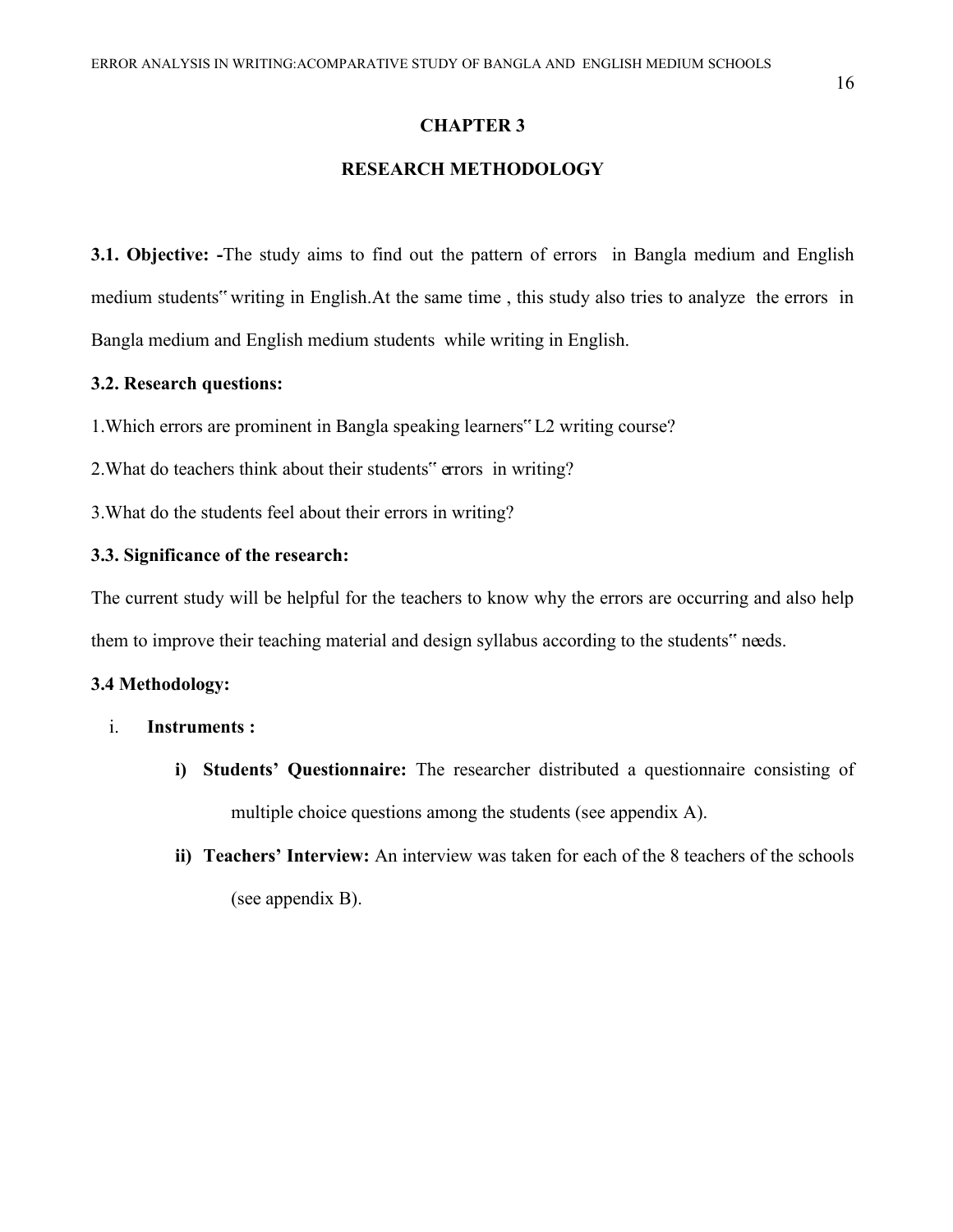#### **3.4.2 Participants**

The participants of the study are 240 students ( 120 Bangla medium and 120 English medium ) studying in a school named European standard school and little scholars tutorial ( English medium) , Narinda ideal and Silverdel preparatory schools (Bangla medium) in Dhaka. Their age is between 12-17. They studied in class 7.Twenty students from four schools were chosen as the participants in writing tasks.They had to write a paragraph an the topic "Your favourite person"within 100 words after that they had to fill up the questionnaire which is given by me.The number of total teacher is 8 from both medium school.

#### **3.4.3 Data collection procedure**

The researcher collected the data through questionnaire ,interview and writing samples from four schools which are located in Dhaka..For collecting data ,the researcher had to show a permission letter to the school (see in the Appendix- D) in which she conducted the survey.The researcher had given them the questionnaire and explained it clearly.Some students were answering the questions by discussing with his/her classmate. After that the researcher took a writing test of specific 20 students.On the other hand ,The researcher also took interview of the school teachers. Eight teachers participated in the interview. All of them were English teachers and also a class teacher of each class.Teacher did not answer questions properly because of lack of time.Maximum number of teachers were busy for the half yearly examination.

#### **3.4.4 Method of data Analysis:**

After collecting the data the researcher analyzed the error in the writing. Mixed method was used to find out the error made by students and reason for committing those errors.Questionnaire, interview and writing sample were done for the research.Students participated in the questionnaire survey ,writing task and teachers took part in the interview.The responses to the questionnaire was converted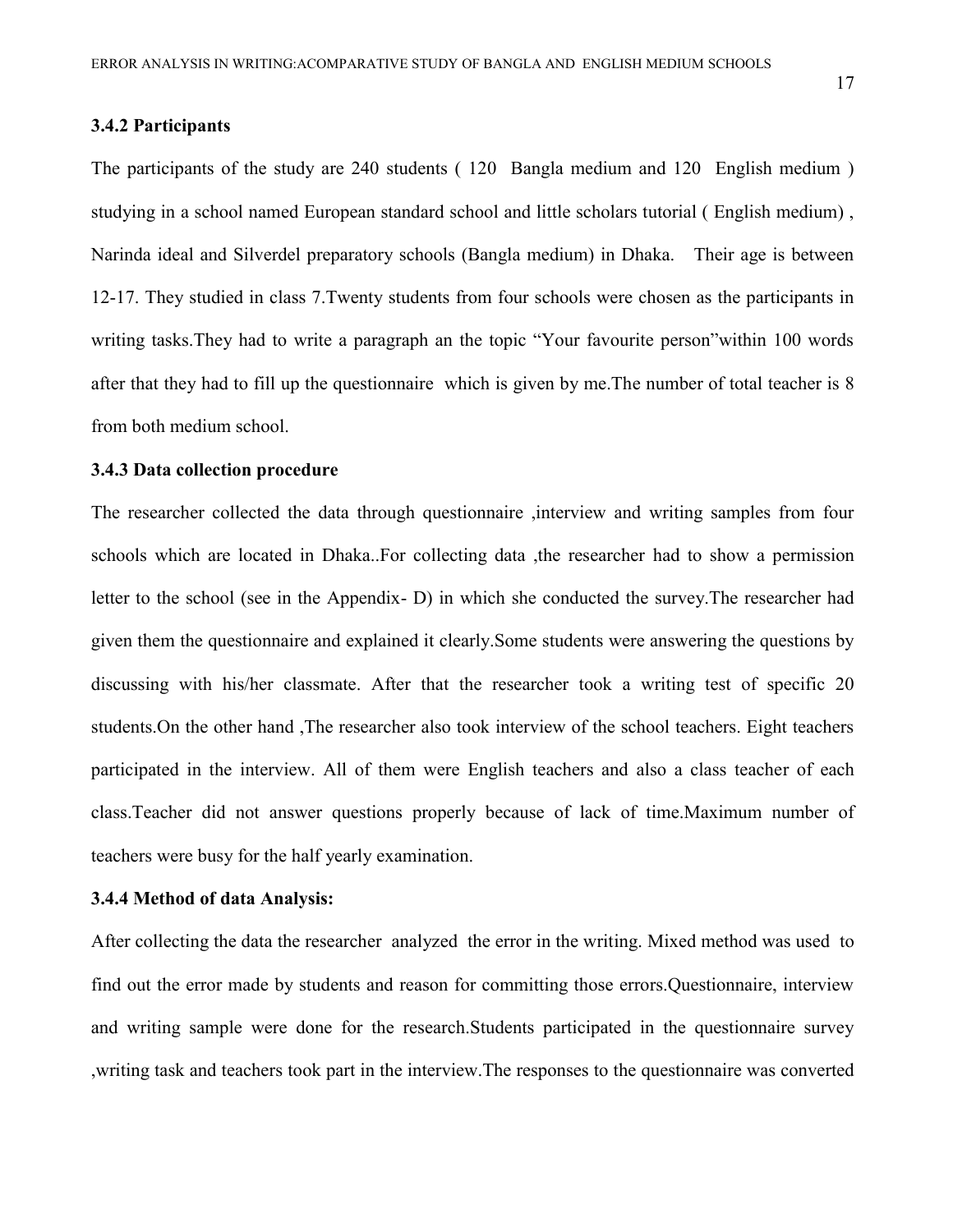into percentages and the table/pie charts were made by using Microsoft excel (2010) to represent the percentage.The data was aanalyzed based on some steps of Error Analysis model offered by Corder(1974),consisting of the following steps :

(a) Collecting of the data ( from an teachers" and students" questionniare )

(b) Identification of errors (e.g .Sentence construction,article,preposition etc).

The data were also analyzed descriptively by examining written script to find out common errors they made while writing essays in class.

#### **3.4.5 Limitation of the study**

The researcher could cover only four schools for the survey because most of the schools" administration did not give the permission to the researcher to collect the data from the students. Some obstacles were encountered during the study. The researcher faced difficulty to get the students on time because they are busy with their classes and projects. Some of them did not take the writing task seriously.Some of the teachers did not agree to give all the answers to the questions.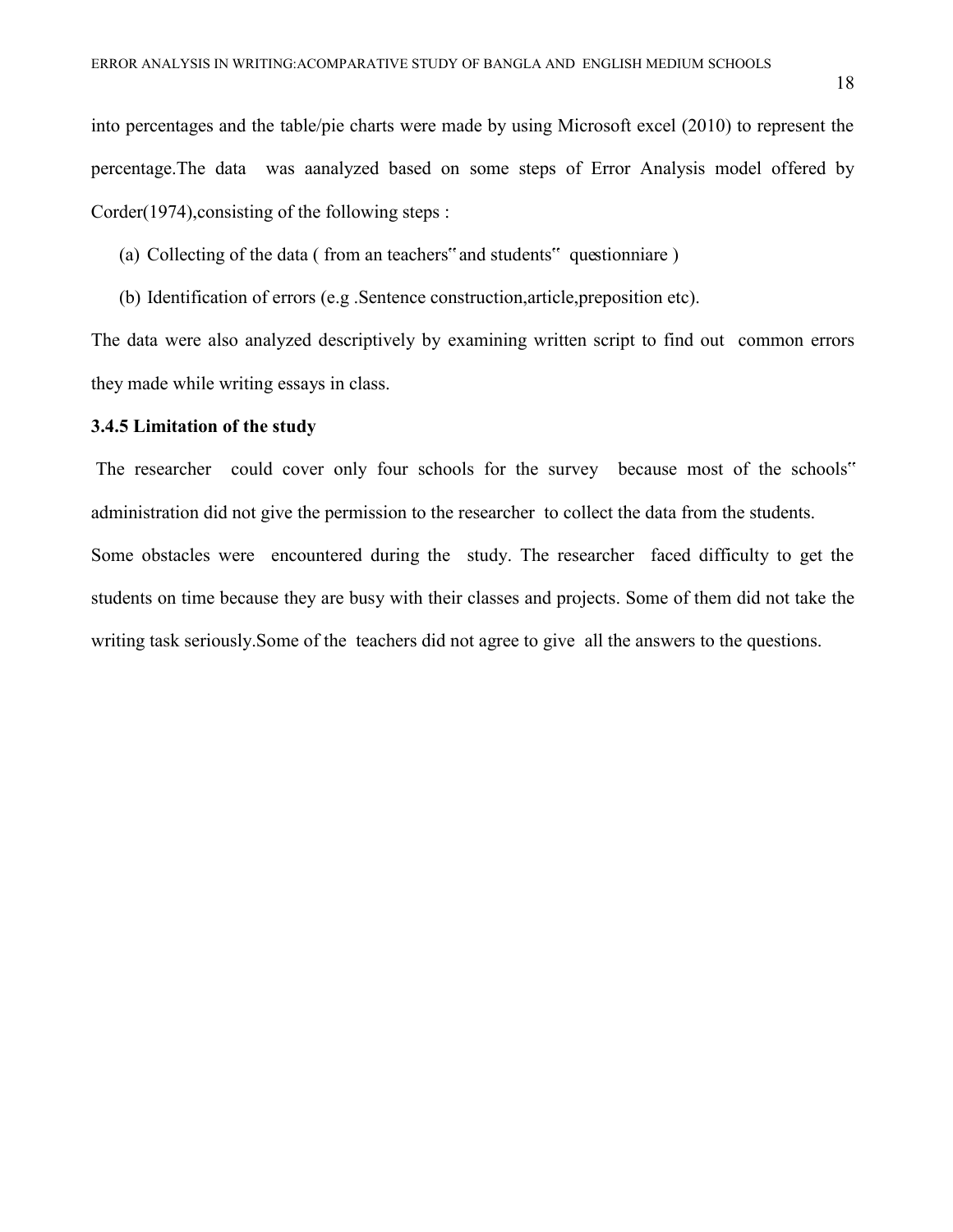#### **CHAPTER 4**

#### **FINDINGS AND ANALYSIS**

This chapter presents the findings and analysis of the questionnaire,interviews, writing samples .The result are analyzed qualitatively. The following information ,table ,data, etc. are given on the basis of questionnaire done by students, interview taken from the teacher towards the importance of error analysis. The findings were sequentially analyzed on the basis of the questions.. 240 students took part in it.

#### **4.1. Students' responses:**

## **4.1.1 Bangla Medium and English Medium students' responses**

#### **Table 1: Reason for making errors (Bangle Medium)**

| <b>Bangla Medium</b>   |           |                 |            |
|------------------------|-----------|-----------------|------------|
| <b>School</b>          |           |                 |            |
|                        | Number of | Total Number of |            |
| Response               | students  | Students        | Percentage |
| Grammer                | 72        | 120             | 60.00%     |
| Lack Of Motivation     | 7         | 120             | 5.83%      |
| knowledge gap in vocab | 41        | 120             | 34.17%     |

| <b>English Medium</b> |                |                 |            |
|-----------------------|----------------|-----------------|------------|
| <b>Schools</b>        |                |                 |            |
|                       | Number of      | Total Number of |            |
| Response              | students       | Students        | Percentage |
| Grammar               | 67             | 120             | 55.83%     |
| Lack Of Motivation    | $\overline{2}$ | 120             | 1.67%      |
| knowledge gap in      |                |                 |            |
| vocab                 | 51             | 120             | 42.50%     |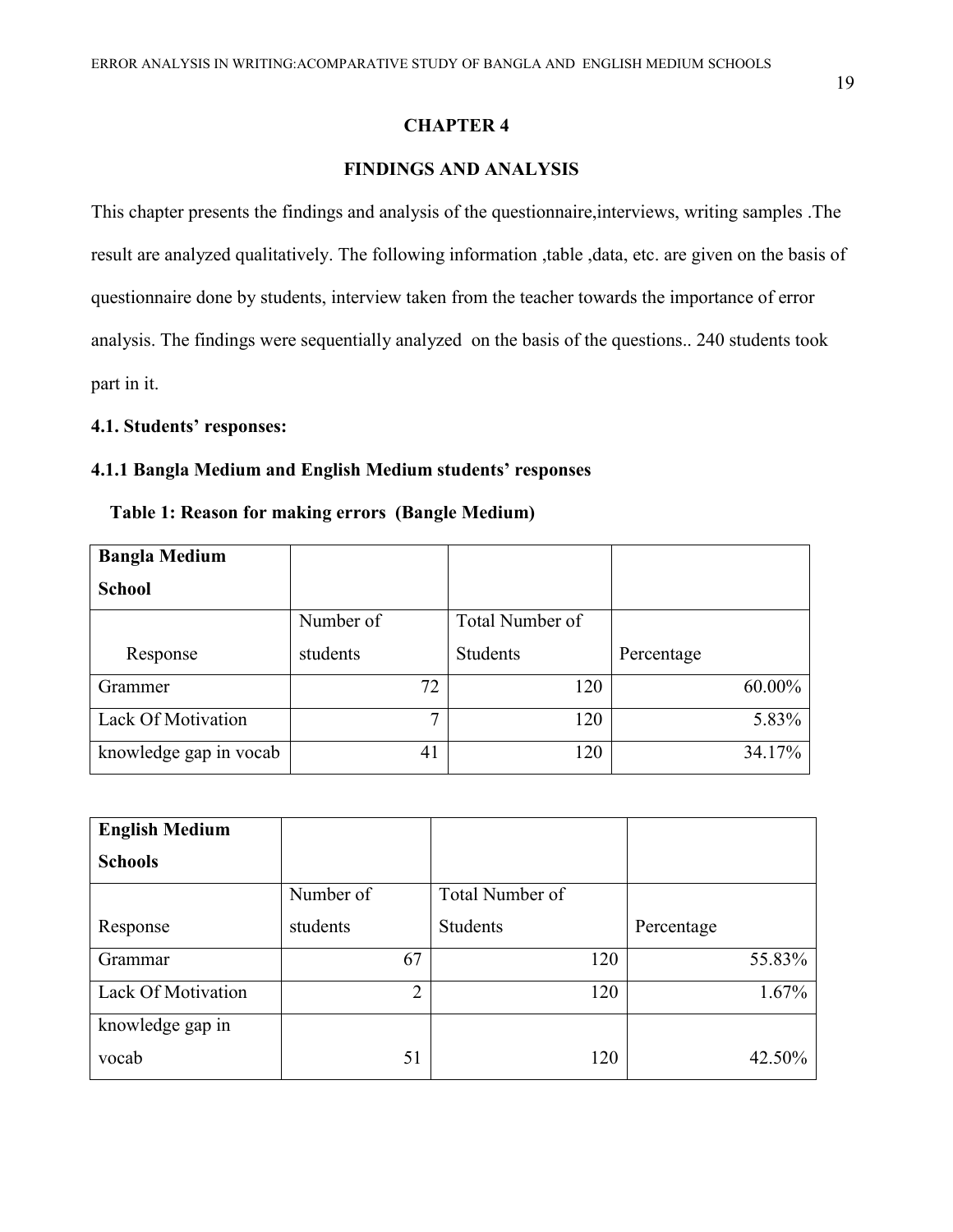Table 1 shows that 60% Bangla medium students think they make errors because of Grammar but only 5.83% students think they make errors because of lack of motivation and 34.17% students think they make errors because of their knowledge gap in vocabulary. On the other hand 55.83% English medium students think they make errors because of Grammar and only 1.67% students think they make errors because of lack of motivation .But 42.50% students think they make errors because of their knowledge gap in vocabulary .

#### **Table 2:Bangla effects on writing.**

| <b>Bangla Medium Students</b> |           |                                 |                 |            |            |
|-------------------------------|-----------|---------------------------------|-----------------|------------|------------|
|                               |           |                                 | Total Number of |            |            |
| Response                      |           | Number of students              | Students        |            | Percentage |
| Yes                           |           | 106                             |                 | 120        | 88.33%     |
| No                            |           | 8                               |                 | 120        | 6.67%      |
| May be                        |           | 6                               |                 | 120        | 5.00%      |
|                               |           |                                 |                 |            |            |
|                               |           |                                 |                 |            |            |
|                               |           |                                 |                 |            |            |
|                               |           |                                 |                 |            |            |
| <b>English</b>                |           |                                 |                 |            |            |
| <b>Medium</b>                 |           |                                 |                 |            |            |
| <b>Students</b>               |           |                                 |                 |            |            |
|                               | Number of |                                 |                 |            |            |
| Response                      | students  | <b>Total Number of Students</b> |                 | Percentage |            |
| Yes                           | 41        |                                 | 120             |            | 34.17%     |
| N <sub>o</sub>                | 57        |                                 | 120             |            | 47.50%     |
| May be                        | 22        |                                 | 120             |            | 18.33%     |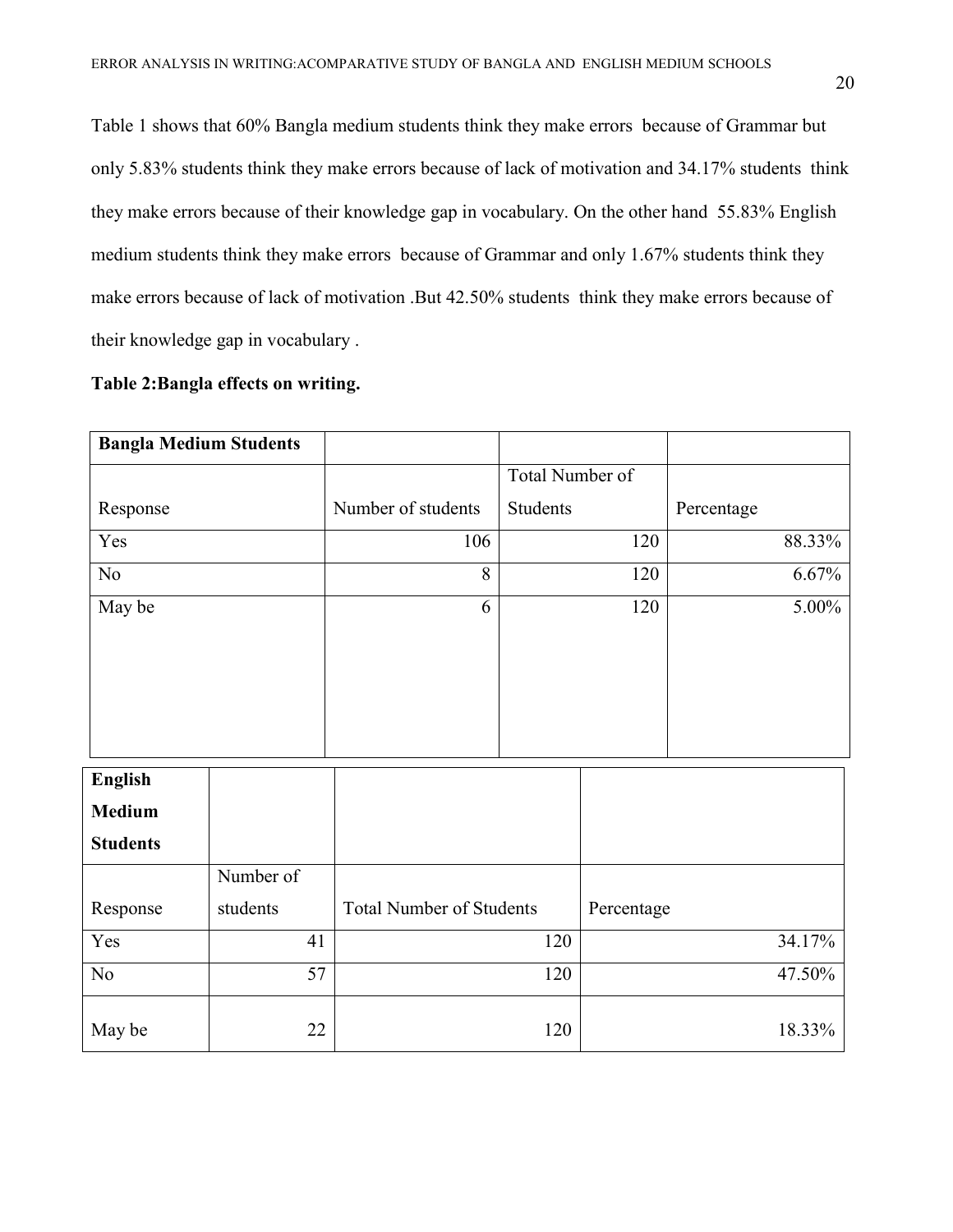In the table 2 we see that 88.33% Bangla medium students have answered that Bangla effects on their English writing ,but only 6.67% students said no it does not affect on their writing and 5% students say maybe its effects on their writing. We also see that 34.17% English medium students have answered Bangla effects on their English writing ,47.50% students say no its not effect on their writing and 18.33% students say maybe its effects on their writing.

## **Table 3: Grammatical interference of your Bangla while writing English.**

| <b>Bangla Medium</b> |                    |                 |            |
|----------------------|--------------------|-----------------|------------|
| <b>Students</b>      |                    |                 |            |
|                      |                    | Total Number of |            |
| Response             | Number of students | Students        | Percentage |
| Yes                  | 117                | 120             | 97.50%     |
| No                   | 2                  | 120             | 1.67%      |
| Not Really           |                    | 120             | 0.83%      |

| <b>English Medium</b> |                    |                 |            |
|-----------------------|--------------------|-----------------|------------|
| <b>Students</b>       |                    |                 |            |
|                       |                    | Total Number of |            |
| Response              | Number of students | Students        | Percentage |
| Yes                   | 59                 | 120             | 49.17%     |
| N <sub>o</sub>        | 40                 | 120             | 33.33%     |
| Not Really            | 21                 | 120             | 17.50%     |

Table-3 shows that 97.50% students of Bangla Medium say that they feel grammatical interference of their Bangla while writing English, but only 1.67% students said that they do not and 0.83% said they do not really feel grammatical interference of their Bangla while writing English.On the other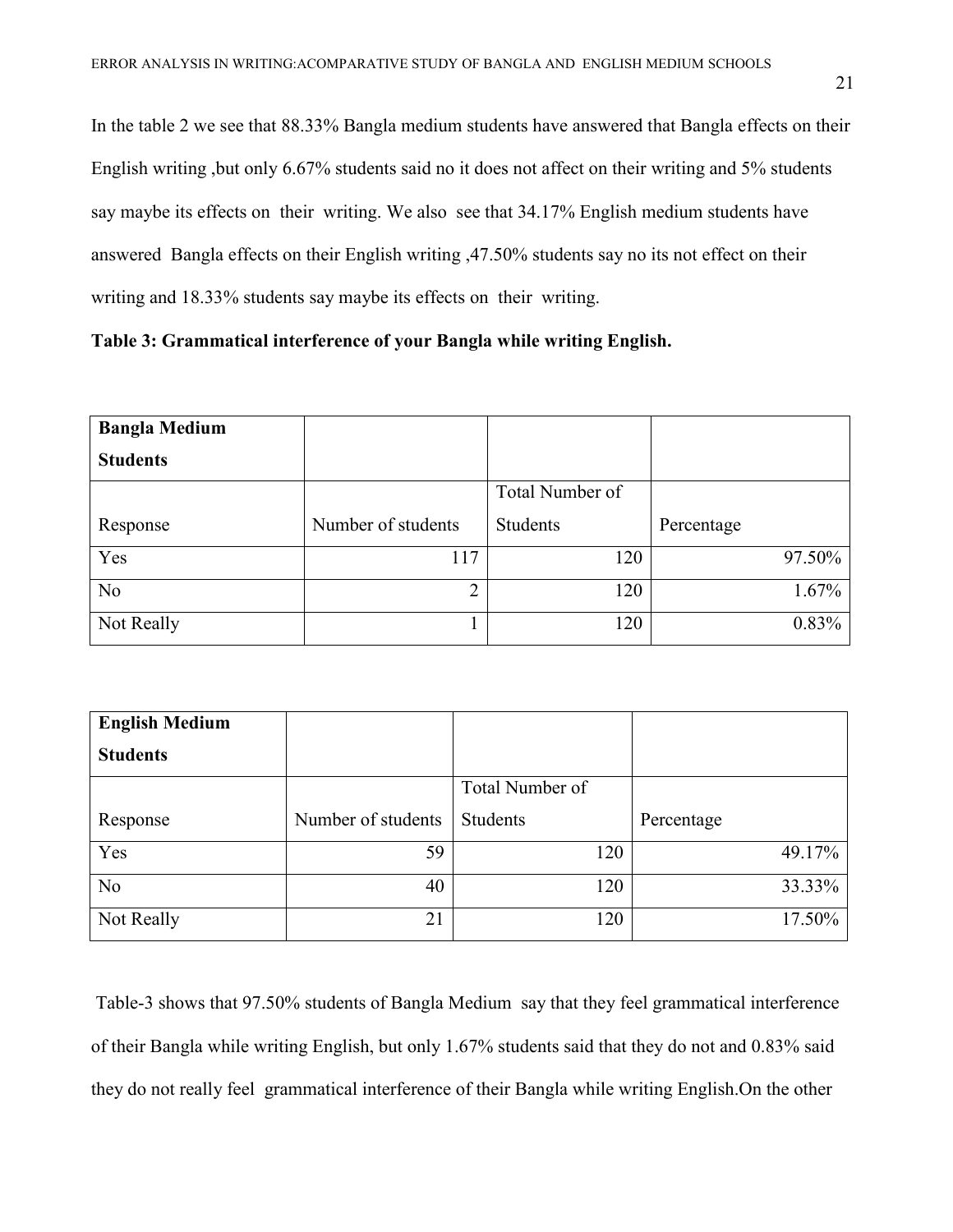hand 49.17% students of English Medium say that they feel grammatical interference of their Bangla while writing English, but 33.33% students said that they do not and 17.50% said they not really feel grammatical interference of their Bangla while writing English.

#### **Table 4: Medium of correction in writing**

| <b>Bangla Medium Students</b> |           |                 |            |
|-------------------------------|-----------|-----------------|------------|
|                               | Number of | Total Number of |            |
| Response                      | students  | Students        | Percentage |
| Self correction               | 36        | 120             | 30.00%     |
| Teacher correction            | 84        | 120             | 70.00%     |
| peer correction               | 0         | 120             | $0.00\%$   |

| <b>English Medium Students</b> |           |                 |            |
|--------------------------------|-----------|-----------------|------------|
|                                | Number of | Total Number of |            |
| Response                       | students  | Students        | Percentage |
| Self correction                | 61        | 120             | 50.83%     |
| Teacher correction             | 5         | 120             | 42.50%     |
| peer correction                | o         | 120             | $6.67\%$   |

Here, the table-4 shows that 30% Bangla medium students preferred self correction and 70% students preferred teacher correction and no one preferred to peer correction. No one put on mark in peer correction. In contrast,we see that 50.83% English medium students preferred Self correction ,42.50% students preferred teacher correction and 6.67% preferred to peer correction.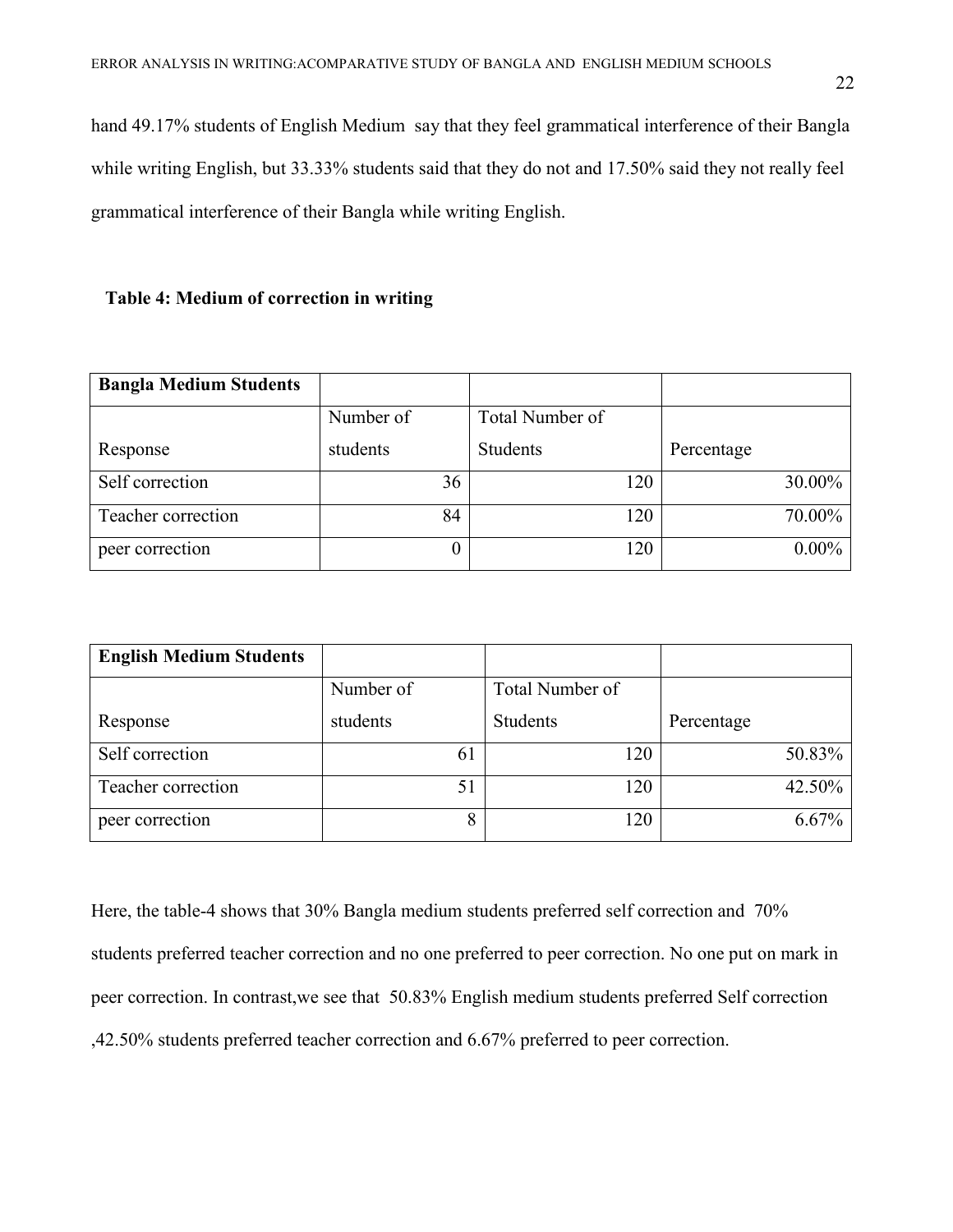## **Table 5: Importance of classroom discussion (Bangla medium)**

| <b>Bangla Medium</b> |                    |                 |            |
|----------------------|--------------------|-----------------|------------|
| <b>Students</b>      |                    |                 |            |
|                      |                    | Total Number of |            |
| Response             | Number of students | Students        | Percentage |
| Yes                  | 116                | 120             | 96.67%     |
| N <sub>o</sub>       | 4                  | 120             | 3.33%      |
| Not Really           | $\bf{0}$           | 120             | $0.00\%$   |

| <b>English Medium</b> |                    |                 |            |
|-----------------------|--------------------|-----------------|------------|
| <b>Students</b>       |                    |                 |            |
|                       |                    | Total Number of |            |
| Response              | Number of students | Students        | Percentage |
| Yes                   | 95                 | 120             | 79.17%     |
| N <sub>o</sub>        | 16                 | 120             | 13.33%     |
| Not Really            | 9                  | 120             | 7.50%      |

In table-5 shows that 96.67% Bangla medium students say the classroom discussion can help improve our errors in writing, but 3.33% students say that no its not important. We also find that 79.17% students say the classroom discussion can help improve our errors in writing ,but 13.33% students say that no it"s not important .And 7.50% students say it"s not really important for improving errors in writing.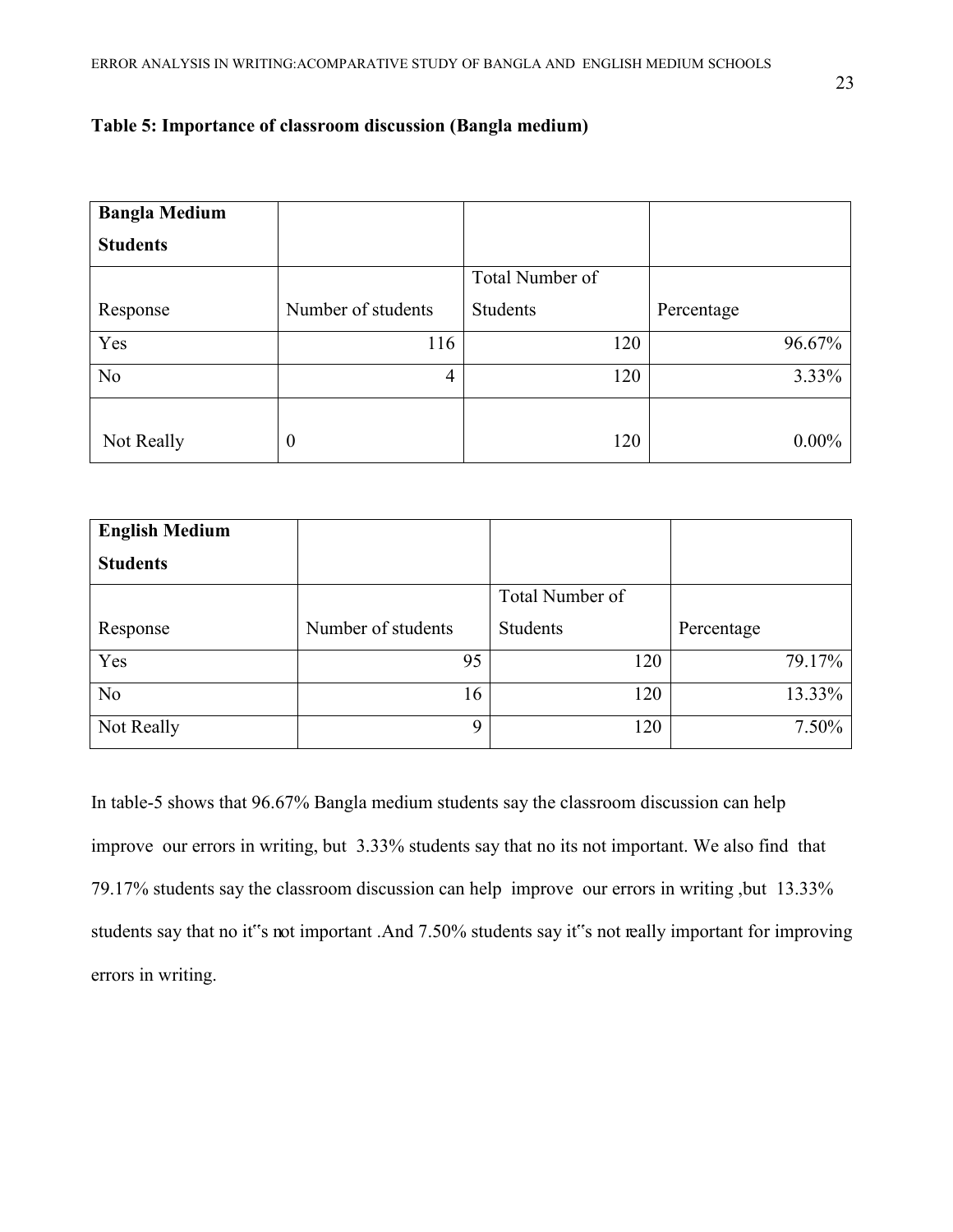**Chart 6: Students do different type of errors in writing.** 





The chart 6 shows that 56.67% Bangla medium students have mentioned that they do grammatical error mostly while writing English .23.33% students say that they have problem in sentence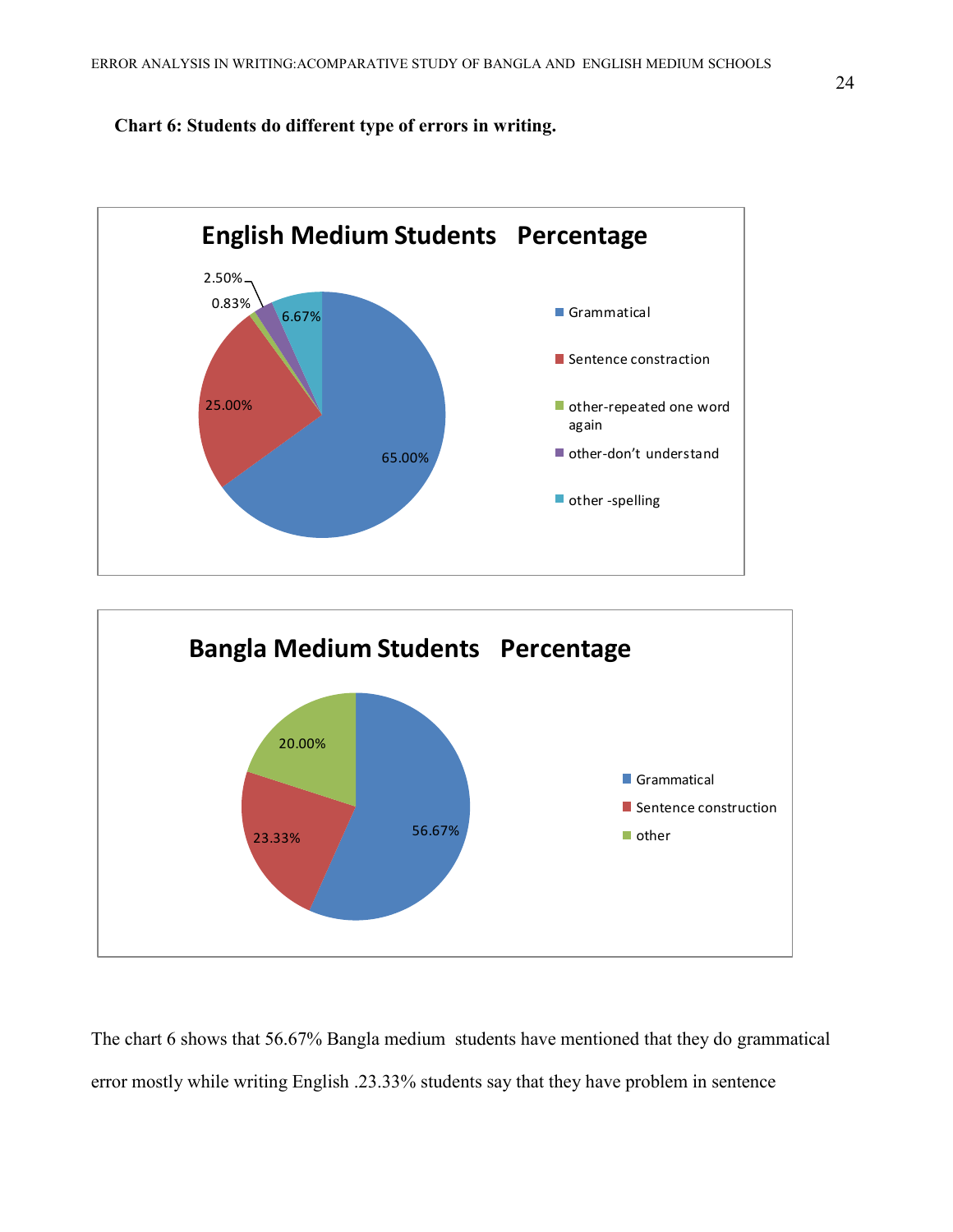construction and 20% students say that they do spelling error ,understanding problem etc.In contrast, 65% English medium students have mentioned that they do grammatical error mostly while writing English but 25% students say that they have problem in sentence construction, 0.83% students say they have problem in repeated one word again,2.50% students making errors because they don"t understand the grammar and 6.67% students do spelling error.

| <b>Table 7: Taking Teacher's help</b> |  |  |
|---------------------------------------|--|--|
|---------------------------------------|--|--|

| <b>Bangla Medium</b> |           |                                 |            |
|----------------------|-----------|---------------------------------|------------|
| <b>Students</b>      |           |                                 |            |
|                      | Number of |                                 |            |
| Response             | students  | <b>Total Number of Students</b> | Percentage |
| Yes                  | 100       | 120                             | 83.33%     |
| N <sub>o</sub>       | $\theta$  | 120                             | $0.00\%$   |
| May be               | 20        | 120                             | 16.67%     |

| <b>English Medium</b> |                    |                 |            |
|-----------------------|--------------------|-----------------|------------|
| <b>Students</b>       |                    |                 |            |
| Response              | Number of students | Total Number of | Percentage |
|                       |                    | Students        |            |
| Yes                   | 105                | 120             | 87.50%     |
| N <sub>o</sub>        |                    | 120             | 0.83%      |
| May be                | 14                 | 120             | 11.67%     |

In table-7 we see that 83.33% students say that teachers" will help them in avoiding errors in our writing and 16.67% students say that maybe it"s helpful for avoiding errors in writing.But it is remarkable that 87.50% English medium students say that Teachers" help will help us in avoiding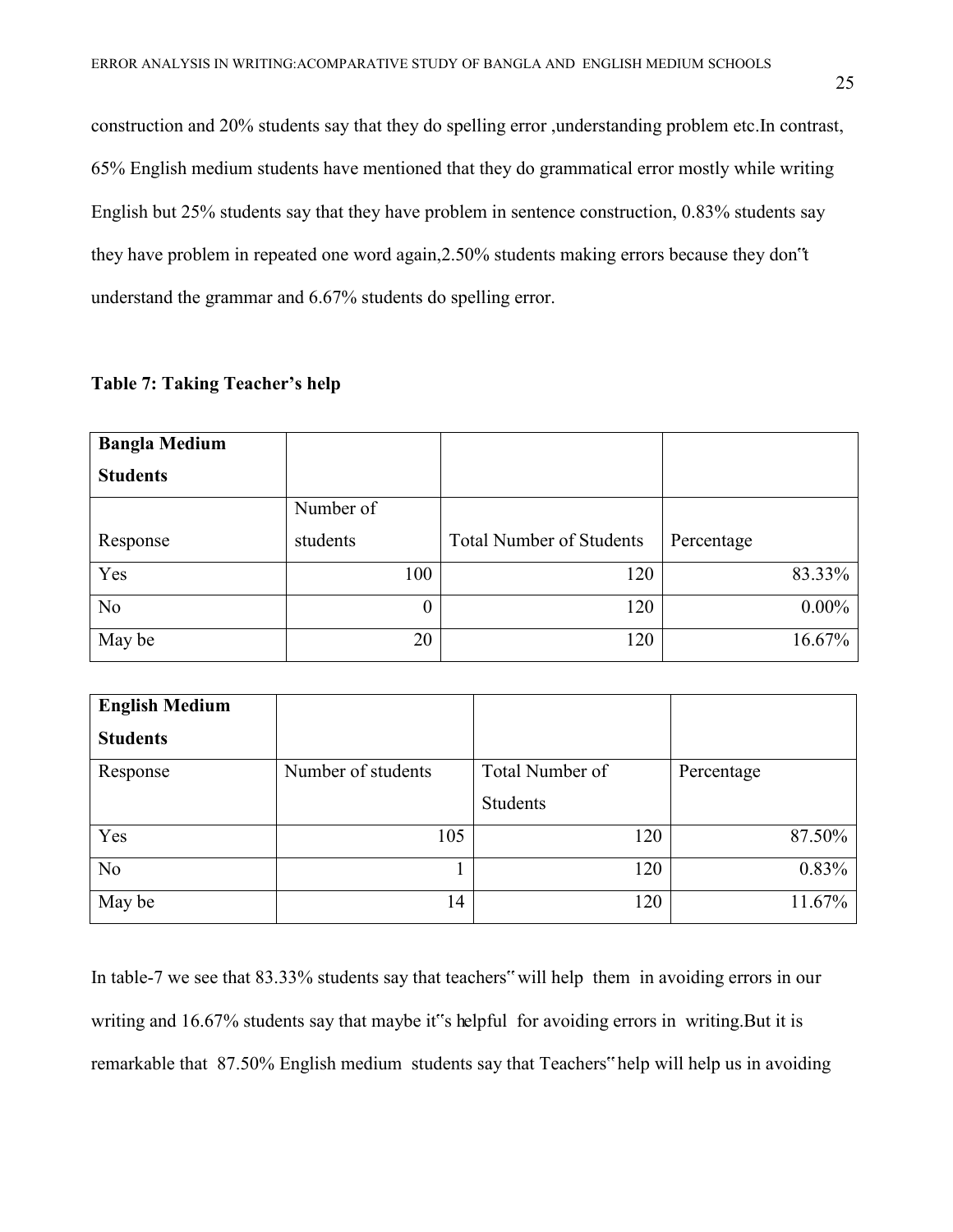errors in our writing and 11.67% students say that maybe it"s helpful for avoiding errors in writing but only 0.83% say that teachers' help will not be necessary for avoiding errors in their writing

| <b>Bangla Medium</b> |           |                 |            |
|----------------------|-----------|-----------------|------------|
| <b>Students</b>      |           |                 |            |
|                      | Number of | Total Number of |            |
| Response             | students  | Students        | Percentage |
| Detailed             | 6         | 120             | $5.00\%$   |
| underlined           | 114       | 120             | 95.00%     |
|                      |           |                 |            |

| <b>English Medium</b> |                    |                 |            |
|-----------------------|--------------------|-----------------|------------|
| <b>Students</b>       |                    |                 |            |
| Response              | Number of students | Total Number of | Percentage |
|                       |                    | Students        |            |
| Detailed              | 64                 | 120             | 53.33%     |
| underlined            | 56                 | 120             | 46.67%     |
|                       |                    | 120             | $0.00\%$   |

Table 8 shows that 95% of total students of Bangla medium say that their teacher gives underlined error correction on their script. Only 5% students say that their teacher gives detailed errors on their script.On average 53.33% of total students of English medium say that their teacher gives detailed errors on their script and 46.67% students say that their teacher gives underlined error correction on their script.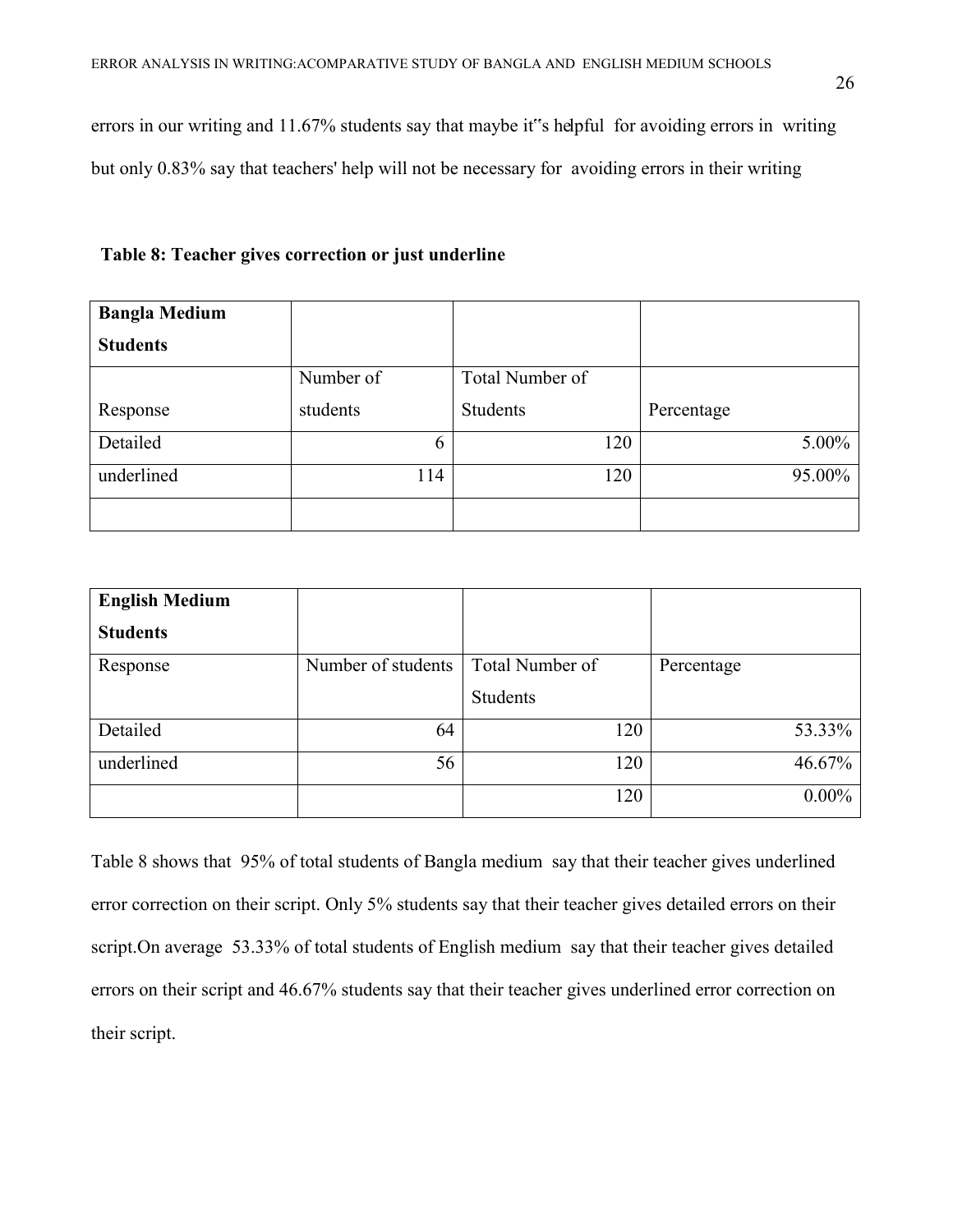## **Table 9: Use Dictionary**

| <b>Bangla Medium</b> |                    |                 |            |
|----------------------|--------------------|-----------------|------------|
| <b>Students</b>      |                    |                 |            |
|                      |                    | Total Number of |            |
| Response             | Number of students | Students        | Percentage |
| Yes                  | 25                 | 120             | 20.83%     |
| N <sub>o</sub>       | 95                 | 120             | 79.17%     |
|                      |                    |                 |            |

| <b>English Medium</b> |           |                                 |            |
|-----------------------|-----------|---------------------------------|------------|
| <b>Students</b>       |           |                                 |            |
|                       | Number of |                                 |            |
| Response              | students  | <b>Total Number of Students</b> | Percentage |
| Yes                   | 52        | 120                             | 43.33%     |
| N <sub>o</sub>        | 68        | 120                             | 56.67%     |
|                       |           | 120                             | $0.00\%$   |

Here table 9 showing that 20.83% Bangla medium students use dictionary in writing and 79.17% students do not use dictionary in writing.On the other hand 43.33% English medium students use dictionary in writing and 56.67% students do not use dictionary in writing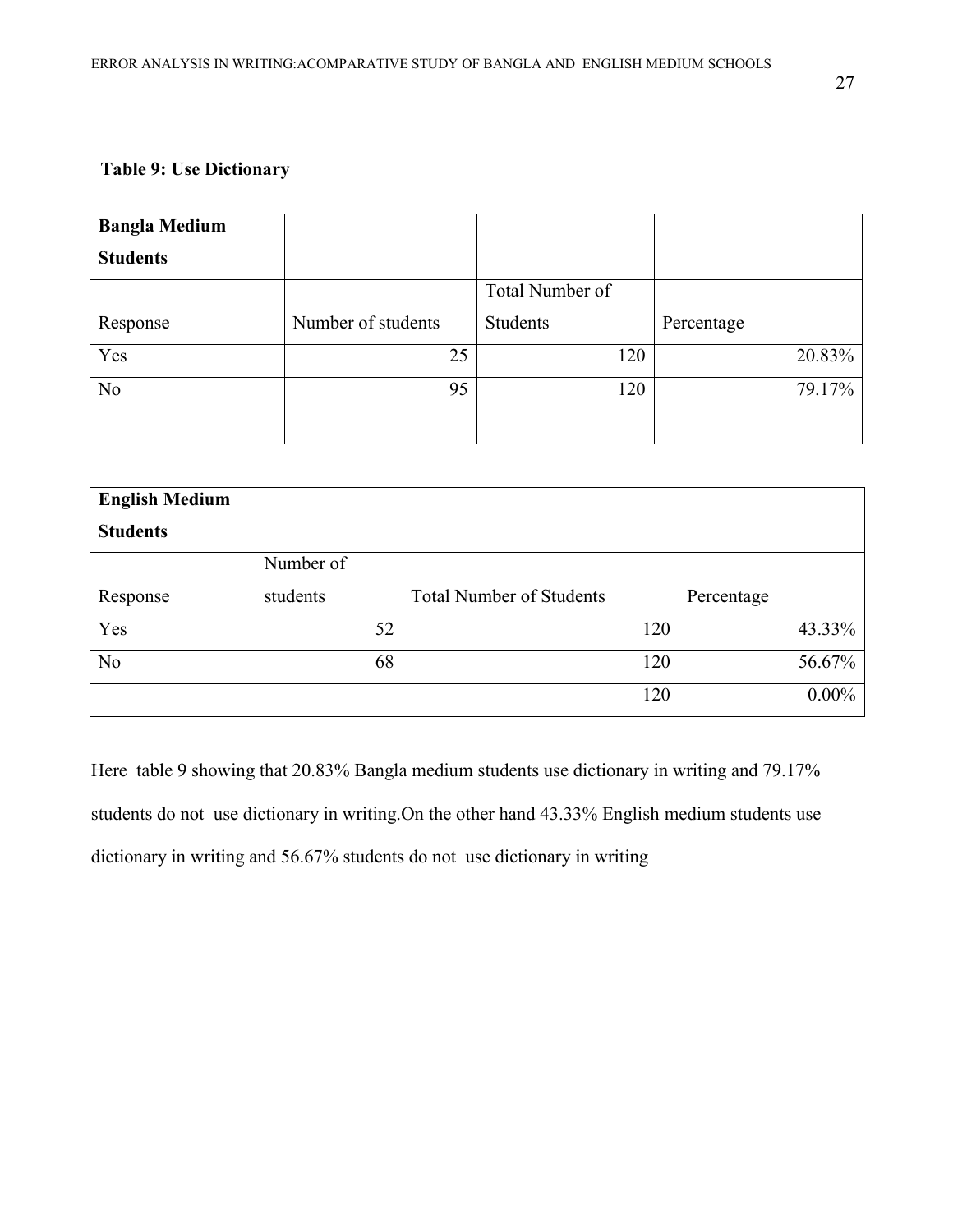#### **4.2. Teachers Response**

The question was analyzed on the basis of the findings.8 teachers took part in the questionnaire.

#### **Question-1**

**Do you think secondary level students' errors should be corrected in detail or not? If yes/no then why**?

7 teachers said that they think errors should be corrected in details.Because they should understand instantly their mistakes that they will never do it again and also to increase their potential.1 teacher said that there are lots of students in class(Bangla medium) and time is short, so in that case error should not be corrected in details.The other Bangali teacher said that error should be corrected for a grade.

#### **Question-2**

#### **Do you think that maximum number of students are aware of their errors in writing?**

Each teacher said "yes" that they are not aware of their errors in writing and they make silly mistakes.

#### **Question-3**

#### **Is the lack of teachers' feedback /motivation a reason for students' errors? If yes,then why?**

All the teacher agreed that lack of motivation a reason for students" errors. They also added that some students do not cope with the newly changed situation, technique and formula. The other English teachers said that some students do not understand their lesson and they feel shy to ask the teacher for this reason they make the same mistake again and again. English medium teacher said that Motivation helps to develop a student confidence level, which is helping to decrease errors.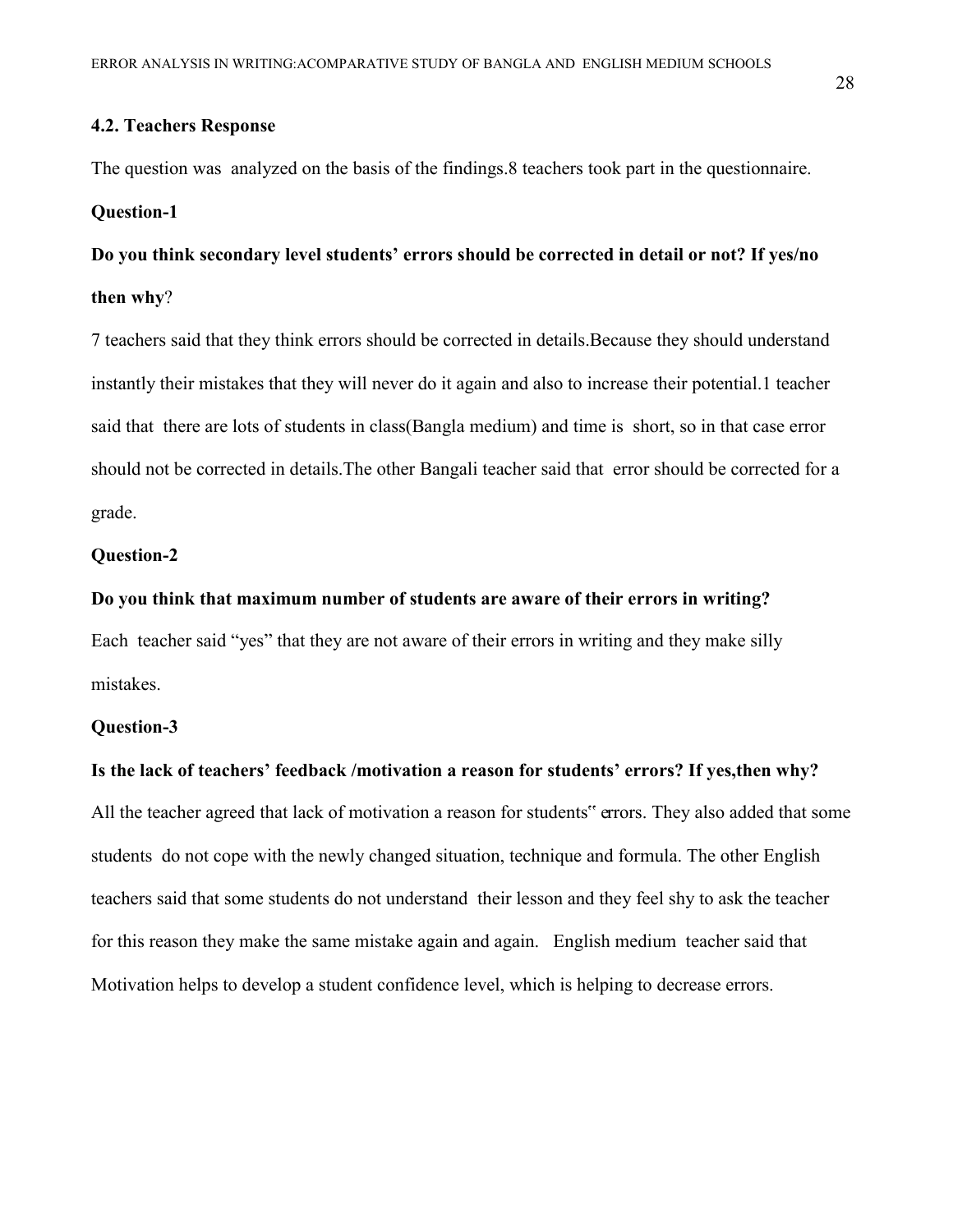#### **Question-4**

#### **Do you think teachers can help students to do less error on their writing? If yes then how?**

All of the teachers said —yes|. They think teachers can help students to do less error on their writing. 4 teachers said that they help them by checking their copy in front of them ,to mark their mistake,to make them understand about their topic and to encourage their students to try to write 5 or 6 sentences (with out any error )in English in class. They also said that practice makes a man perfect.4 teachers said that students get only 45 minutes per class which is not enough for giving them proper instruction on their writing and checking all the script in front of them.

#### **Question-5**

# **What type of essay do you teach in your class? Which type of essay is the best to improve their writing skills?**

In this question, all of the teachers said that they teach some essay to improve their writing skills like -Narrative ,Descriptive,events,personal etc in class.Most of the (English Medium) teacher said they think that Educative ,unseen topic, descriptive and narrative essay is the best to improve their writing skills. The other teachers said that experience and events related topic are the best to improve their writing skills .

#### **Question-6**

#### **Do you encourage students to use the dictionary in writing class?**

4 teachers said that they encourage their students to use the dictionary in writing class and 1 teacher said when their students get confused and need know more detail than they encourage them to use dictionary in class.3 teachers ( Bangla medium) said that they do not encourage students to use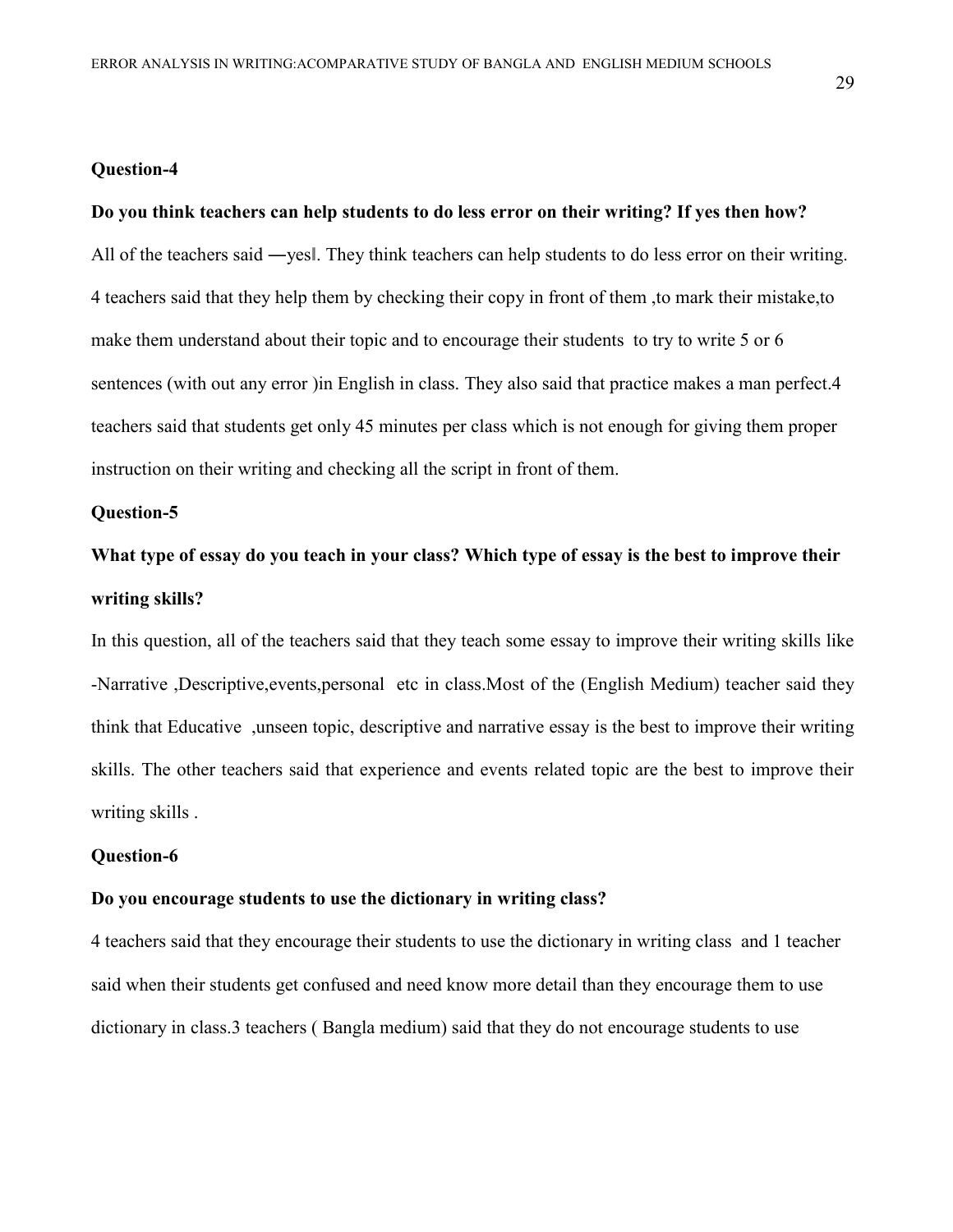dictionary in writing class because they thinks that sometimes to much use of dictionary in class may destroy the assumption or imagination power of the learner.

#### **Question-7**

#### **Do you give detailed correction on the script or just underline the error for students?**

3 teachers said – yes! They give detailed correction on the script and one of them said that she also gives precise correction are done during exam.But after exam separate correction class is arranged to rectify them. 3 teachers said they give just underline the error for students because there are lots of students in class ,but they get only 35 minutes for each class.2 teachers are saying that we have only focus in complete the task and do not focus in error which is occurred by students.

## **4.3. Comparison between Bangla medium and English medium errors in writing:**

#### **4.3.1 Grammatical errors**

There are different kind of errors made by 15 Bangla medium students and 15 from English medium students is given into the table :-

## Table: 10 **Grammatical errors in sample writings**

#### **The respondents' errors ( Bangla medium students)**

| Grammartical errors                    | Number of students |
|----------------------------------------|--------------------|
| Subject verb Agreement                 | 11                 |
| Sentence construction                  | 28                 |
| Preposition                            | 28                 |
| Tense                                  | 18                 |
| Article                                | 20                 |
| Spelling mistake                       | 21                 |
| Third person singular number           | 13                 |
| Small letter instead of capital letter | 11                 |
| Uses of verb                           | 11                 |
| Semantic                               | 10                 |
| Punctuation                            |                    |
| Total                                  | 172                |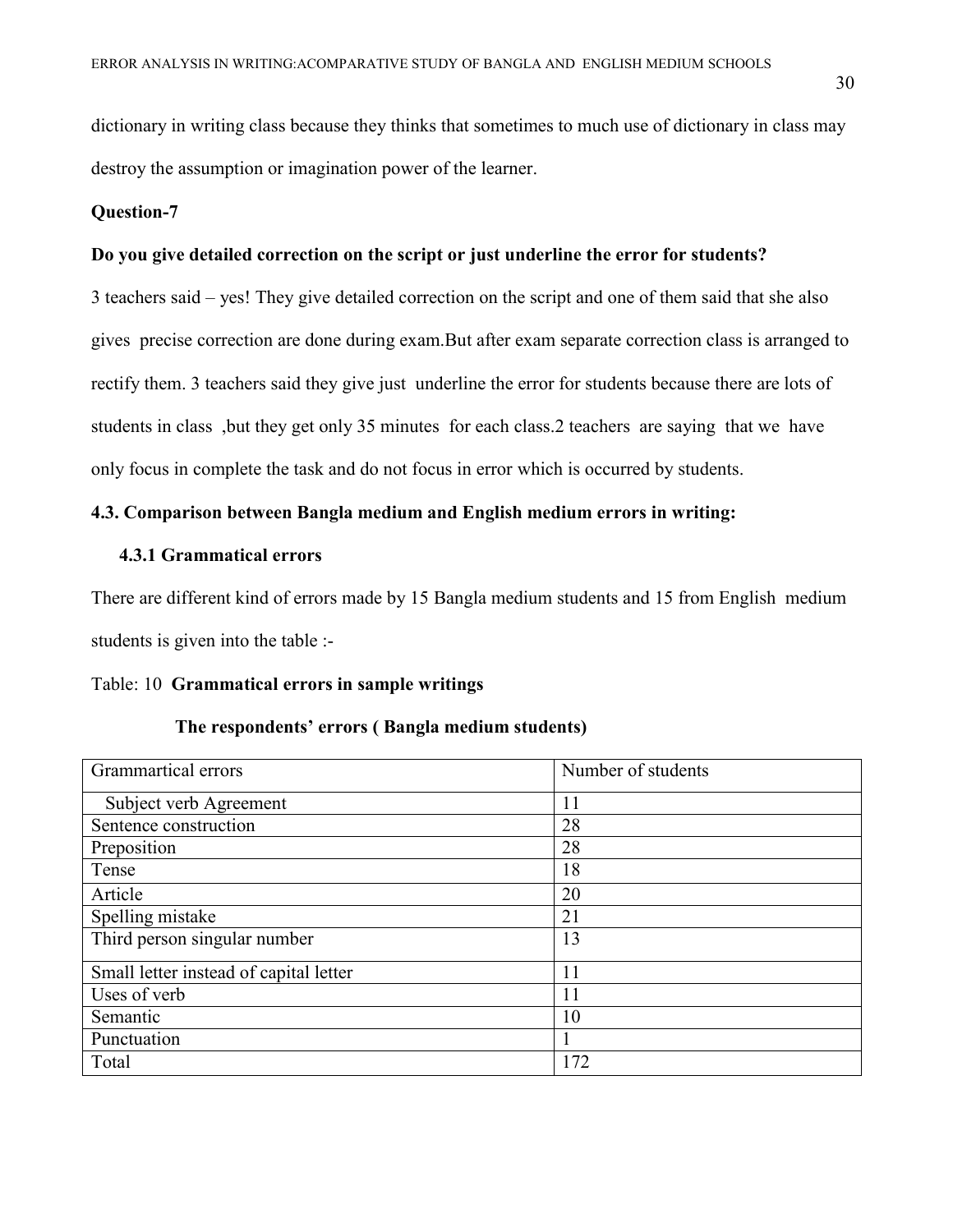Based on the table, total number of the errors 172.Here we see that 11 errors in SVA made by students.28 errors occurred in sentence construction.Here we also see that 28 preposition errors ,18 tense errors and 21 spelling errors have been made by students in writing.They also have made 11 errors by using small letter instead of capital letter .About 10 students have made errors in semantic,13 errors related to the third person singular number and 11 errors in uses of the verb . Only 1 student made errors in punctuation.

| Grammartical errors                    | Number of students |
|----------------------------------------|--------------------|
| Subject verb Agreement                 | 9                  |
| Sentence construction                  | 16                 |
| Preposition                            | 9                  |
| Tense                                  | 9                  |
| Article                                | 8                  |
| Spelling mistake                       | 8                  |
| Third person singular number           | 6                  |
| Small letter instead of capital letter | 6                  |
| Uses of verb                           | $\overline{5}$     |
| Semantic                               | $\overline{4}$     |
| Punctuation                            | $\overline{4}$     |
| Total                                  | 84                 |

 **Table-11 The respondents' errors ( English medium students**)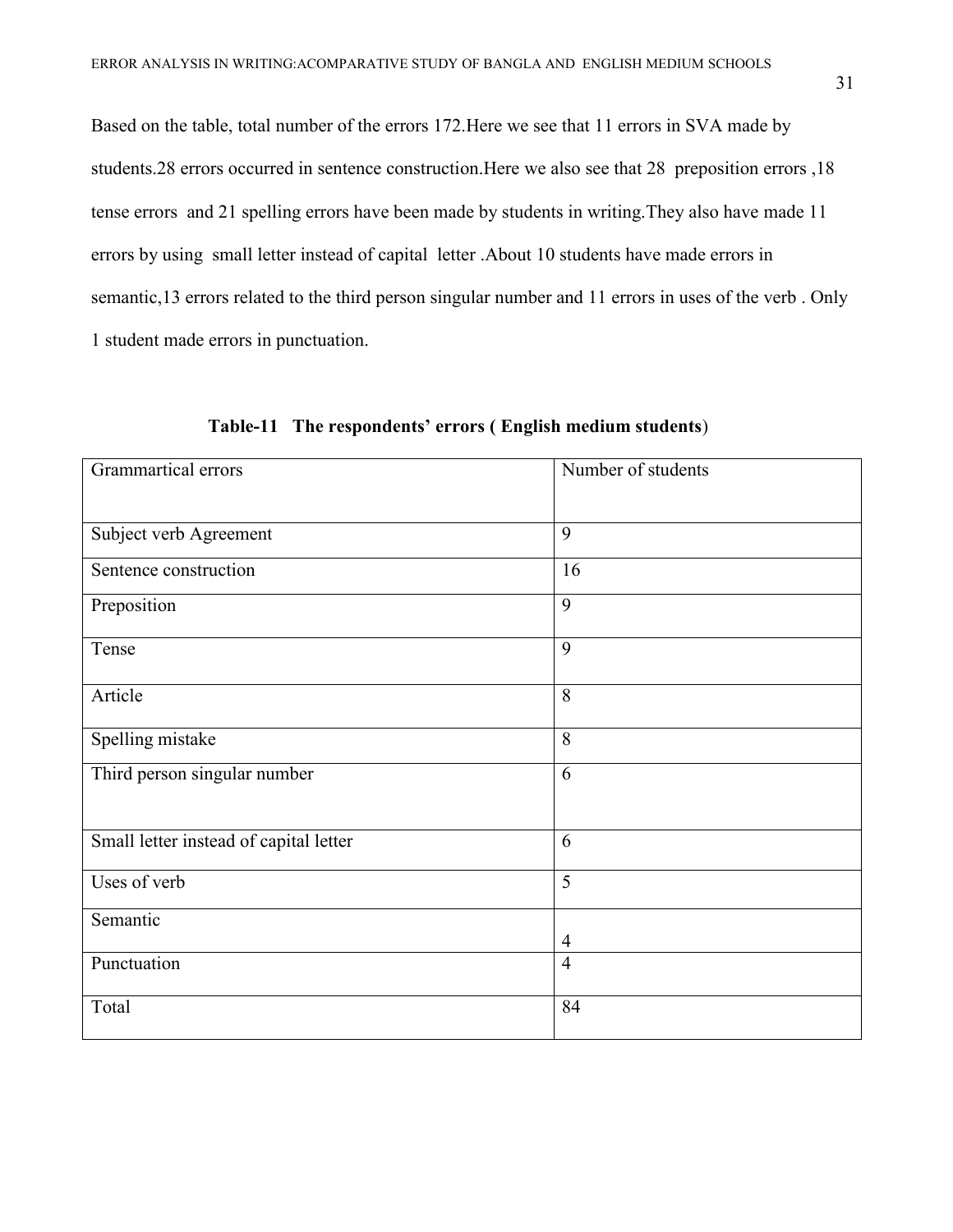From the table,We can see that total number of errors is 87. Here 9 students have problems in SVA within 15 students .Students have made 16 errors in sentence constrution. On the contrary, 9 errors in preposition and 8 article errors committed by students.In English medium school teacher always practice them tense in class but 9 students make errors in tense .Maybe they are not practicing the tense in class or outside the classroom.The most important things is that 8 students made mistakes in spelling ,6 students write a small letter instead of a capital letter,4 students make errors in semantic,6 Students have made errors third person singular number ,5 students have made an error in using verbs and at last 4 students make errors in punctuation

## **4.3.2.Organization of the paragraph**

Students make lots of error in structure of paragraph writing.As they are secondary level students, they have to know how to write the paragraph and organize it nicely. The error in structure of paragraph writing is given below:-

#### **Bangla medium students (15)**

| <b>Structure of paragraph</b>            | <b>Number of students</b> |
|------------------------------------------|---------------------------|
| 1. In complete paragraph                 | 5                         |
| 2. Lack of thesis sentence               | 6                         |
| 3. Topic sentence                        | 6                         |
| 4 . Repitation sentence /word            | 5                         |
| 5. Incomplete body part of the paragraph | 5                         |
| 6. No ending                             | 4                         |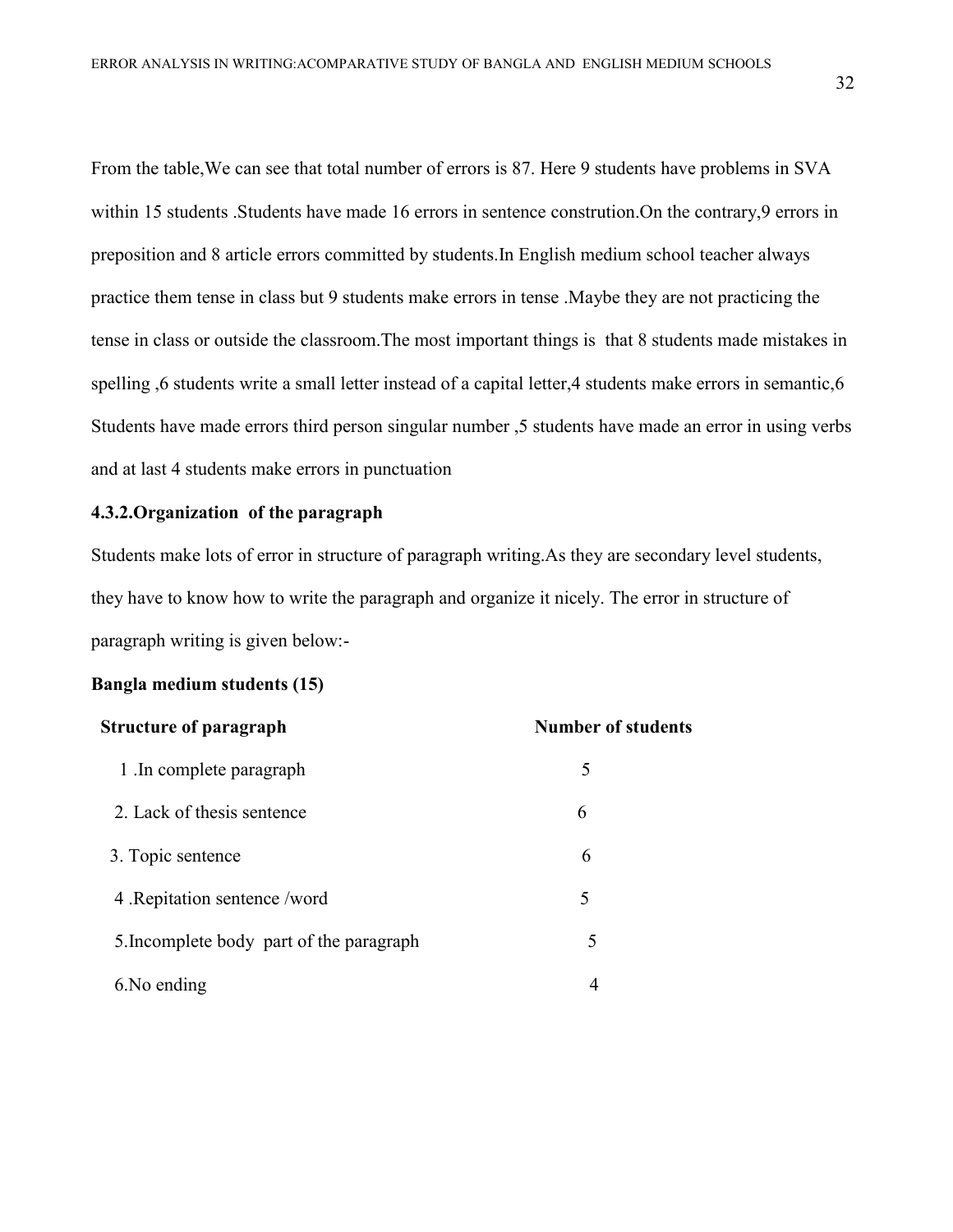#### **English medium students (15)**

| <b>Structure of paragraph</b>            | <b>Number of students</b>   |
|------------------------------------------|-----------------------------|
| 1. In complete paragraph                 | $\theta$                    |
| 2. Lack of thesis sentence               | $\mathcal{D}_{\mathcal{L}}$ |
| 3. Topic sentence                        | $\mathcal{D}_{\mathcal{L}}$ |
| 4. Repitation sentence /word             |                             |
| 5. Incomplete body part of the paragraph | $\left( \right)$            |
| 6. No Ending                             |                             |

## **The graph is based on Bangla medium students' performance and shown below:**



Chart 1: Bangla medium students" performance in writing

As they are secondary level learners so they have to know the rules and regulation of a paragraph before starting to write a paragraph like- Topic sentence/Theses statements ,Body of the paragraph,Ending etc.From the chart we see that 12 students(Bangla medium) among the 20 failed to write thesis statement and also topic sentence.Both are very important part of a paragraph because its is give the main idea of the paragraph. 5 students repeted their sentences again and again.5 students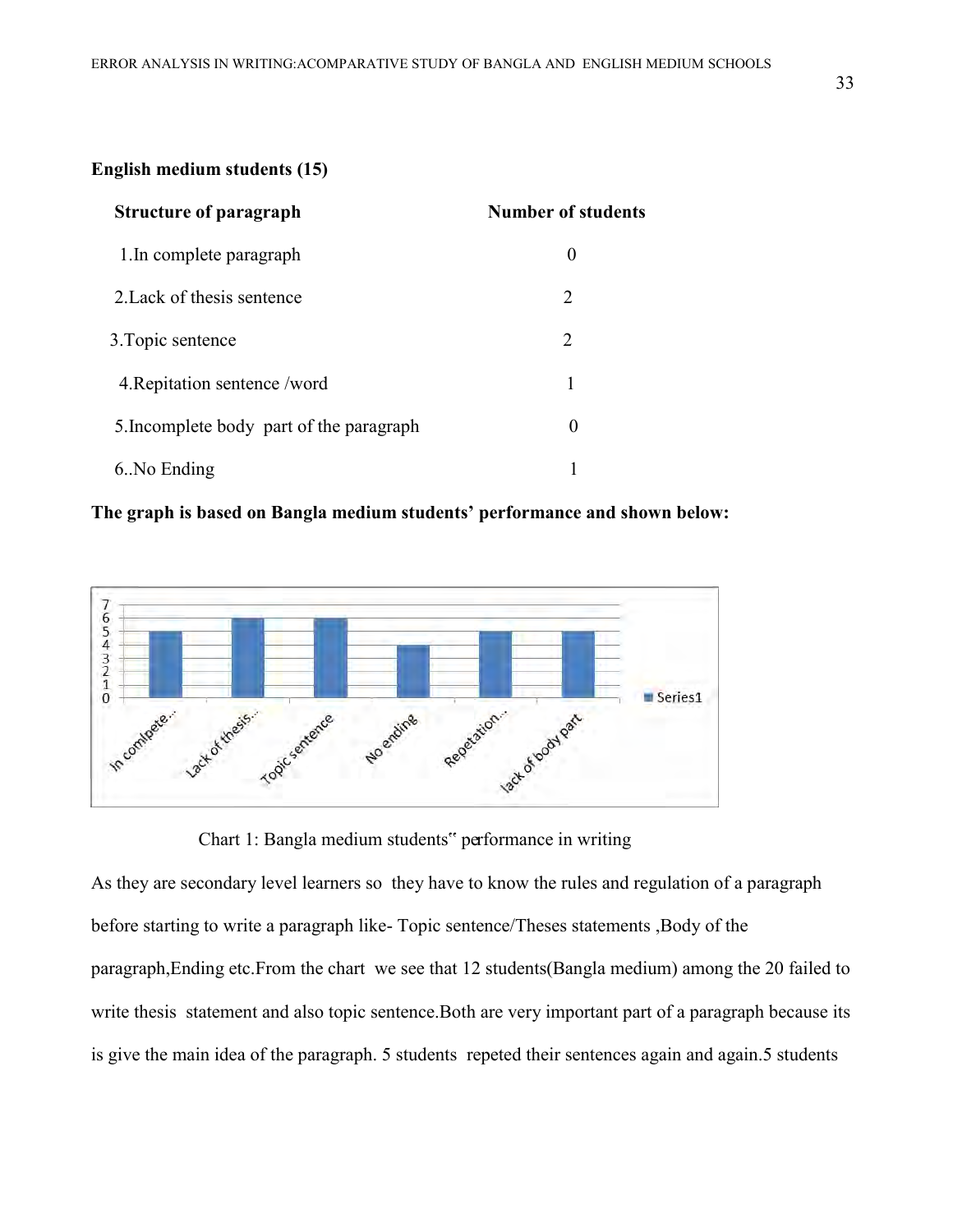failed to write body of the paragraph accurately.5 students have not completed their paragraph and 4 students do not give the ending of the paragraph.



**The graph is based on English medium students' performance and shown below:** 

#### Chart 2: English medium students" performance in writing

On the other hand ,the graph displays that 4 English medium students among the 20 failed to write topic sentence and thesis statement.It was also see that everyone completed his/her paragraph very nicely.Only 1 students repeat the sentence the paragraph and 1 students do not give ending of the paragraph .It has happened because English medium schools teacher had given them an idea about the topic sentence ,Body part and ending of the paragraph before starting to write a paragraph.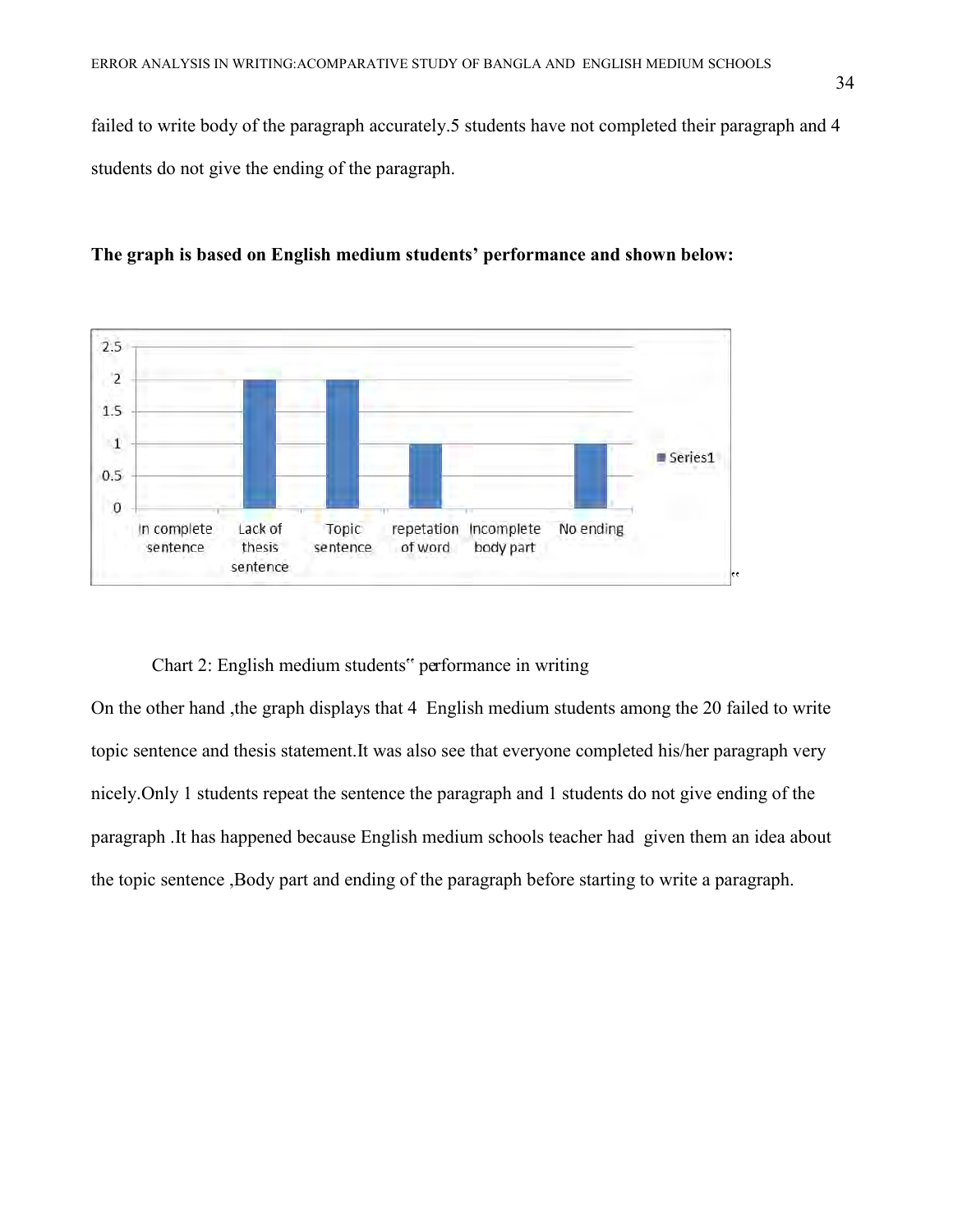#### **DISCUSSION**

This chapter discusses the results in the light of some relevant theories.When the students were asked to answer the first question then 60% Bangla medium students said that they make errors because of gap in knowledge in Grammar. 5.83% students think that errors occur because of lack of motivation and 34.17% students think that errors occur because of their knowledge gap in vocabulary. On the other hand 55.83% English medium students think that errors occur because of lack of knowledge in Grammar and only 1.67% students think that errors occur because of lack of motivation .But 42.50% students think they make errors because of their knowledge gap in vocabulary .So here the researcher found that both Medium of the students have problem in grammar.It occurs for overgeneralization of grammartical rule. The behaviorists believed that the errors should be identified properly and corrected immediately. If it is not taken seriously ,it would become a habit and get fossilized in their mind .So, teachers and students should take it seriously. (Skinner ,1960).

From the second part of the questionnaire , it has been found that , 88.33% Bangla medium students think that they make error because L1 effects on their writing.On the other hand only 34.17% English medium students think that their Mother tongue effects on their writing.So here it can be said that Bangla medium students make error because of L1 interfernce because they think Bangla before writng a paragraph in English.According to Corder (1967) says that errors occur because of learners' uses of structures from his native language.On the other hand ,Another researcher argues that not all errors are related to L1 interference (Whitman and Jackson ,1972,p.30).So it can be also said that errors occur because of carelessness of the learner and lack of practice in writing.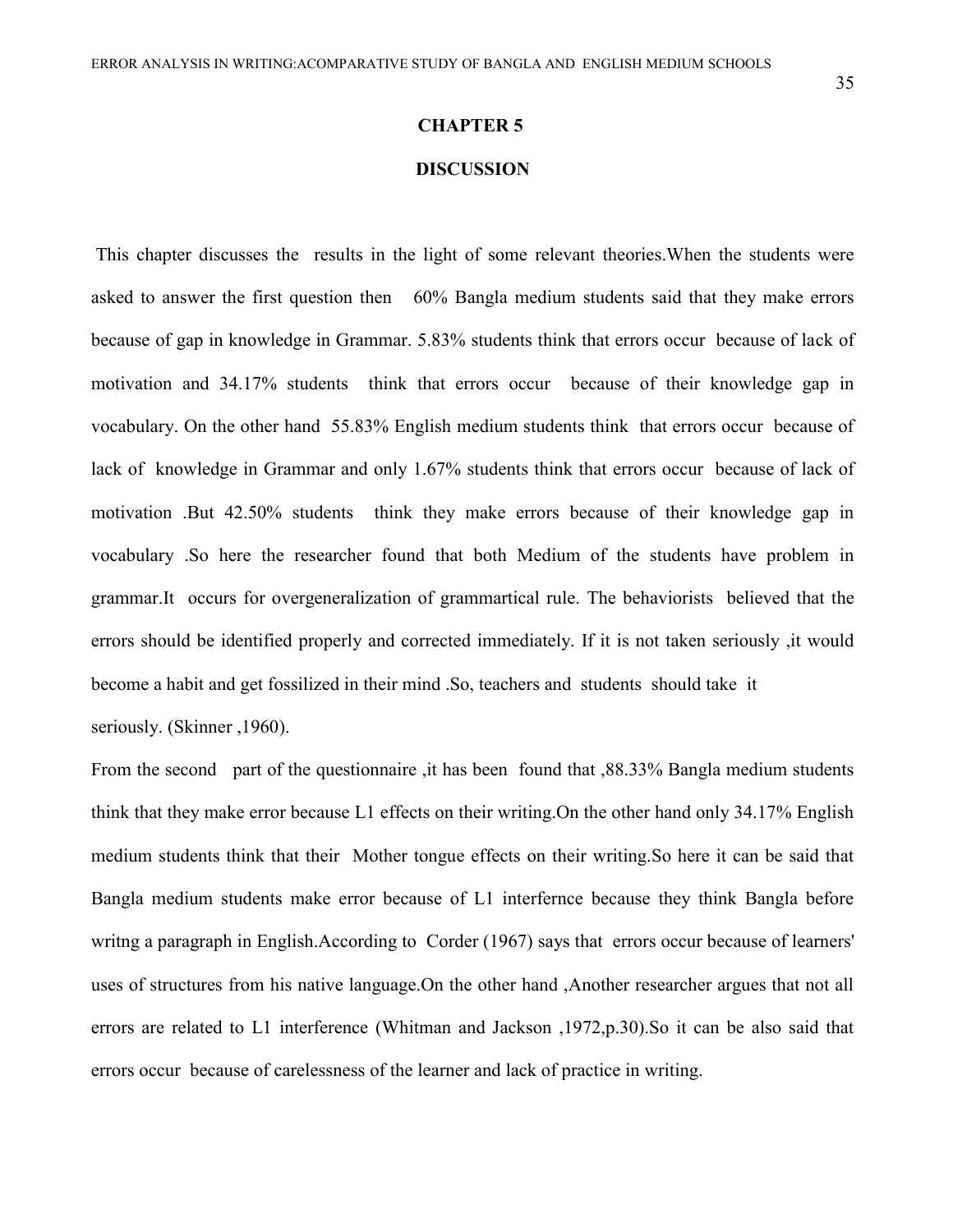When the students were asked which medium of correction do you think can improve more of their error in writing, 30% Bangla medium students preferred self correction and 70% students preferred teacher correction and no one preferred to peer correction. In contrast, 50.83% English medium students preferred self correction ,42.50% students preferred teacher correction and 6.67% preferred to peer correction .The percentage shows that maximum number of Bangla medium students want teacher correction instead of self correction. Omaggio (1986) state that Self correction is the best way to address the errors (p.341).The most important thing the researcher found that Bangla medium students do not have any idea about the self correction. The lack of knowledge in vocabulary which is the main factor of making an error in writing.

When the Bangla and English medium students were asked about the classroom discussion maximum Bangla medium  $(96.67%)$  and English medium  $(79.17%)$ students respond "yes" it means "they thinks classroom discussion to improve their errors in writing",To support the students"s view Krashen (1987) input hypothesis highlight that Target language must be use in the class and also mentioned that the amount of input learners take in is a major factors which is affect in their learning.He also claimed that Understanding spoken and written language input effect on increase linguistic competence (idib). So, it can be said that classroom discussion must be there so that they can take the input from others and improve their writing skills.

In students" question number 7 and teachers" questionnaire,question number 4 was same .The Same question was asked to the students and teacher for comparison their response. In table-7 we see that 83.33% students say that Teachers" help will help us in avoiding errors in our writing and 16.67% students say that maybe it"s helpful for avoiding errors in writing.But it is remarkable that a large portion of the participants (English medium) referred that teachers" help in avoiding errors in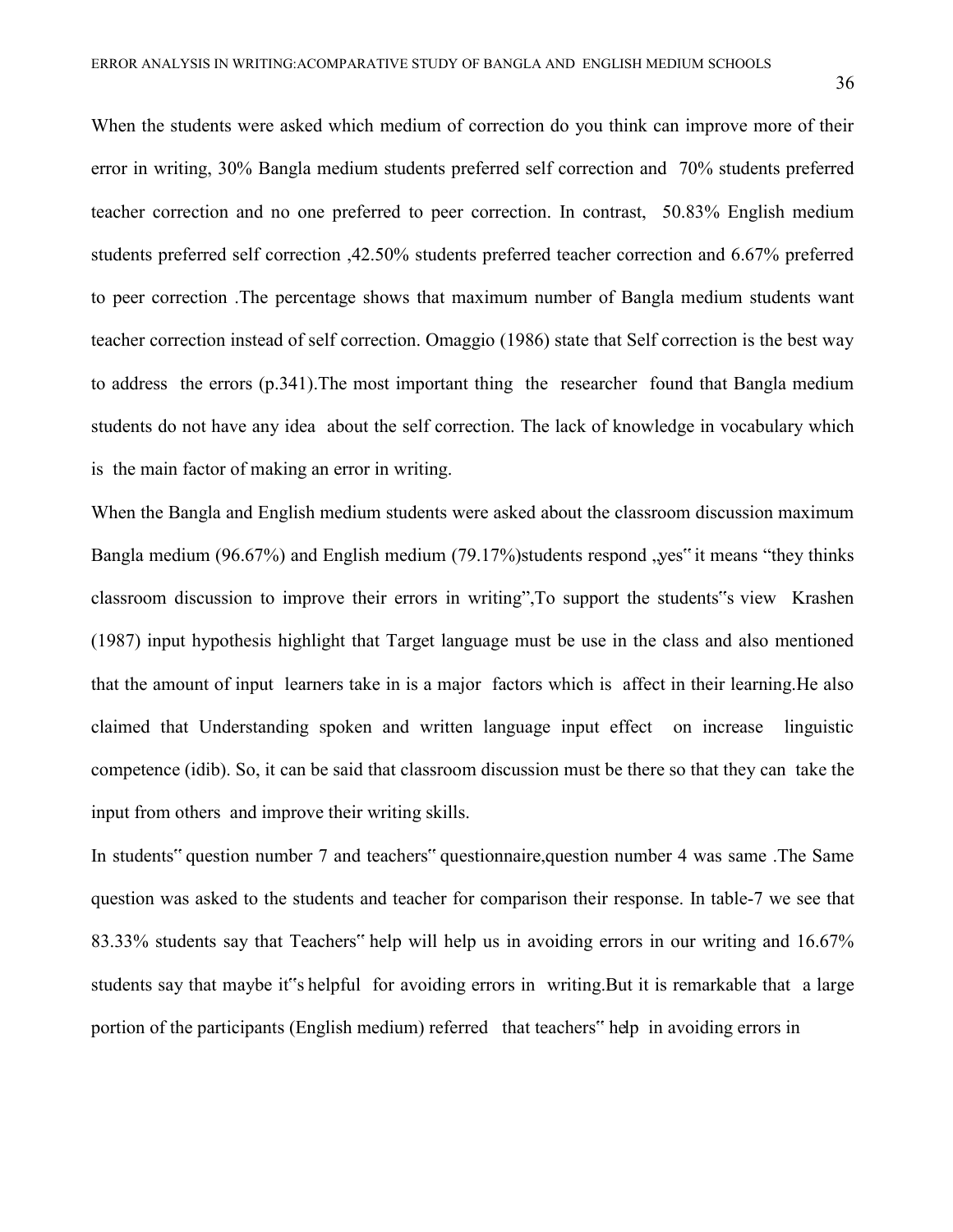their writing .From the teacher"s questionnaire (no 4 ), the researcher found that among 8 teachers all of them said teacher can help students to do less error on their writing to make them understand their topic,by checking their copy in front of them and to encourage their students to try to write 5 or 6 sentences (with out any error )in English in class. As a result findings suggest that both Bangla medium and English medium school teacher should give them some key words to help learners for understanding the meaning of the topic after that asked them to write the paragraph 5 or 10 sentences in class which is given them self confidence.It is also help them to develop their vocabulary skllis.Larsen and freeman (1986) say that the roles of teacher should be fasilitator,classoom manager, adviser and co-communicator (p.128).

In students"questionnaire question number 8 and teachers" questionnaire,question number 7 were the same. Table 8 shows that 95% of total students of Bangla medium say that their teachers give underlined errors on their script.On average, 53.33% of total students of English medium say that their teacher gives detailed errors on their script and 46.67% students say that their teacher give underline errors on their script.On the other hand 5 teachers said – yes! They give detailed correction on the script and one of them said that she also gives precise correction are done during exam.But after exam separate correction class is arranged to rectify them..Teacher report that they give just underline the error for students because there are lots of students in class and they get only 45 min for each class.Here we see that Maximum number of teacher say that they give detailed correction on the script ,but lots of students put on tick mark on "Underline" that means that their teachers give underlined error correction on the script.So,The rearcher have found that teacher does not give appropriate answer to the question. As we know that teacher" s role is very central and his personal qualities are more significant. It"s likely to have an effect on the success or failure of the learners.This answer from the teachers also proved that how seriously they checked students" errors at this level.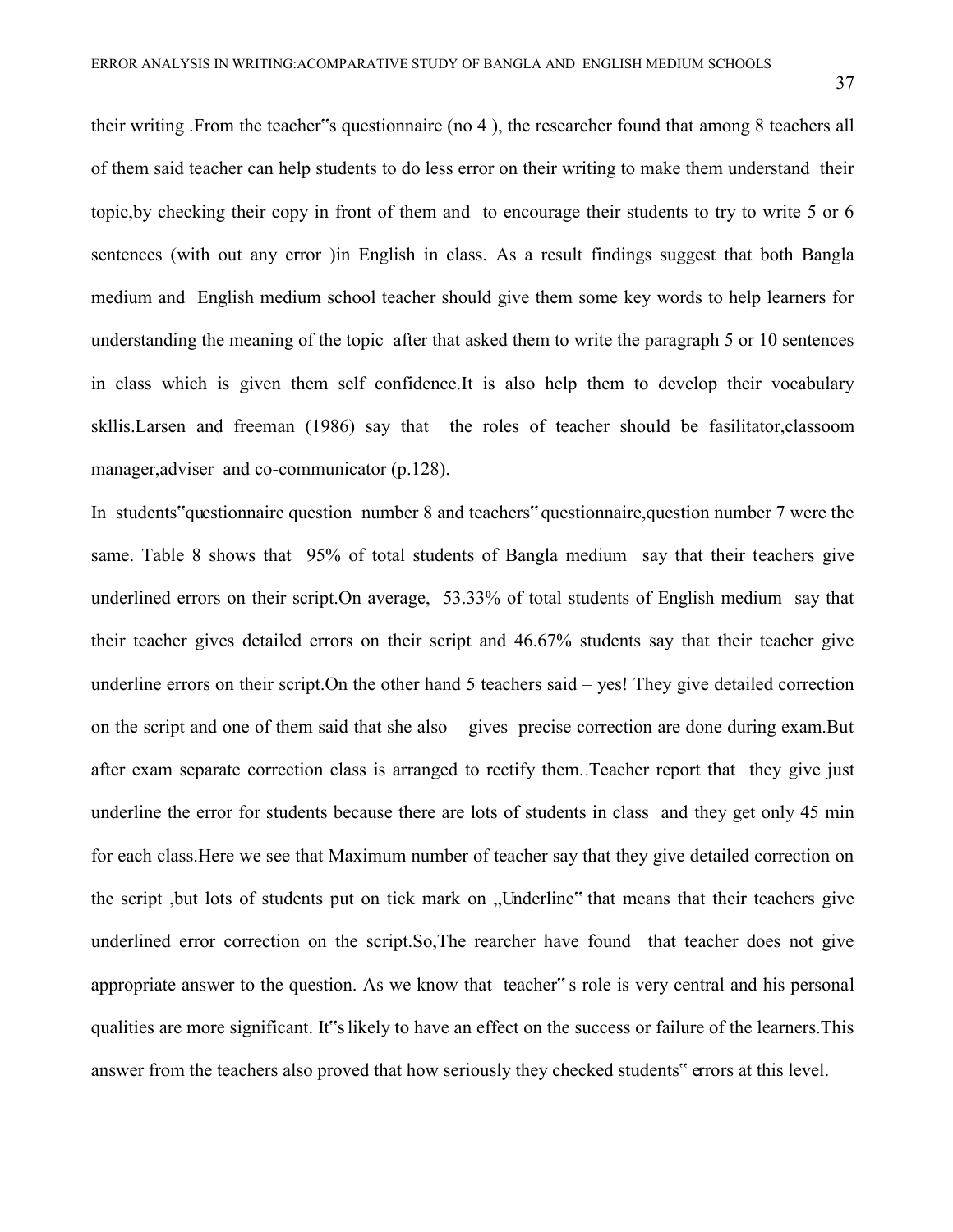The researcher found that the Bangla medium teacher corrected their errors for a grade.So its means that Bangla medium teachers are only focused on grade instead of teach them properly.

In addition,the students"question number 9 and teachers" question number 6 was almost same.Here the table 9 showing that 79.17% students do not use dictionary in writing.On the other hand 43.33% English medium students use dictionary in writing and 56.67% students do not use dictionary in writing.In contrast, 4 teachers agree that they encourage their students to use the dictionary in writing class and 3 teachers ( Bangla medium) said that they do not encourage students to use dictionary in writing class because they thinks that sometimes to much use of dictionary in class may destroy the assumption or imagination power of the learner. So it is noticible that Bangla medium teachers are not follow the dictionary for this reason the scope for using dictionary in class is quite limited.According to Ramos(2005),Dictionary provides the meaning of a word with valuable information and students should use the dictionary for developing their vocabulary skills.Probely , the studenrts can use the dectionairy in writing but their have to some limitation.

The researcher found that Maximum number of Bangla medium students cannot understand the question .For this reason some students do not give the proper answer to the question and some students are trying to copy to another students answer to the question.In English medium schools students have to practice listening to the English dialogue and try to write it in copy which is helping them to develop their listening and writing skills. That"s why no one needed to the explanation of the question which is given by me.

The researcher also found that Maximum number of teachers agreed that students errors occurs because of lack of motivation.Other comments from the teacher were that students do not understand their lesson and they feel shy to ask questions to the teacher for this reason they make the same error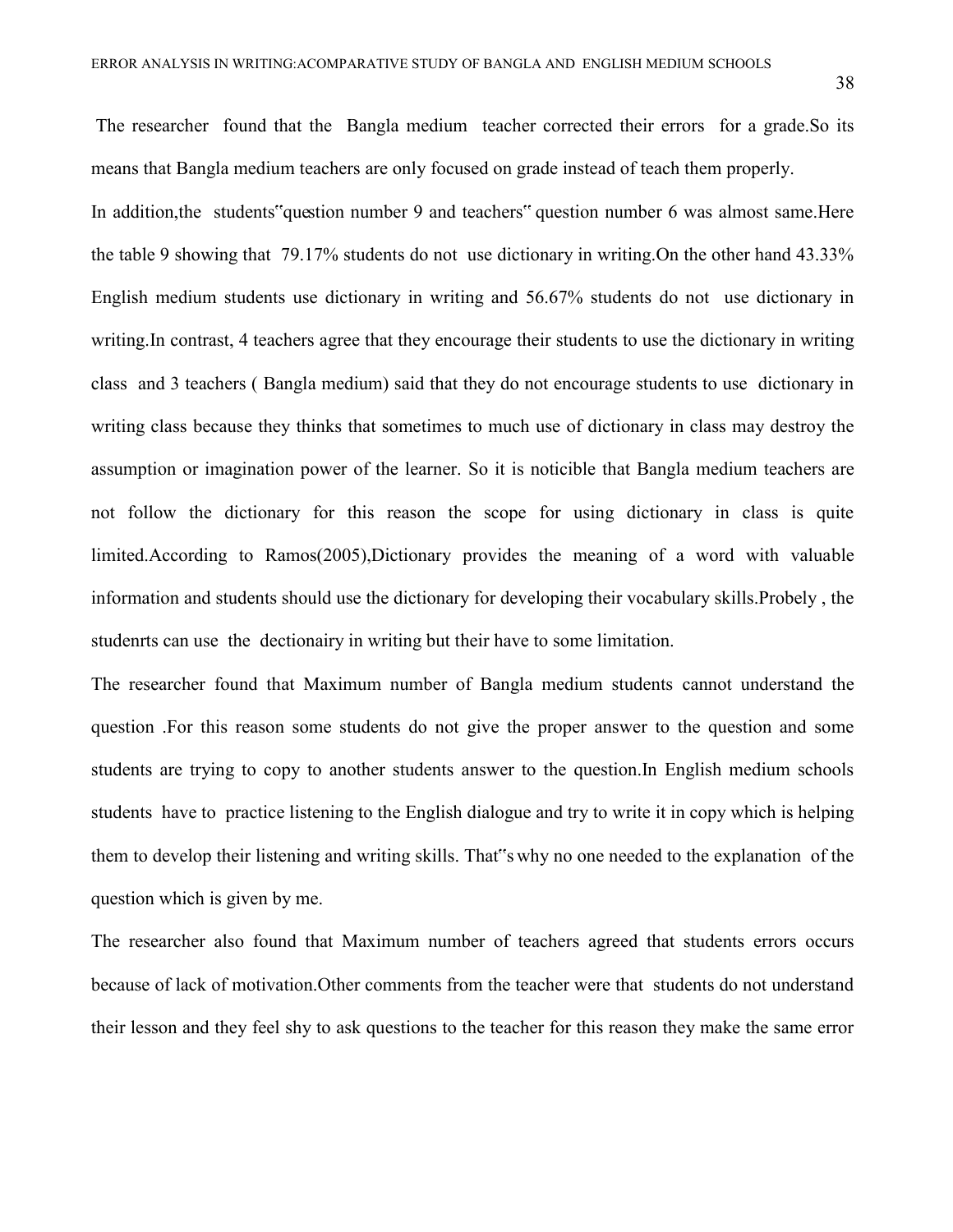again and again in writing.One of the researchers, Spada(2006) assumes that by providing appropriate material and give them a clear idea about the topic that will motivate to learn(p.65). Therefore, motivation from friends ,family ,article,watching English movies with subtitle,reading an English story book all these activities will help them to overcome errors in writing.

#### **5.1. Comparison between Bangla medium and English medium errors in writing**

By checking all the scripts, the researcher found in 15 scripts (10 scripts from Bangla medium and 5 from English medium) and total number of errors were 172 among by Bangla medium students and total 87 errors were English medium student.The researcher found that 11 errors in subject verb agreement on the contrary, only 9 errors in SVA in English medium students.The researcher found that Bangla medium students in the study committed errors more frequently rather than English medium students.

Students have problem with the use of preposition .The researcher had asked them why they are making an error in preposition and they have replied that they are confused with using the correct preposition in writing.They know the rules, but cannot apply it because they have a lack of knowledge on the uses of prepositions. Students have also problem in Tense.Both Bangla and English medium students have problems in writing in the correct sentence.They use some word which is not correct .All things are happening because of limited storage of words and lack of knowledge in the target language.

Among all the students the reseacher found 21 spelling errors in Bangla medium students and only 8 errors in English medium students. Spelling error occurred as the students were confused using it and also they are pronounced in L1 which is reflected in their writing.The respondents have some other problematic areas ,such as uses third person singular number,semantic,punctuation and so on.

The researcher has found out the errors made by the students in writing.And they are: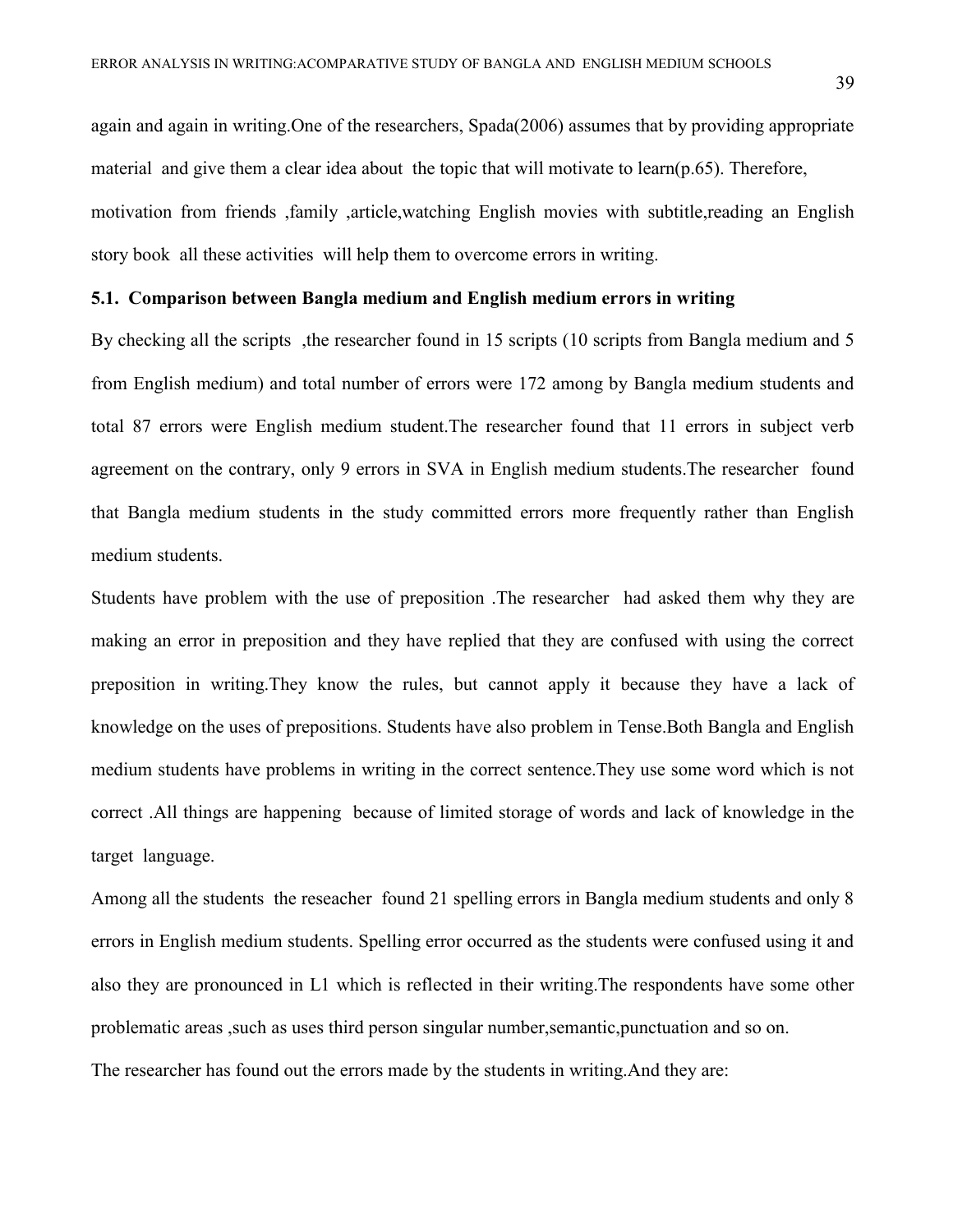- 1 .Subject verb Agreement
- 2 .Sentence Construction
- 3 .Preposition
- 4 .Tense
- 5. Article
- 6. Spelling mistake
- 7. Third person singular number
- 8 .Small letter instead of capital letter
- 9 .Uses of the verb
- 10. Semantic

In the study, interference was identified as a major source of error .The researcher has the found among the Bangla medium students sight that main reason of the error is the L1 interference. They made an error in the use of the sentence construction .They have faced problems in case of translation. Bangla language is mainly constructed in the formation of SOV on the other hand English language is constructed in the formation of SVO so it can be said that as a formation Bangla language is different from other language . The difference in the use of sentence construction (Bangla and English language ) make problems for them . Another very common source of errors is the students have forgotten the rules because of lack of practice.In contrast ,Ying (1987) examined 120 Taiwanese EFL students" errors on the basis of three criteria of Overgeneralization, simplification, and language transfer. Therefore, oral test, the researcher have found that L1 interference is the major source of error.

The following examples from the data have been highlighted for discussion:

"My teacher is prettier more than other"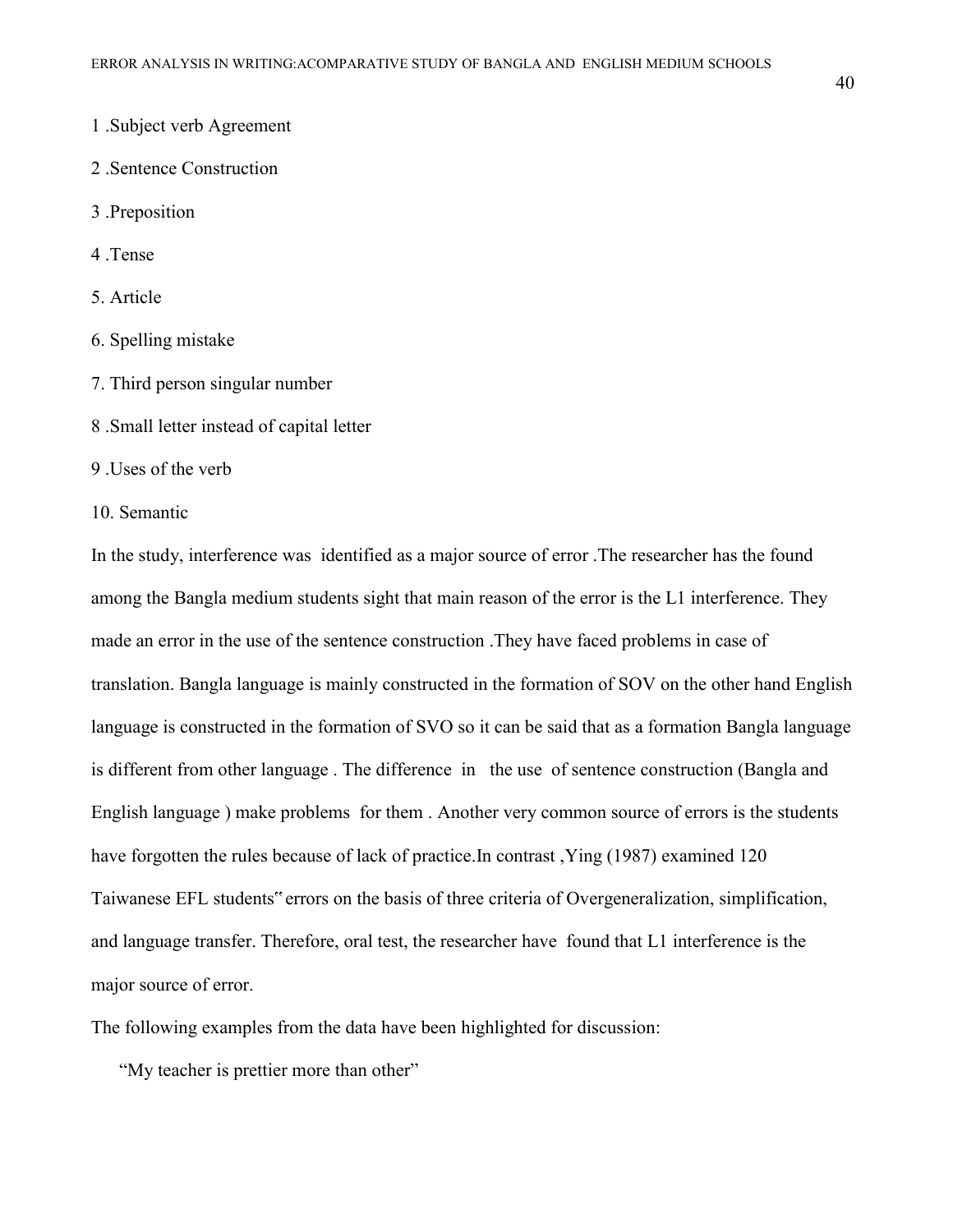The above examples are considered to be the result of Over –generalization of L2 rules . Here error may a rise, when a learner mixed up the rule, Adjective  $+$  er, more.

Error made by students because of unawareness of the rules. Suppose a student makes the same error rapidly in writing it shows that she or he does not know how to use "s" or "es" in a word. Maybe this has happened because they do not understand the rules in a proper way.To cope up these problem ,the learners suggested that in the context of Bangladesh English writing and speaking course should be added in school and college level.

From a study of Jabeen,kazemain and Mustafai (2015) it is found that the students do errors because of habit of SMS writing.In contrast, After checking the scripts researcher also found that both Bangla and English students have made a lot of error because of SMS writing habit like:-lol,omg,txt, bcoz etc which is not acceptable in academic writing.So,it can be easily said that SMS writing habit impact on their writing.

In Bangladeshi perspective ,they have completed primary and secondary level , but still they have Problems in English, though it is a compulsory subject at this level.The researcher found that Bangla medium students cannot write properly because of lack of motivation. They made maximum number of errors in long sentences.So they have to practice to write short sentences. Though students are learning the structure of the essay and paragraph from their primary Level but they have still a problem in a structure of paragraphs . They cannot write it properly. Maximum number of students of Bangla medium students do not know about thesis statement on the other hand, English medium students learn it at their primary level for his reason few of them have a problem with it an rest of them write it properly..Bangla medium students could not come up with a conclusion on the other hand ,English medium students write it nicely.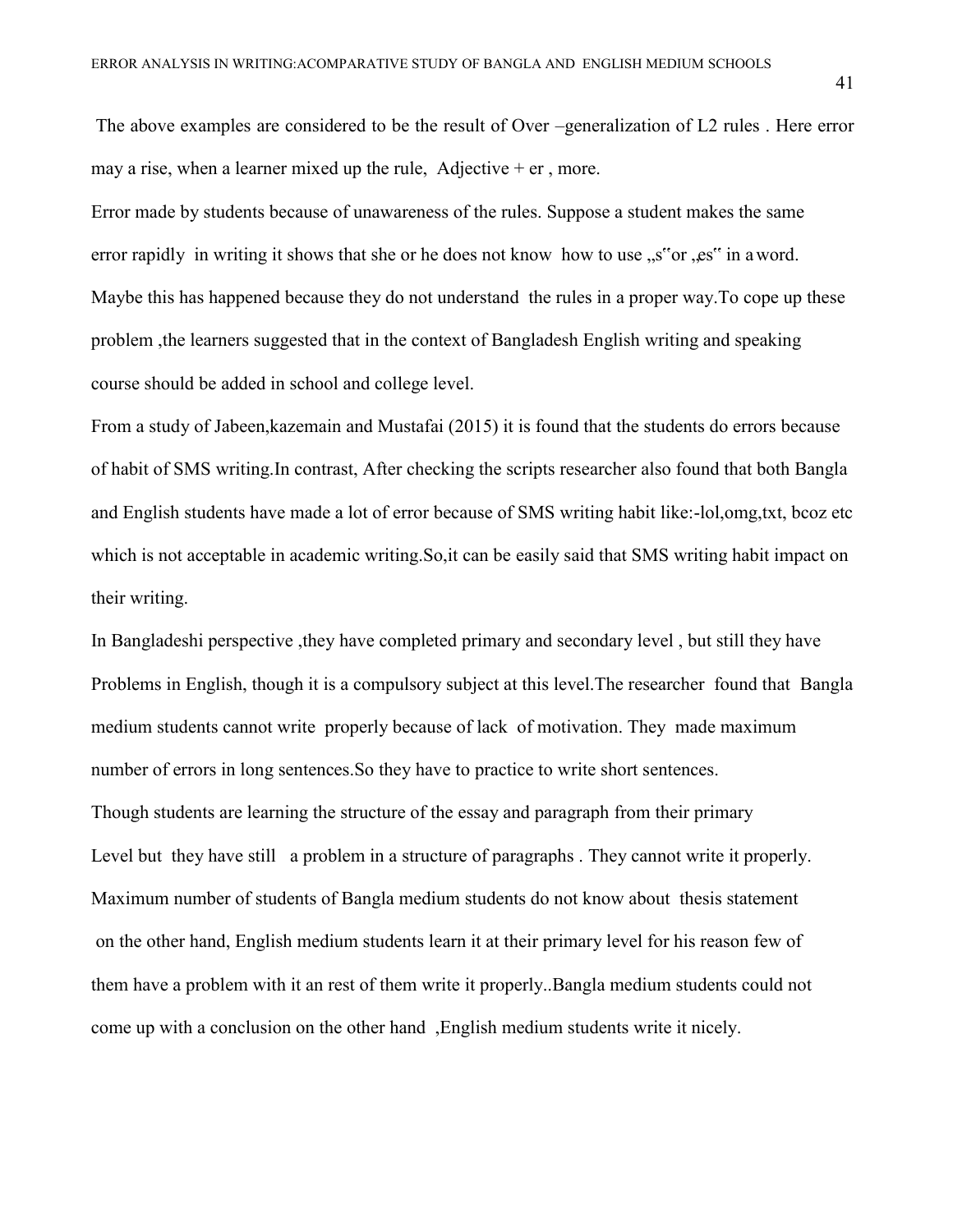From the comments ,the researcher found that teachers are not much concern about the error in writing .They are busy to complete their syllabus with in time for this reason they cannot focus on weak students in class.Day by day a learners errors have been fossilized .Fossilization is a factor of positive and negative affective and cognitive feedback.Learner will learn through the positive feedback which is helping them to acquire the correct items.(Brown,194,.p . 271)Teachers also believe that positive feedback will help learners to overcome errors in writing. Brown (2000)also added that the global error does prevent the hearer to comprehend the message.The teachers" questionnaire indicates that teachers give more priority to grade instead of giving feedback properly. From the questionnaire ,The researcher found that students want teacher support to overcome the errors.They are concerned about their error in writing.They want to overcome with their problem in writing.They want the teacher correction to improve error in writing.They also want details correction from their teacher in the script.They do Grammatical error rapidly and believe that effective feedback helps them to reduce their error in Writing. So ,the teacher and students point of view about overcoming error is almost same.

According to Brown (2001) , A classroom has played an important role in the learning of the foreign language properly.From Bangladeshi prespective ,English has been taught as a compulsory subject, but students cannot use it effectively.we see that time to time syllabuses have been changed, but overall output has remaind the same.It also shows that lack of facilities, large class,insufficient class time,unusual student teacher ratio etc all are hampered in our education system. Teacher and students have a lack of awareness of modern strategies of learning English. The teacher can ask them to discuss the material instead of reading it loudly.Teaching method also be changed like –teacher can give them handout ,poster ,dividual, tutorial etc. Project and task help to solve communication problem easily.Teacher have to give them a chance to choose activities based on their interests, moods and skill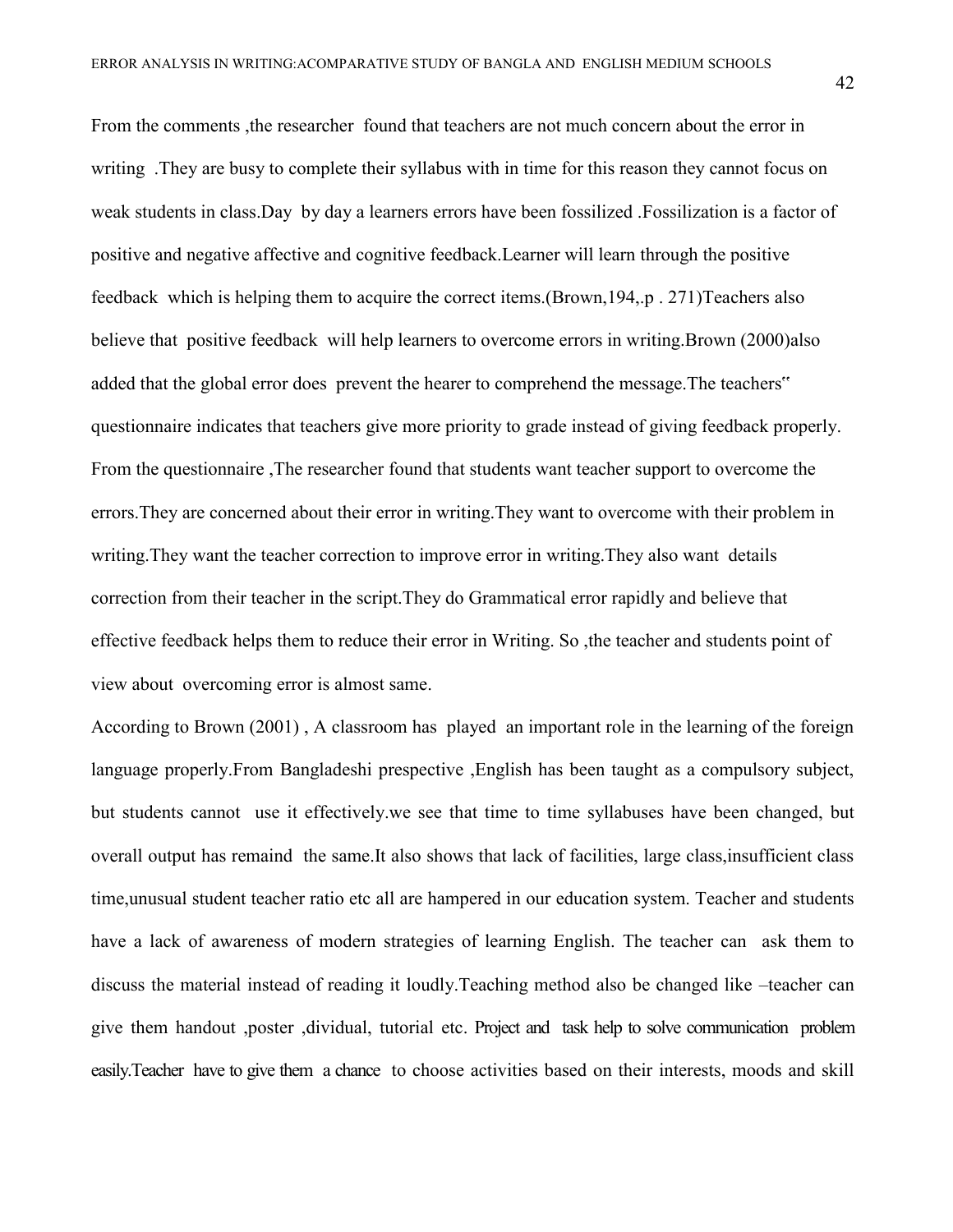levels. Those types of activities support using CLT in the classroom, but most of the teachers followed GTM method that"s way students do not feel interest to learn something new.

The researcher tried to discuss a lot about the errors and sources of errors .Considering the finding above , the teacher should apply some strategy to improve the students" writing skills.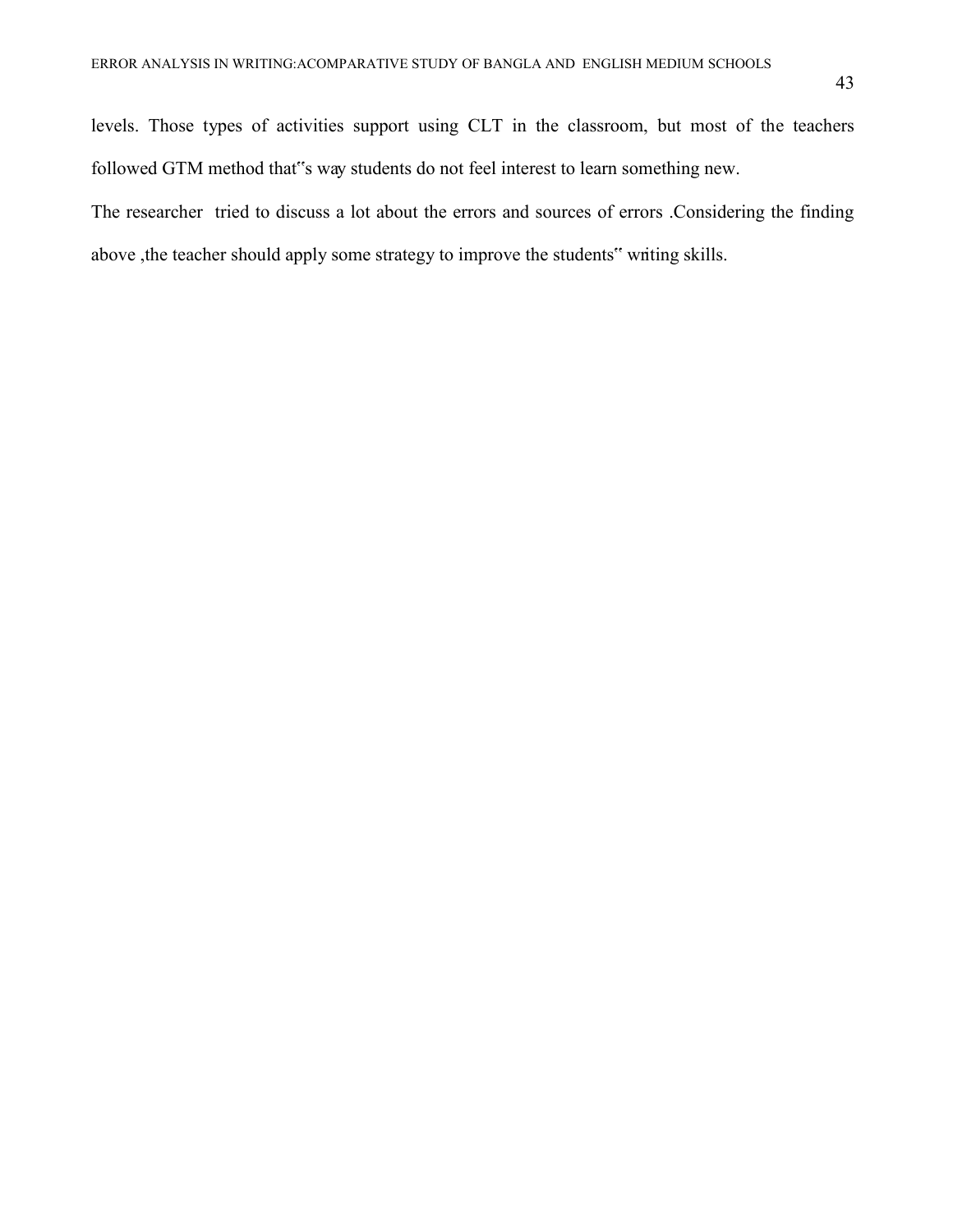#### **CHAPTER- 6**

## **CONCLUSION AND RECOMMENDATION**

In conclusion the researcher suggests that the students have to correct their errors themselves.There are many reason for making errors in writting.Students have faced problem because of our teaching system is not too good.It says that ,when a student does errors in writing ,teacher should work hard to stop them from common errors.It can be also say that teacher and students relationship helps them to find out errors and erasing the errors in writtting.Moreover ,Teacher should make aware the students of the major area in which they doing serious errors. Finally ,I would like to conclude by saying that Things need to be change ,Bangla medium education system should be more secular ,moderated and updated. Teacher should have an idea about of the learner"s ability and some methods of teaching system.

#### **6.2. Recommendations:**

The overall findings and discussions would recommend some suggestion for the teachers and students to overcome errors in writing which are given below:

- $\triangleright$  To make the learners aware of an interference error by showing them the difference between L1 and L2 language.
- $\triangleright$  Teacher has to decide which errors should be corrected first and which is not.
- $\triangleright$  By providing friendly environment and also giving them support to learn properly.
- $\triangleright$  By encouraging them to write a few sentences in class at least.
- $\triangleright$  Teacher may discuss the new grammar rule before giving the writing task in class.
- $\triangleright$  The teacher can give them some words when they write a paragraph which is helping the learners increase their vocabulary skills.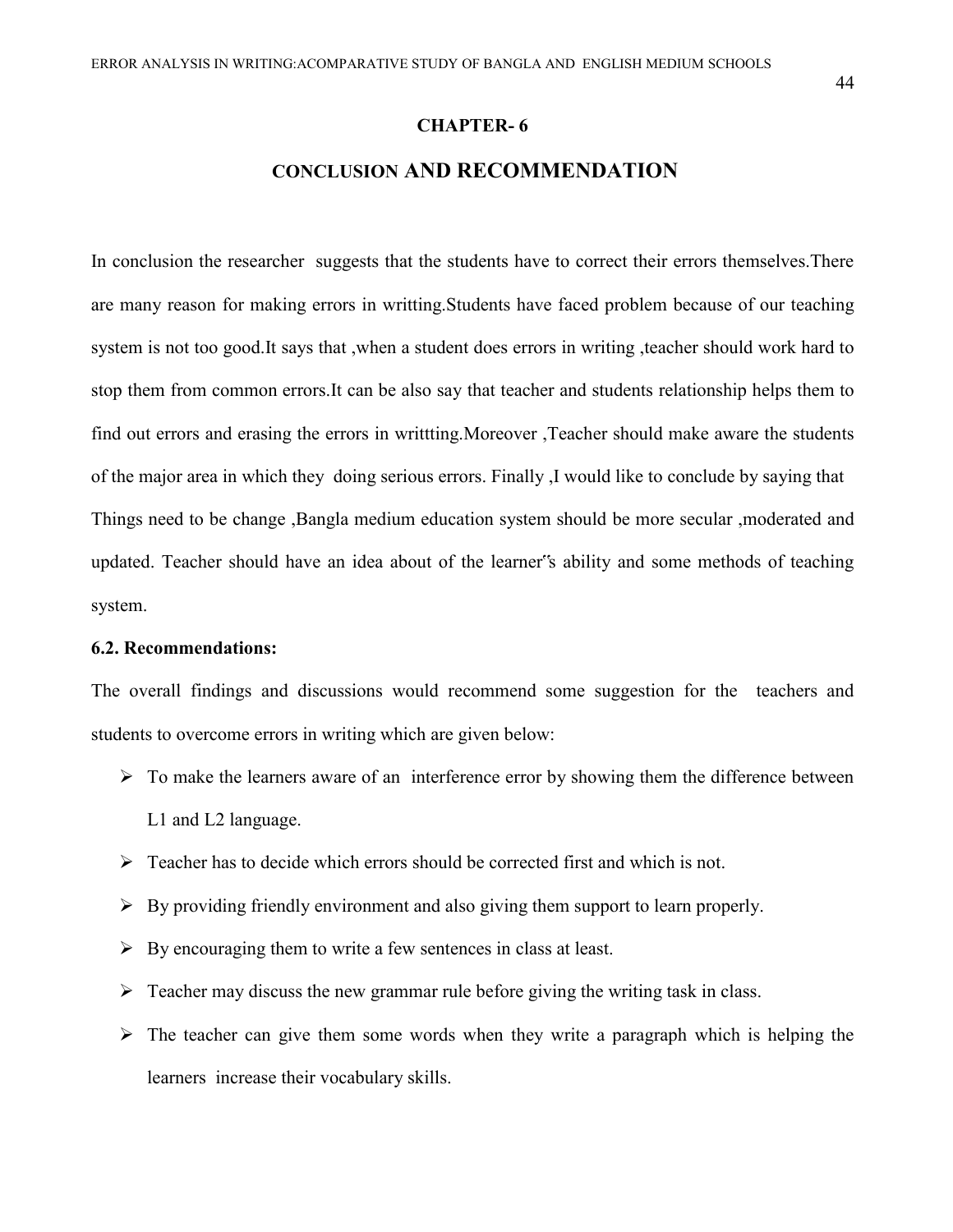- $\triangleright$  While checking the paragraph writing, teacher needs to focus on content.
- $\triangleright$  Students may find out their own errors in writing and correct it by own self which help them to increase their errors.
- $\triangleright$  By solving errors they have to learn instead of memorizing the rules.
- $\triangleright$  Individual counselor should be present in every school and help the students to overcome their errors.
- $\triangleright$  Writing center should be open in every school as early as possible.
- $\triangleright$  Teachers can give them an interesting task like Making poster and describe it in English.
- $\triangleright$  Teachers must be trained to teach a class properly in a short period of time and organize a big class of some 60-70 students.
- $\triangleright$  Power point or multimedia must be available both Bangla medium and Englmedium schools.
- $\triangleright$  The audio video syllabus should be available.
- $\triangleright$  Teacher can makes relation with the students by warm up activities.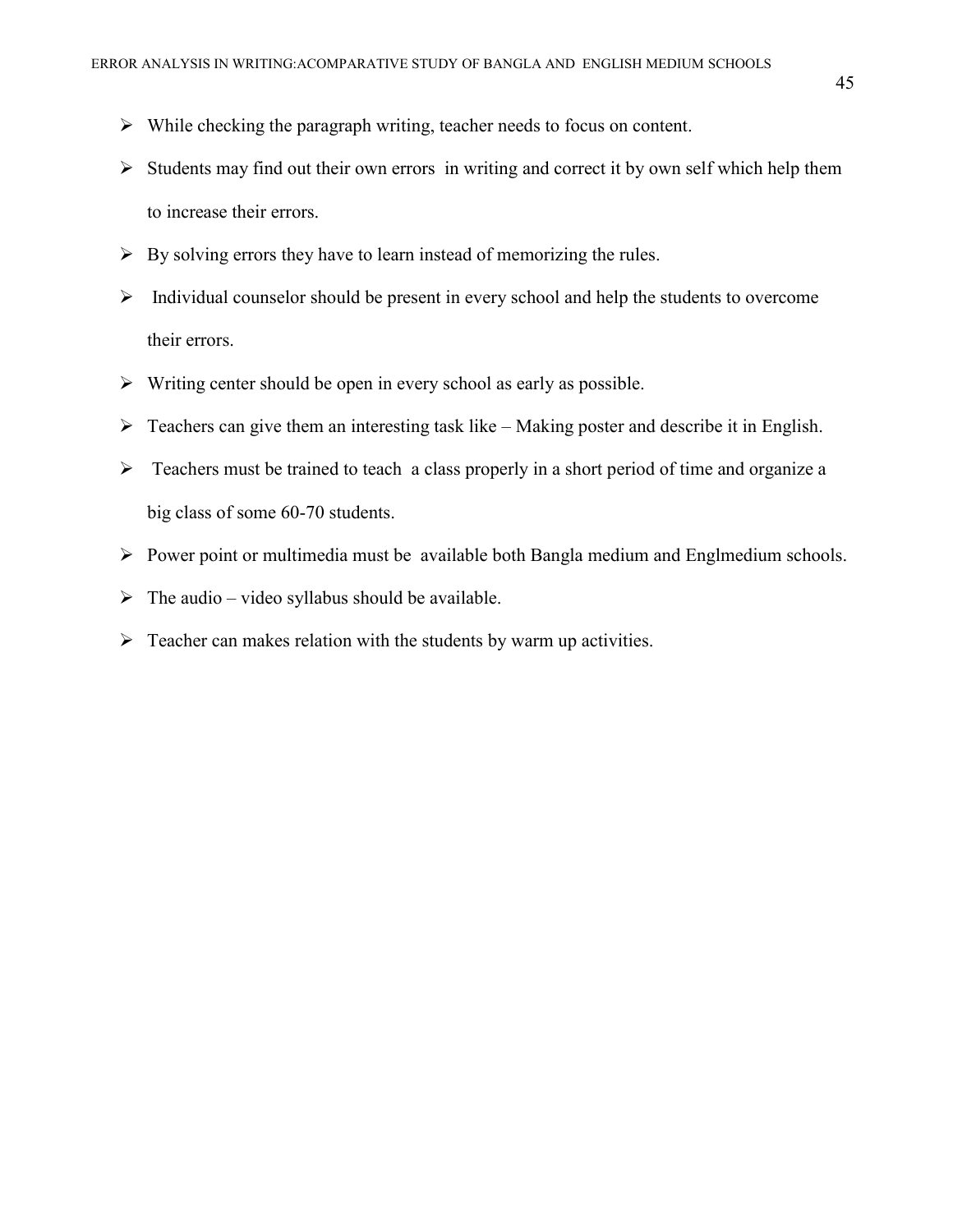## **REFERENCES**

Brown, H.D. (1941). *Principles of Language Learning and Teaching.* (5<sup>th</sup> Ed.).San Francisco.

Prentice Hall.

Brown, H.D. (1941). *Principles of Language Learning and Teaching.* (5<sup>th</sup> Ed.).San

Francisco,CA:prentice Hall.

BANBEIS. (2006). *Educational structure of Bangladesh,* Retrieved from

 http://www.banbeis.gov.bd/es\_bd.htm Corder,S.P.(1973).Error Analysis and Interlanguage.Oxford:Oxford University Press.

Corder, S. P.(1998). *Error Analysis and Interlingua*, New York:NY: Oxford University,

Corder, S. P.(1967). "The significance of learners" errors". *International review of Applied Linguistics*, 5,161-170.

Corder, S. P. (1974). Error Analysis: Perspectives on second language acquisition. London: Longman.

Ellis, R. (1994). *The Study of Second Language Acquisition .* New York:NY: Oxford

Hoque, M. E. (2008). English Language Teaching and Learning at the Alim Level in the Madrashas in Bangladesh: Problem and Possible Solutions, *22.* Retrieved from https://www.scribd.com/doc/28681752/English-Language-Teaching-and-Learning-in- Bangladesh#scribd

Hamid,O.M. (2007) Identifying second language errors: how plausible are plausible reconstructions,*61*,107-116.Oxford journal.

Heydari,P,& Begheri,M.S.(2012) Error Analysis: Sources of L2 Learners" Errors. *Theory and*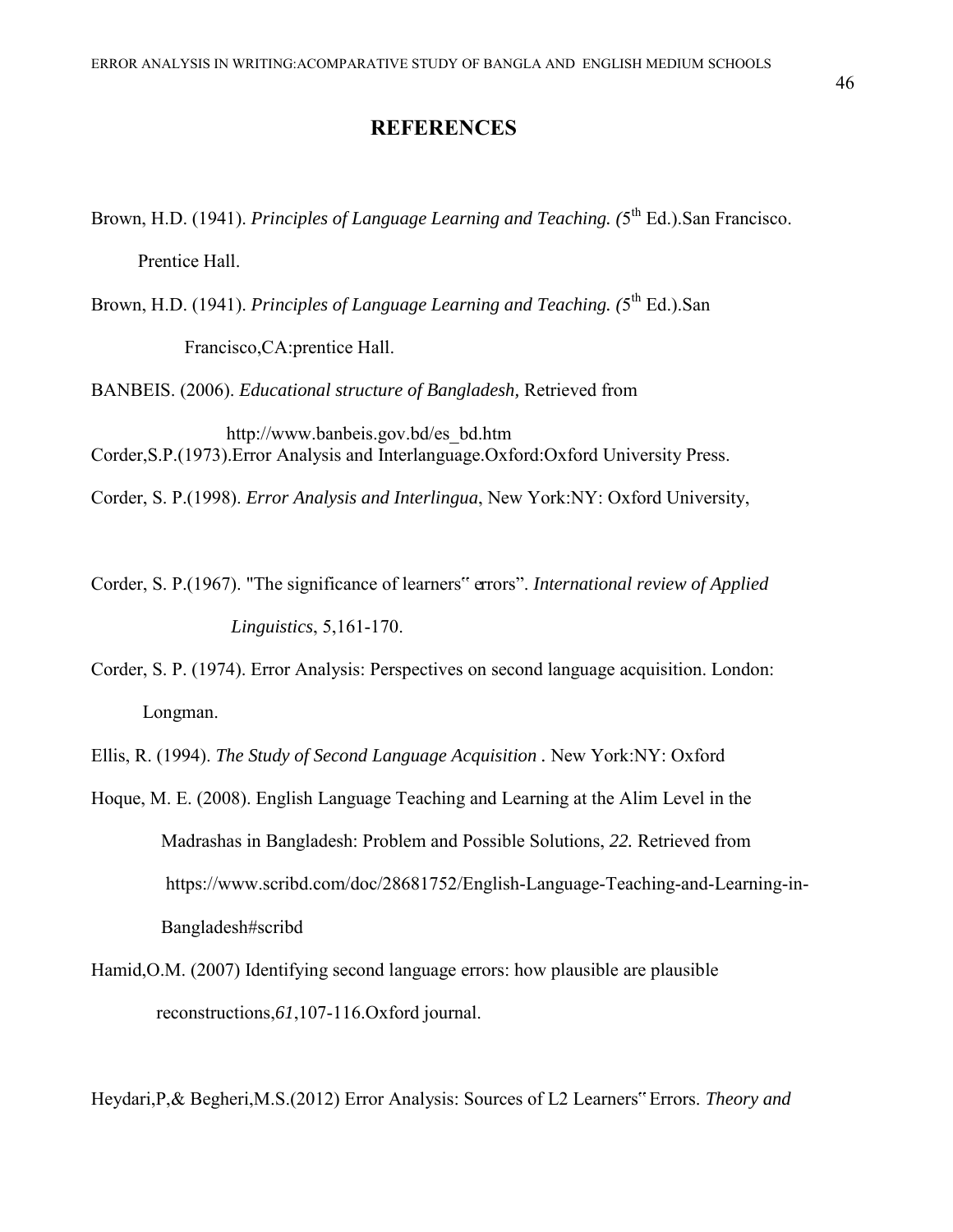*Practice in Language Studies, 2,* 1583-1589.

Harmer, J. (2001). The Practice of English Language Teaching.  $3^{rd}$  edition). London: Longman

Hsu.C. H(2013) Revisiting causes of grammatical errors for ESL teachers. ,4(6) , 513-516.

International Research Journals. Retrieved from

[http://www.interesjournals.org/ER.](http://www.interesjournals.org/ER)

Input hypothesis. (2016). In *Wikipedia, The Free Encyclopedia*. Retrieved from [https://en.wikipedia.org/w/index.php?title=Input\\_hypothesis&oldid=715513841](https://en.wikipedia.org/w/index.php?title=Input_hypothesis&oldid=715513841)

- Jabeen.A,Kazemian.B,Mustafai,S,M (2015) The Role of Error Analysis in Teaching and Learning of Second and Foreign Language. *Education and Linguistics Research..* 1, 252 Retrieved from http://elr.macrothink.org.
- Krashen, S. (1987). *Principles and practice in second language acquisition*,283. Oxford: Pergamon Press.
- Khan.H.R & Akter .M.Z((2011). Students" mistakes and errors in English Writing: Implications for Pedagogy. East West University Studies.
- Lado, R. (1957). *Linguistics across cultures: Applied linguistics for language teachers,*17,241-247. University of Michigan Press: Ann Arbor
- Lightbown, P.M. & Spada, N. (1999). *How Language are Learned*.(3th ed*).*59-68. Oxford: Oxford University Press

Larsen-Freeman,Diane.(1986). *Teaching and principals in Language Teaching* .

 $(2<sup>nd</sup>ed)$ ,145,Oxford:.Oxford University Press.

Maria .K.(2006) Second Language Acquisition: Learners' Errors and Error Correction in Language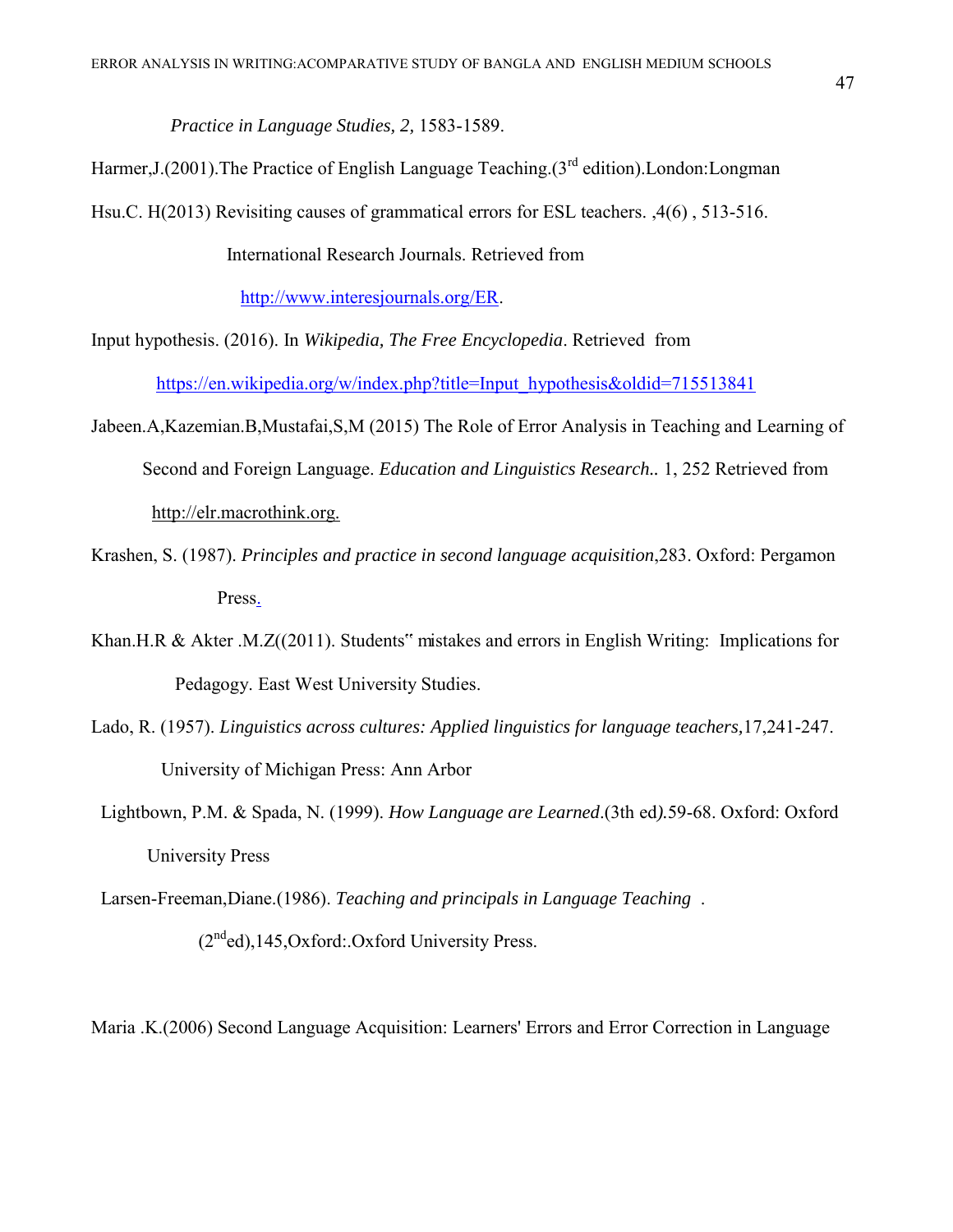Teaching .Retrieved from [http://www.proz.com/doc/633](http://www.proz.com/doc/633/)**\**

Briggs.M.(2014). Second Language Teaching and Learning: the Roles of Teachers, Students,and the classroom environment. Utah state University.Retrieved from

http://digitalcommons.usu.edu/cgi/viewcontent.cgi?article=1387&context=gradreports

- Omaggio, A. C. (1986). *Teaching Language in Context :Proficiency-oriented instruction,*17,286- 479.The modern language journal.Boston: Heinle and Heinle publishers.
- Richards, Jack C., and Theodore Rodgers (2001). *Approaches and Methods in Languag teaching.*  (2<sup>nd</sup> ed), New York: NY:Cambridge University Press.
- Sanchez,M.M.R.(2005).Research on Dictionary use by Trainee Tranlators,9. Translation

journal,Retrieved from

**<http://translationjournal.net/journal/32dictuse.htm>**

- Shekhzadeh,E and Gheichi .M. (2011). An Account of Sources of Errors in Language Learners" Interlangual. *International Conference on Languages, Literature and Linguistics,*26 ,160-161.Press, Singapore .
- Shrestha.A.(1979) .Error Analysis: Pragmatic Approach ,2 ,Cnas Journal.Tribhuvan University. University Press
- .Spolsky .B.( 1979). Contrastive Analysis, Error Analysis, Interlanguage, and Other Useful fads,6,250-257.Retrieved from http://www.jstor.org/stable/324231

Touchie.H.Y.(1986) .Second language learning errors their types, causes, and treatment ,*8, Jalt journal*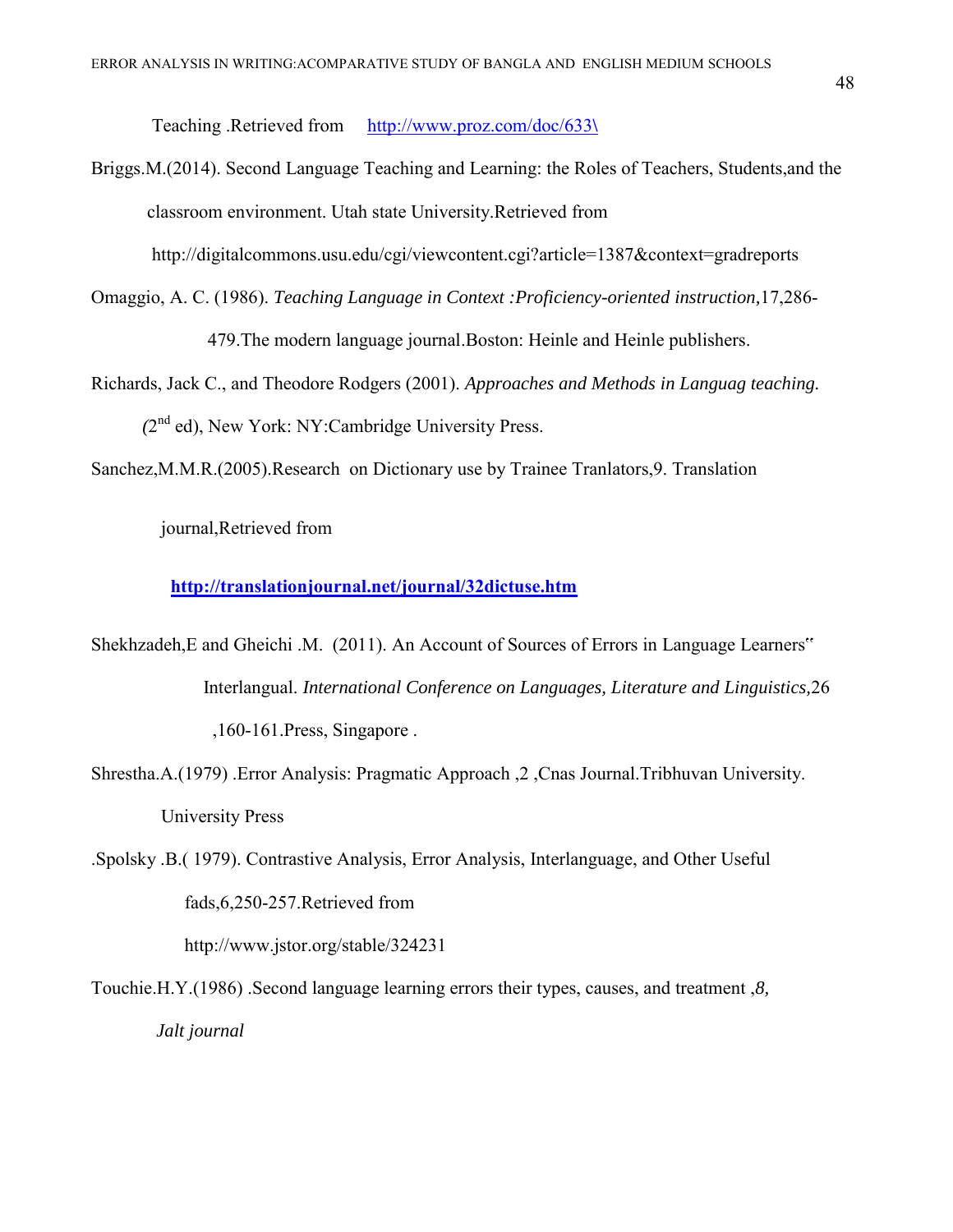Wu.H.P and Garza.E.V .(2014) .Types and Attributes of English Writing Errors in the EFL Context- A Study of Error Analysis. *Language Teaching and Research, 5,* 1256-1262. Journal of Language Teaching and Research, Academy Publisher. doi:10.4304/jltr.5.6.1256- 1262.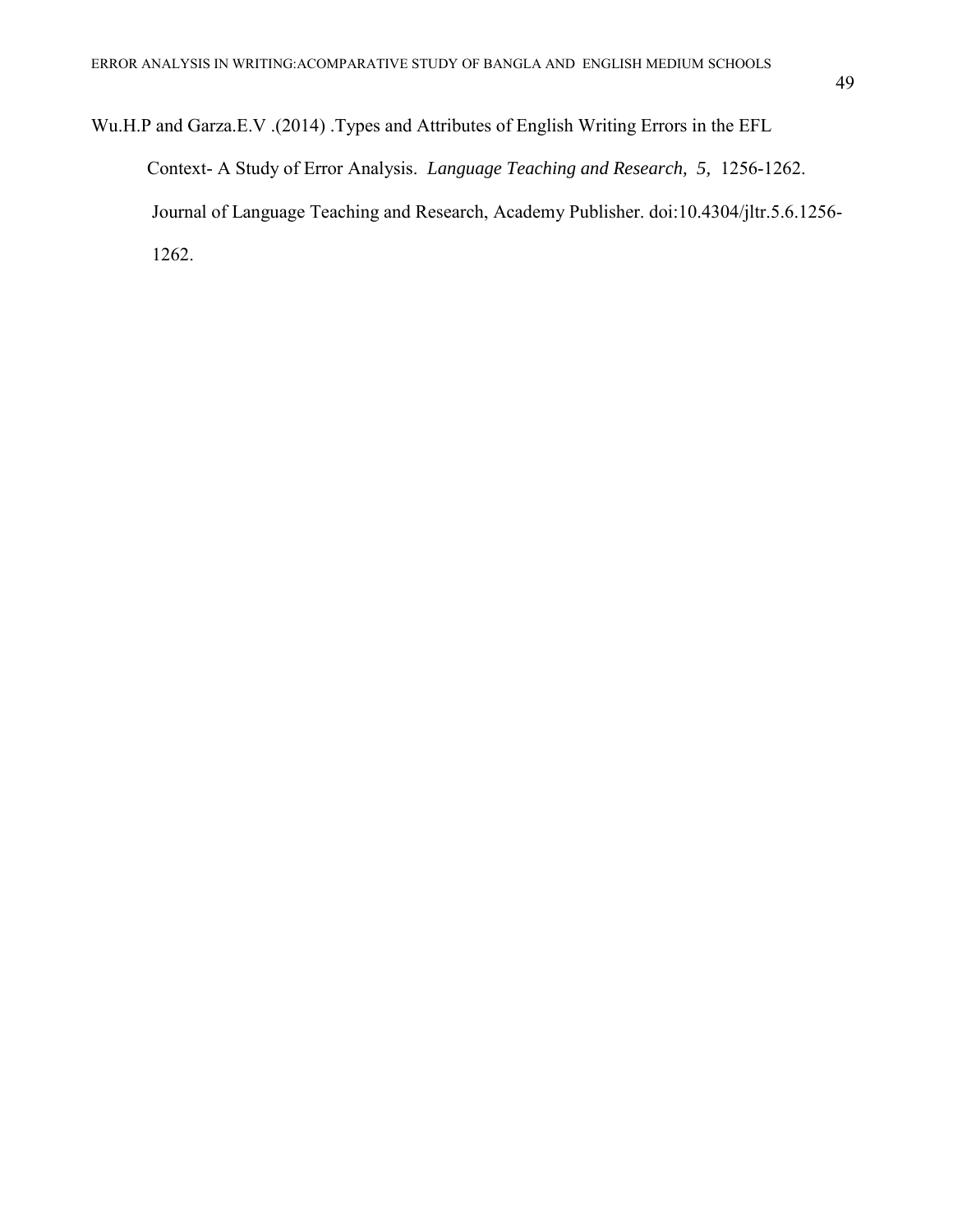## **Appendix-A**

## **Questionnaire**

## **Survey for students of Secondary level**

## **Personal Details**

| <b>Error Analysis</b>                                                            |                                                                                       |                                          |  |  |  |  |  |  |
|----------------------------------------------------------------------------------|---------------------------------------------------------------------------------------|------------------------------------------|--|--|--|--|--|--|
| (Please put a $\sqrt{m}$ mark on your choice)                                    |                                                                                       |                                          |  |  |  |  |  |  |
|                                                                                  |                                                                                       |                                          |  |  |  |  |  |  |
| 1. While writing an essay, why do you think you make errors?                     |                                                                                       |                                          |  |  |  |  |  |  |
| a) Because of my knowledge gap in vocabulary<br>b) Grammar c) Lack of motivation |                                                                                       |                                          |  |  |  |  |  |  |
|                                                                                  |                                                                                       |                                          |  |  |  |  |  |  |
| 2. Do you think your Bangla effects on your English writing?                     |                                                                                       |                                          |  |  |  |  |  |  |
| a) Yes                                                                           | $b)$ No                                                                               | c) May be                                |  |  |  |  |  |  |
|                                                                                  | 3. Do you feel any grammatical interference of your Bangla while writing English?     |                                          |  |  |  |  |  |  |
| a) Yes                                                                           | $b)$ No                                                                               | c) Not really                            |  |  |  |  |  |  |
|                                                                                  | 4. Which medium of correction do you think can improve more of your errors in         |                                          |  |  |  |  |  |  |
| writing?                                                                         |                                                                                       |                                          |  |  |  |  |  |  |
| a) Self Correction                                                               |                                                                                       | b) Teacher Correction c) Peer Correction |  |  |  |  |  |  |
|                                                                                  | 5 .Do you think the classroom discussion can help you improve your errors in writing? |                                          |  |  |  |  |  |  |
| a) Yes                                                                           | $b)$ No                                                                               | c) Not really                            |  |  |  |  |  |  |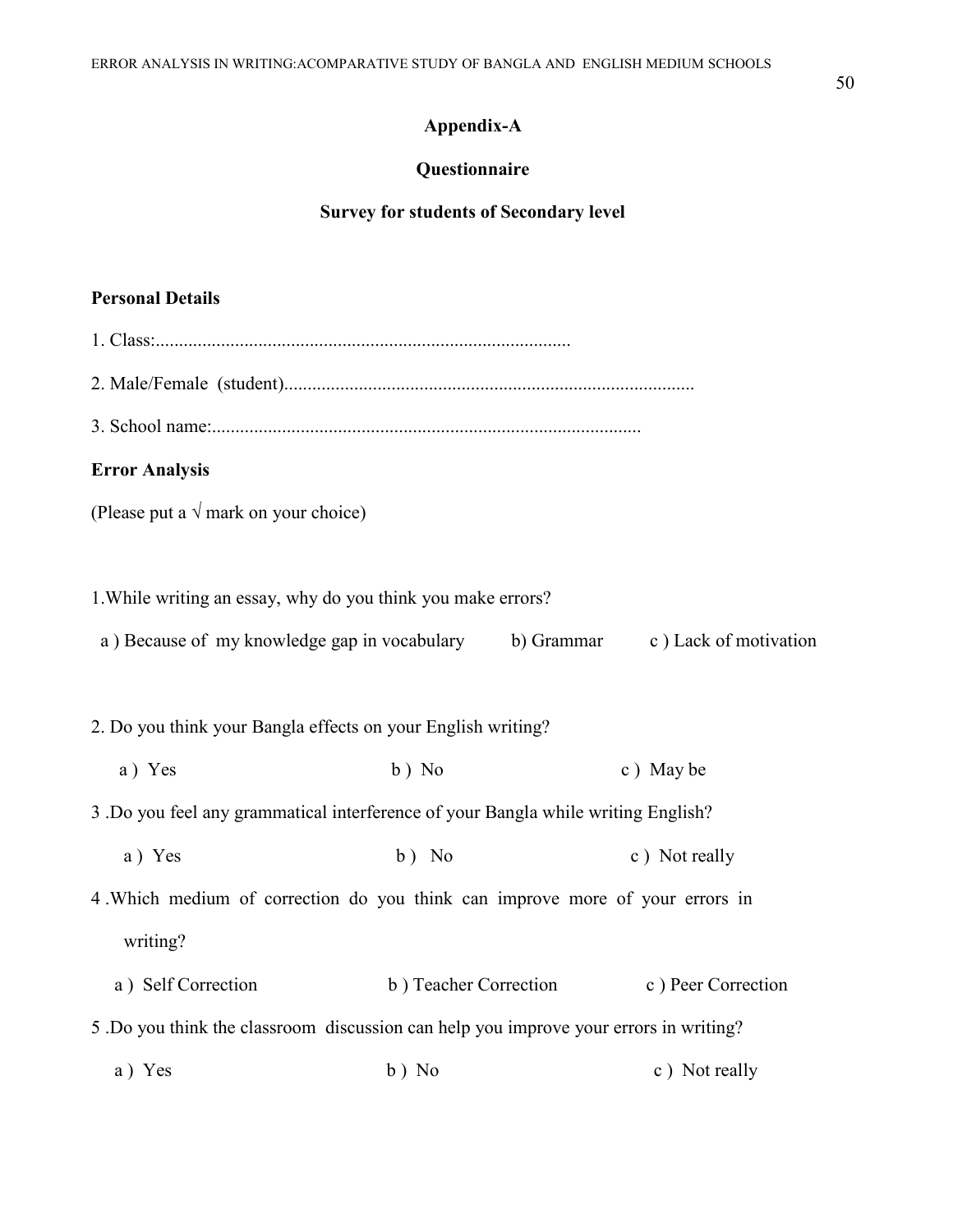| 6. What type of errors do you mostly do while writing?                            |             |               |                                                                                                       |
|-----------------------------------------------------------------------------------|-------------|---------------|-------------------------------------------------------------------------------------------------------|
| a) Grammatical                                                                    | b) Sentence | Construction  | c) Others                                                                                             |
| 7. Do you think Tearchers" help will help you in avoiding errors in your writing? |             |               |                                                                                                       |
| a ) Yes                                                                           | $b)$ No     |               | c) May be                                                                                             |
|                                                                                   |             |               | 8. Does your teacher give correction of every error on your script? Or just underlines errors on your |
| script?                                                                           |             |               |                                                                                                       |
| a) Detailed                                                                       |             | b) Underlined |                                                                                                       |

- 9. Do you use dictionary in writing?
	- a ) Yes b ) No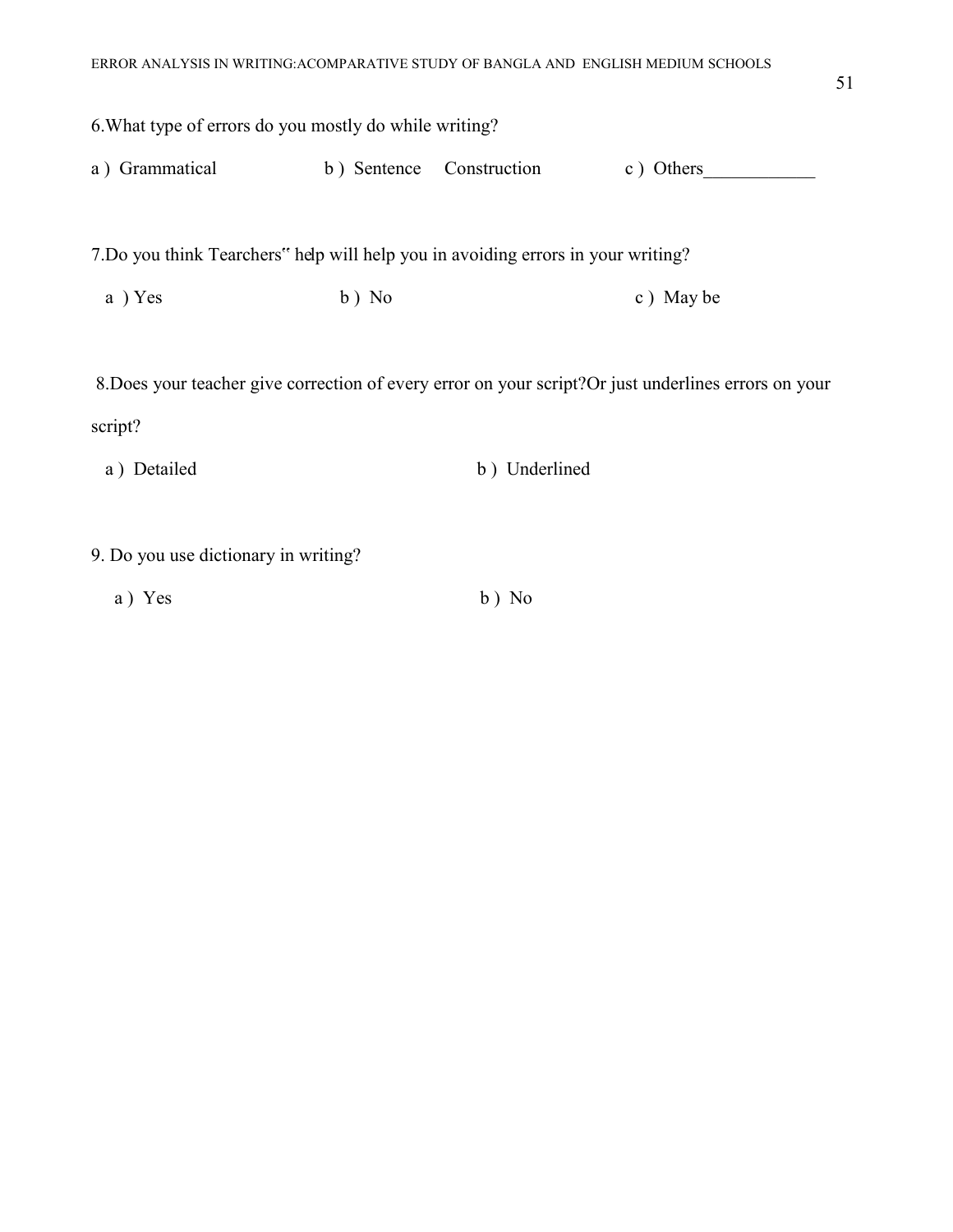## **Appendix-B**

## **Interview Questions for Teachers'**

## **Personal Details:-**

Designation.......................................................

School..........................................................

Sex : Male/Female………………………….

## **Teachers' Questions :-**

1.Do you think secondary level students" errors should be corrected in detail or not? If yes /no then why?

2. Do you think that maximum number of students are aware of their errors in writing

- 3. Is the lack of teachers" feedback/motivation a reason for students" errors? If yes, then why?
- 4 .Do you think teachers can help students to do less error on their writing? If yes then how?
- 5. What types of essays do you teach in your class? Which type of essay is the best to improve their

writing skills?

- 6.Do you encourage students to use the dictionary in writing class?
- 7. Do you give detailed correction on the scripts or just underline the error for students?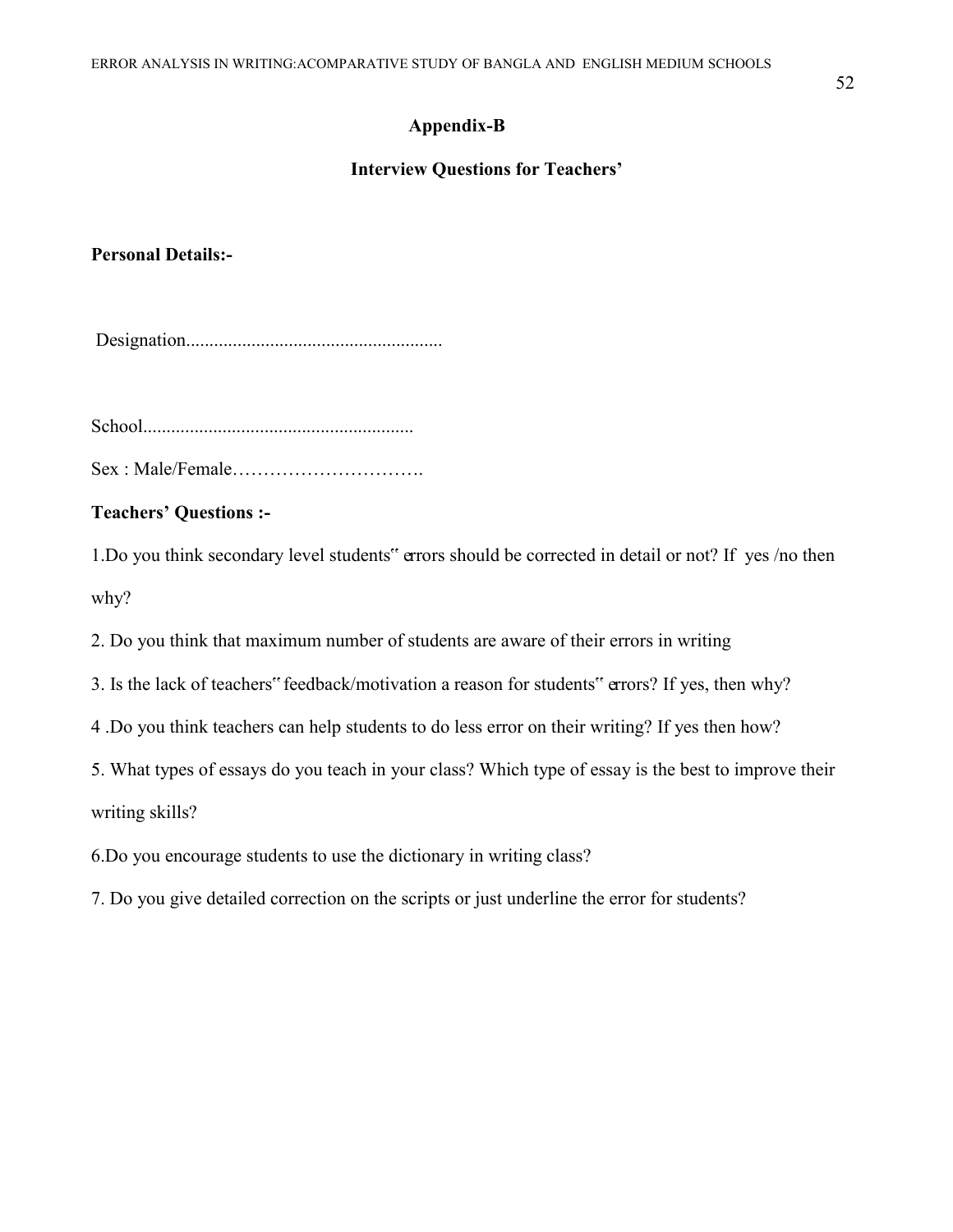## **The respondents' errors ( Bangla medium students)**

| Sa             | Subject        | Sentence         | Prepositi        | Tens             | Artic            | spelli           | Small            | semant           | third            | ver              | punctuati      | Tot             |
|----------------|----------------|------------------|------------------|------------------|------------------|------------------|------------------|------------------|------------------|------------------|----------------|-----------------|
| mp             | verb           | Constructi       | on               | ${\bf e}$        | le               | ng               | letter           | ic               | person           | $\mathbf b$      | on             | al              |
| le             | Agree          | on               |                  |                  |                  | error            | instea           |                  | singul           |                  |                | nu              |
|                | ment           |                  |                  |                  |                  |                  | d of             |                  | ar               |                  |                | m               |
|                |                |                  |                  |                  |                  |                  | capita           |                  | num              |                  |                | of              |
|                |                |                  |                  |                  |                  |                  |                  |                  |                  |                  |                | erro            |
|                |                |                  |                  |                  |                  |                  | letter           |                  |                  |                  |                | $\mathbf{r}$    |
| $\mathbf{1}$   | $\mathbf{0}$   | $\boldsymbol{0}$ | $\overline{2}$   | $\mathbf{1}$     | $\mathbf{1}$     | $\mathbf{1}$     | $\boldsymbol{0}$ | $\boldsymbol{0}$ | $\boldsymbol{0}$ | $\mathbf{1}$     | $\mathbf{0}$   | 6               |
| $\overline{2}$ | $\mathbf{1}$   | $\overline{2}$   | $\overline{0}$   | $\overline{2}$   | $\overline{5}$   | $\overline{0}$   | $\overline{4}$   | $\overline{3}$   | $\overline{4}$   | $\overline{0}$   | $\mathbf{0}$   | $\overline{21}$ |
| $\overline{3}$ | $\mathbf{1}$   | $\mathbf{1}$     | $\overline{5}$   | $\overline{3}$   | $\overline{0}$   | $\mathbf{1}$     | $\overline{0}$   | $\overline{0}$   | $\overline{2}$   | $\overline{5}$   | $\mathbf{1}$   | $\overline{19}$ |
| $\overline{4}$ | $\mathbf{1}$   | $\mathbf{1}$     | $\overline{2}$   | $\overline{0}$   | $\overline{2}$   | $\mathbf{1}$     | $\overline{2}$   | $\overline{0}$   | $\overline{4}$   | $\mathbf{1}$     | $\overline{0}$ | $\overline{14}$ |
| 5              | $\mathbf{1}$   | $\overline{3}$   | $\overline{2}$   | $\overline{2}$   | $\overline{0}$   | $\overline{3}$   | $\overline{0}$   | $\mathbf{1}$     | $\boldsymbol{0}$ | $\overline{0}$   | $\mathbf{0}$   | 12              |
| 6              | $\mathbf{0}$   | $\overline{3}$   | $\boldsymbol{0}$ | $\mathbf{1}$     | $\boldsymbol{0}$ | $\boldsymbol{0}$ | $\overline{0}$   | $\boldsymbol{0}$ | $\boldsymbol{0}$ | $\mathbf{1}$     | $\mathbf{0}$   | $\overline{5}$  |
| $\overline{7}$ | $\mathbf{0}$   | $\overline{4}$   | $\overline{4}$   | $\mathbf{1}$     | $\overline{2}$   | $\overline{2}$   | $\boldsymbol{0}$ | $\boldsymbol{0}$ | $\mathbf{0}$     | $\overline{0}$   | $\overline{0}$ | 13              |
| 8              | $\mathbf{0}$   | $\boldsymbol{0}$ | $\mathbf{0}$     | $\mathbf{1}$     | $\overline{0}$   | $\overline{4}$   | $\mathbf{1}$     | $\overline{0}$   | $\mathbf{0}$     | $\overline{0}$   | $\overline{0}$ | 6               |
| 9              | $\overline{0}$ | $\overline{0}$   | $\mathbf{1}$     | $\overline{2}$   | $\overline{3}$   | $\overline{2}$   | $\overline{0}$   | $\overline{2}$   | $\overline{0}$   | $\overline{0}$   | $\overline{0}$ | 10              |
| 10             | $\mathbf{1}$   | $\overline{2}$   | $\overline{0}$   | $\overline{0}$   | $\overline{0}$   | $\overline{0}$   | $\overline{0}$   | $\overline{0}$   | $\overline{0}$   | $\overline{0}$   | $\overline{0}$ | $\overline{3}$  |
| 11             | $\mathbf{1}$   | $\overline{2}$   | $\overline{2}$   | $\overline{3}$   | $\overline{2}$   | $\overline{2}$   | $\overline{2}$   | $\overline{2}$   | $\overline{3}$   | $\overline{2}$   | $\overline{0}$ | $\overline{21}$ |
| 12             | $\mathbf{1}$   | $\overline{1}$   | $\overline{4}$   | $\boldsymbol{0}$ | $\overline{2}$   | $\overline{0}$   | $\overline{0}$   | $\mathbf{0}$     | $\overline{0}$   | $\overline{0}$   | $\overline{0}$ | $\overline{8}$  |
| 13             | $\mathbf{1}$   | $\overline{4}$   | $\mathbf{1}$     | $\boldsymbol{0}$ | $\boldsymbol{0}$ | $\overline{3}$   | $\boldsymbol{0}$ | $\boldsymbol{0}$ | $\overline{0}$   | $\overline{0}$   | $\mathbf{0}$   | 9               |
| 14             | $\mathbf{1}$   | $\overline{3}$   | $\overline{3}$   | $\boldsymbol{0}$ | $\mathbf{1}$     | $\boldsymbol{0}$ | $\boldsymbol{0}$ | $\boldsymbol{0}$ | $\overline{0}$   | $\boldsymbol{0}$ | $\mathbf{0}$   | 8               |
| 15             | $\overline{2}$ | $\overline{2}$   | $\overline{2}$   | $\overline{2}$   | $\overline{2}$   | $\overline{2}$   | $\overline{2}$   | $\overline{2}$   | $\boldsymbol{0}$ | $\mathbf{1}$     | $\mathbf{0}$   | 17              |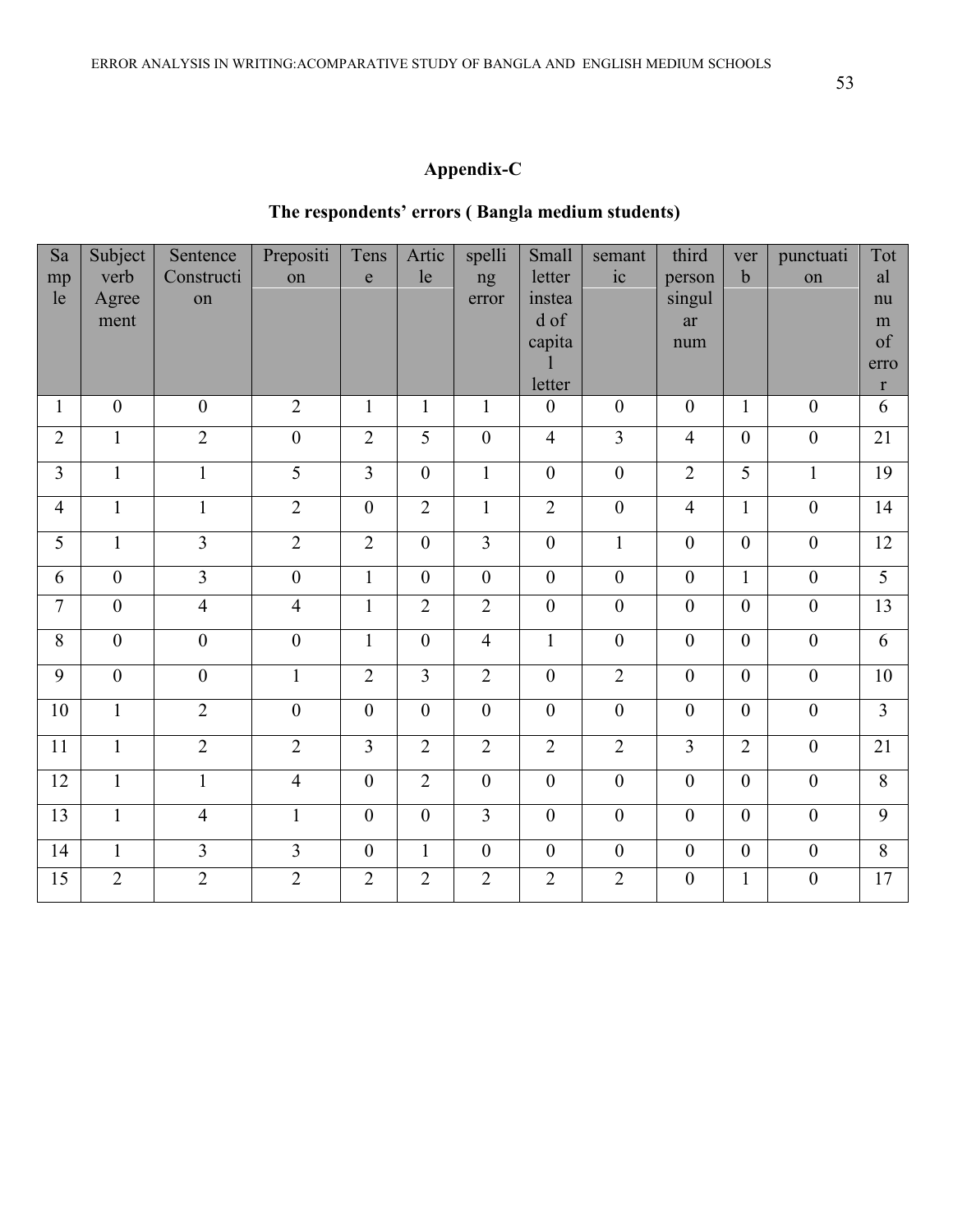| Sampl<br>e      | Subject<br>verb<br>Agreem<br>ent | Sentenc<br>$\mathbf{e}$<br>construc<br>tion | preposit<br>ion  | Tens<br>$\mathbf e$ | Artic<br>le      | spelli<br>ng<br>error | small letter<br>instead of<br>capital<br>letter | seman<br>tic   | third<br>perso<br>$\mathbf n$<br>singu<br>lar<br>num | ver<br>$\mathbf b$ | punctuat<br>ion | Total<br>num<br>of<br>error |
|-----------------|----------------------------------|---------------------------------------------|------------------|---------------------|------------------|-----------------------|-------------------------------------------------|----------------|------------------------------------------------------|--------------------|-----------------|-----------------------------|
| $\mathbf{1}$    | $\mathbf{1}$                     | $\mathbf{1}$                                | $\mathbf{1}$     | $\overline{0}$      | $\boldsymbol{0}$ | $\boldsymbol{0}$      | $\boldsymbol{0}$                                | $\mathbf{0}$   | $\mathbf{0}$                                         | $\overline{0}$     | $\overline{0}$  | $\mathfrak{Z}$              |
| $\overline{2}$  | $\overline{0}$                   | $\mathbf{1}$                                | $\mathbf{1}$     | $\mathbf{1}$        | $\overline{0}$   | $\mathbf{1}$          | $\mathbf{0}$                                    | $\overline{0}$ | $\overline{0}$                                       | $\overline{0}$     | $\overline{0}$  | $\overline{4}$              |
| $\overline{3}$  | $\boldsymbol{0}$                 | $\overline{2}$                              | $\overline{0}$   | $\mathbf{0}$        | $\boldsymbol{0}$ | $\overline{0}$        | $\mathbf{0}$                                    | $\overline{0}$ | $\boldsymbol{0}$                                     | $\mathbf{1}$       | $\overline{0}$  | $\overline{3}$              |
| $\overline{4}$  | $\mathbf{0}$                     | $\mathbf{1}$                                | $\mathbf{1}$     | $\mathbf{1}$        | $\mathbf{1}$     | $\overline{2}$        | $\overline{2}$                                  | $\mathbf{1}$   | $\mathbf{1}$                                         | $\mathbf{1}$       | $\mathbf{1}$    | $\overline{11}$             |
| $\overline{5}$  | $\boldsymbol{0}$                 | $\overline{3}$                              | $\mathbf{1}$     | $\overline{2}$      | $\mathbf{1}$     | $\boldsymbol{0}$      | $\overline{0}$                                  | $\overline{0}$ | $\boldsymbol{0}$                                     | $\overline{0}$     | $\overline{0}$  | $\overline{7}$              |
| 6               | $\boldsymbol{0}$                 | $\overline{2}$                              | $\boldsymbol{0}$ | $\mathbf{1}$        | $\mathbf{1}$     | $\overline{0}$        | $\boldsymbol{0}$                                | $\overline{0}$ | $\boldsymbol{0}$                                     | $\overline{0}$     | $\overline{0}$  | $\overline{4}$              |
| $\overline{7}$  | $\mathbf{0}$                     | $\mathbf{1}$                                | $\boldsymbol{0}$ | $\mathbf{0}$        | $\overline{0}$   | $\mathbf{0}$          | $\overline{0}$                                  | $\overline{0}$ | $\boldsymbol{0}$                                     | $\overline{0}$     | $\overline{0}$  | $\mathbf{1}$                |
| $\overline{8}$  | $\overline{2}$                   | $\mathbf{1}$                                | $\boldsymbol{0}$ | $\overline{0}$      | $\mathbf{1}$     | $\overline{0}$        | $\overline{0}$                                  | $\overline{0}$ | $\mathbf{0}$                                         | $\overline{0}$     | $\overline{0}$  | $\overline{4}$              |
| $\overline{9}$  | $\mathbf{1}$                     | $\boldsymbol{0}$                            | $\mathbf{1}$     | $\overline{0}$      | $\overline{0}$   | $\overline{0}$        | $\overline{0}$                                  | $\mathbf{1}$   | $\mathbf{1}$                                         | $\overline{0}$     | $\overline{0}$  | $\overline{4}$              |
| $\overline{10}$ | $\mathbf{1}$                     | $\overline{1}$                              | $\overline{1}$   | $\overline{0}$      | $\overline{0}$   | $\overline{0}$        | $\overline{0}$                                  | $\overline{0}$ | $\overline{1}$                                       | $\overline{0}$     | $\overline{0}$  | $\overline{4}$              |
| 11              | $\mathbf{1}$                     | $\mathbf{1}$                                | $\mathbf{1}$     | $\mathbf{1}$        | $\mathbf{1}$     | $\mathbf{1}$          | $\mathbf{1}$                                    | $\mathbf{1}$   | $\mathbf{1}$                                         | $\mathbf{1}$       | $\mathbf{1}$    | 10                          |
| $\overline{12}$ | $\overline{0}$                   | $\overline{0}$                              | $\mathbf{1}$     | $\mathbf{1}$        | $\mathbf{1}$     | $\mathbf{1}$          | $\overline{3}$                                  | $\mathbf{1}$   | $\mathbf{1}$                                         | $\mathbf{1}$       | $\overline{1}$  | $\overline{11}$             |
| 13              | $\mathbf{1}$                     | $\overline{0}$                              | $\boldsymbol{0}$ | $\mathbf{0}$        | $\boldsymbol{0}$ | $\mathbf{1}$          | $\mathbf{0}$                                    | $\overline{0}$ | $\mathbf{0}$                                         | $\mathbf{0}$       | $\overline{0}$  | $\overline{2}$              |
| 14              | $\mathbf{1}$                     | $\mathbf{1}$                                | $\mathbf{1}$     | $\mathbf{1}$        | $\mathbf{1}$     | $\mathbf{1}$          | $\mathbf{0}$                                    | $\overline{0}$ | $\mathbf{0}$                                         | $\boldsymbol{0}$   | $\overline{0}$  | $\overline{6}$              |
| 15              |                                  | $\mathbf{1}$                                | $\mathbf{1}$     | $\mathbf{1}$        | $\mathbf{1}$     | $\mathbf{1}$          | $\boldsymbol{0}$                                | $\overline{0}$ | $\mathbf{1}$                                         | $\mathbf{1}$       | $\mathbf{1}$    | 9                           |

# **Sample of the grammatical error (English medium)**